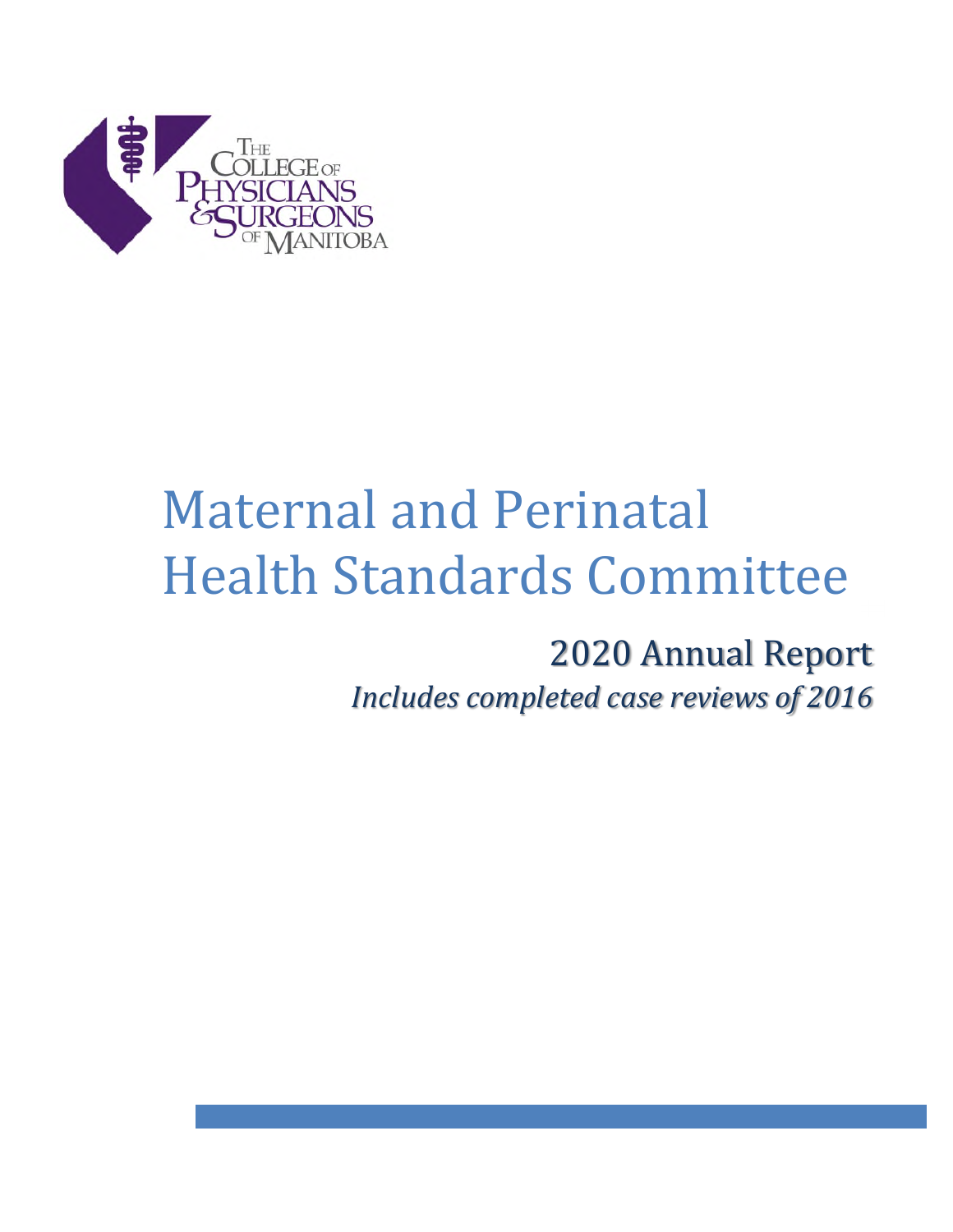## Table of Contents

| Acknowledgements                                                        | $\overline{2}$ |
|-------------------------------------------------------------------------|----------------|
| <b>Forward and Editorial Comments from the Medical Consultant</b>       | 3              |
| <b>MPHSC Executive Summary</b>                                          | 5              |
| MPHSC in 2019                                                           | 8              |
| <b>Definitions</b>                                                      | 10             |
| <b>Case Reviews</b>                                                     |                |
| Modus Operandi                                                          | 13             |
| Preventable, Theoretically Preventable, Avoidable<br>Ι.                 |                |
| A. Maternal Mortality                                                   | 14             |
| <b>Maternal Morbidity</b><br><b>B.</b>                                  | 17             |
| C. Perinatal Mortality                                                  | 20             |
| D. Perinatal Morbidity                                                  | 28             |
| Non-Preventable and Unavoidable<br>ΙΙ.                                  |                |
| A. Maternal Mortality                                                   | 33             |
| <b>Maternal Morbidity</b><br>В.                                         | 35             |
| C. Perinatal Mortality                                                  | 39             |
| D. Perinatal Morbidity                                                  | 45             |
| <b>Unclassifiable Cases</b><br>III.                                     | 51             |
| <b>Statistical Summary</b>                                              |                |
| <b>Causes of Stillbirth</b>                                             | 53             |
| <b>Causes Neonatal Mortality</b>                                        | 54             |
| <b>Categories of Neonatal Morbidity</b>                                 | 55             |
| <b>Categories of Maternal Morbidity</b><br>$\bullet$                    | 56             |
| <b>Total Deliveries and Caesarean Sections in Manitoba</b><br>$\bullet$ | 57             |
|                                                                         |                |
| <b>Appendix</b>                                                         |                |
| Perinatal Review Data Sheet                                             | 59             |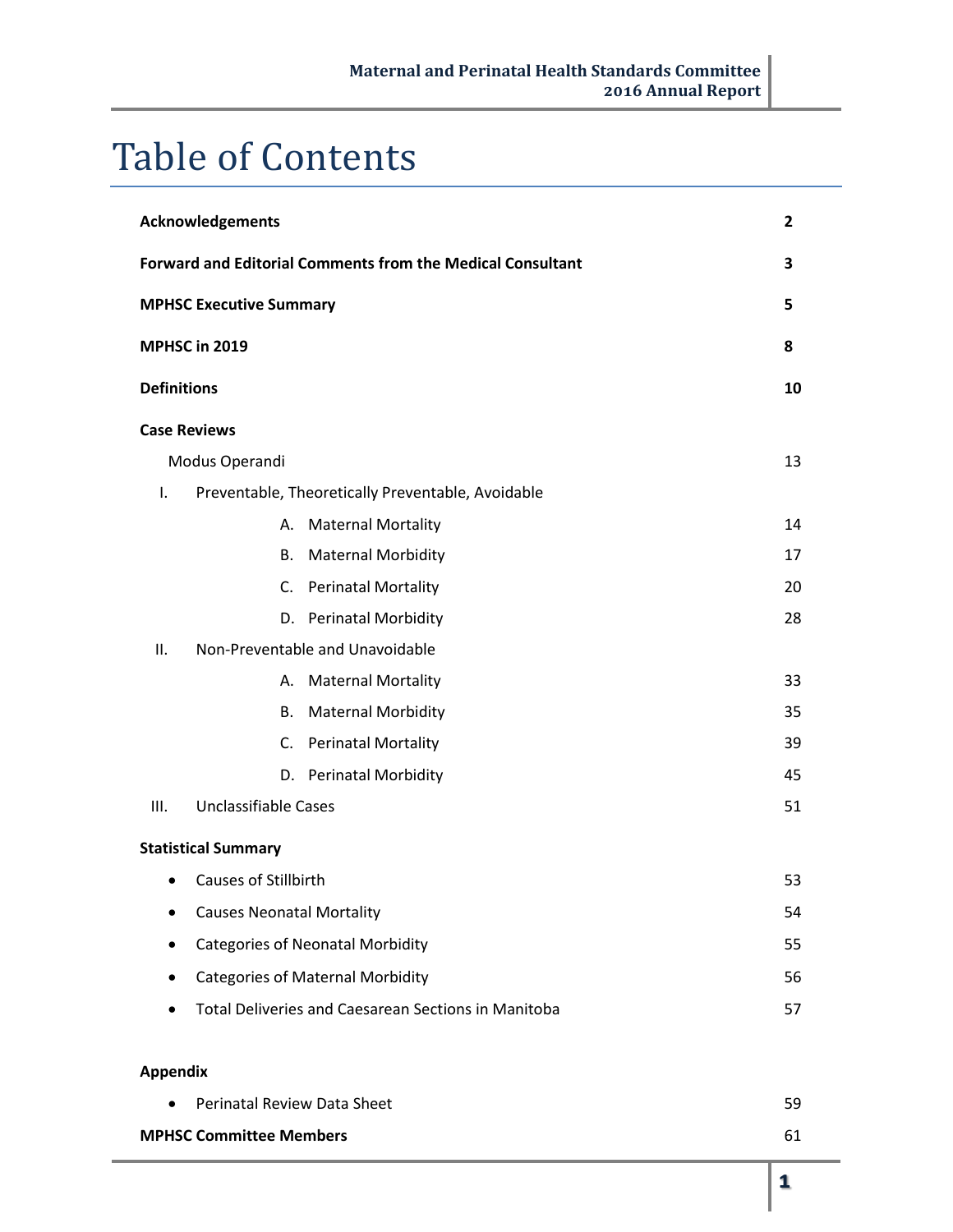## Acknowledgements

The Maternal and Perinatal Health Standards Committee (MPHSC) is pleased to present the 40<sup>th</sup> Annual Report for the calendar year 2016.

The MPHSC wishes to acknowledge the support of the following organizations, committees, and individuals:

- Manitoba Health and the Manitoba Health Information Management Branch.
- Health Records Departments at institutions participating in the audit process.
- Office of the Chief Medical Examiner.
- The College of Midwives of Manitoba.
- The College of Registered Nurses of Manitoba.
- Standards Committees of the Women and Child Programs, Emergency Medicine Programs, Internal Medicine Programs, Surgery Medicine Programs at the two tertiary centres in Winnipeg and all other Manitoba rural hospitals which provide women and child health.
- Independent reviewers whose expert opinions have been sought by the MPHSC.
- All physicians and health care workers whose cooperation in providing information was essential to the review process.

The Committee is grateful to Manitoba Health for providing financial support.

The Committee is also grateful and appreciative for the tireless administrative support of Mr. Jason Martin of The College of Physicians and Surgeons of Manitoba.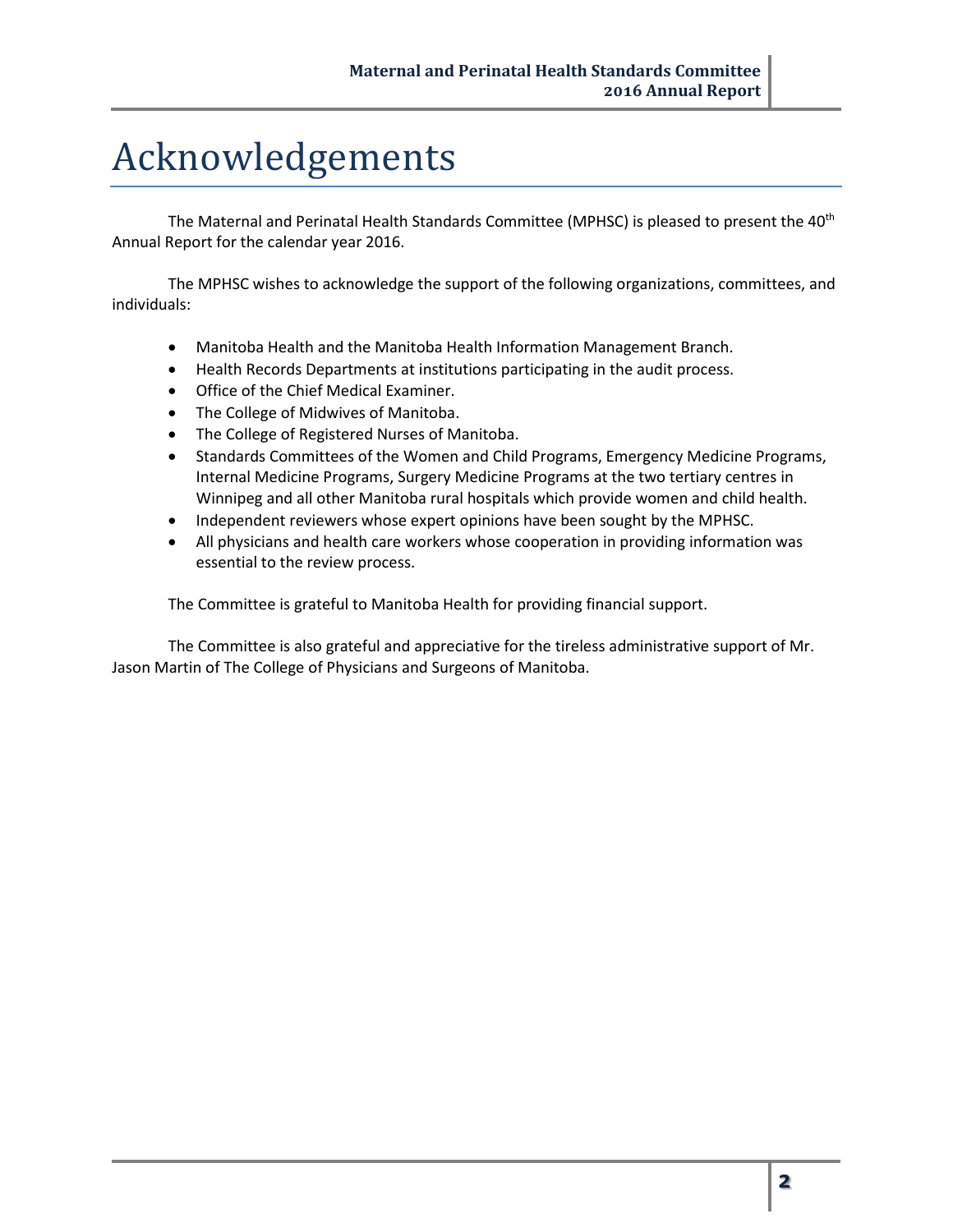## Forward and Editorial Comments from the Medical Consultant

It was my pleasure to have led the production of this annual report of the Maternal and Perinatal Health Standards Committee (MPHSC) of the College of Physicians of Surgeons of Manitoba for the calendar year of **2016**.

While this report summarizes completed reviews of cases from 2016, and to keep everyone up to date of recent developments of the MPHSC, I have included a synopsis of such developments that have occurred in the past year of **2019**.

Bringing case reviews from a certain calendar year to closure takes time. Following case reviews by the hospital standards committees and rural standards committees, the reports of which are sent to the MPHSC, the medical consultant reviews these reports again. Such secondary review at the level of the College may precipitate the need for further information, review, and re-classification of cases. Cases that are deemed by the medical consultant to have been controversial are then raised to the committee members of the MPHSC for further discussion or consent. The committee, through its medical consultant, ensures that educational activities take place when such activities are needed to prevent a recurrence of such cases.

Currently we are working hard to bring to closure case reviews from the year 2017. The summary of these cases and the subsequent deliberations will be presented in the upcoming report to be released in 2021.

This report is organized in a format to reflect the work of the MPHSC whose objectives and goals

- Maintain and improve quality of maternal and perinatal care through education.
- Contribute to monitoring and improvement of the quality of obstetrical and neonatal care in Manitoba.
- Determine factors responsible for all perinatal deaths (stillbirth and early and late neonatal deaths) and specified maternal, perinatal and late neonatal morbidity at the family, community and medical care levels.
- Maintain a constant database for the ongoing monitoring of maternal mortality, perinatal and late neonatal mortality and specified morbidity to allow for meaningful interpretation.
- Provide analysis, education and recommendations related to prevention.

The case summaries are again divided in this report into three broad categories:

- I. Those that are deemed "Preventable, or Theoretically Preventable" with causative factors pertaining to physician error in judgement or technique, in hospital error in management, patient error in judgement, inadequate or absent documentation, errors in communication, or problems precipitated by resource issues.
- II. Those that are deemed "Non-preventable and Unavoidable".

are: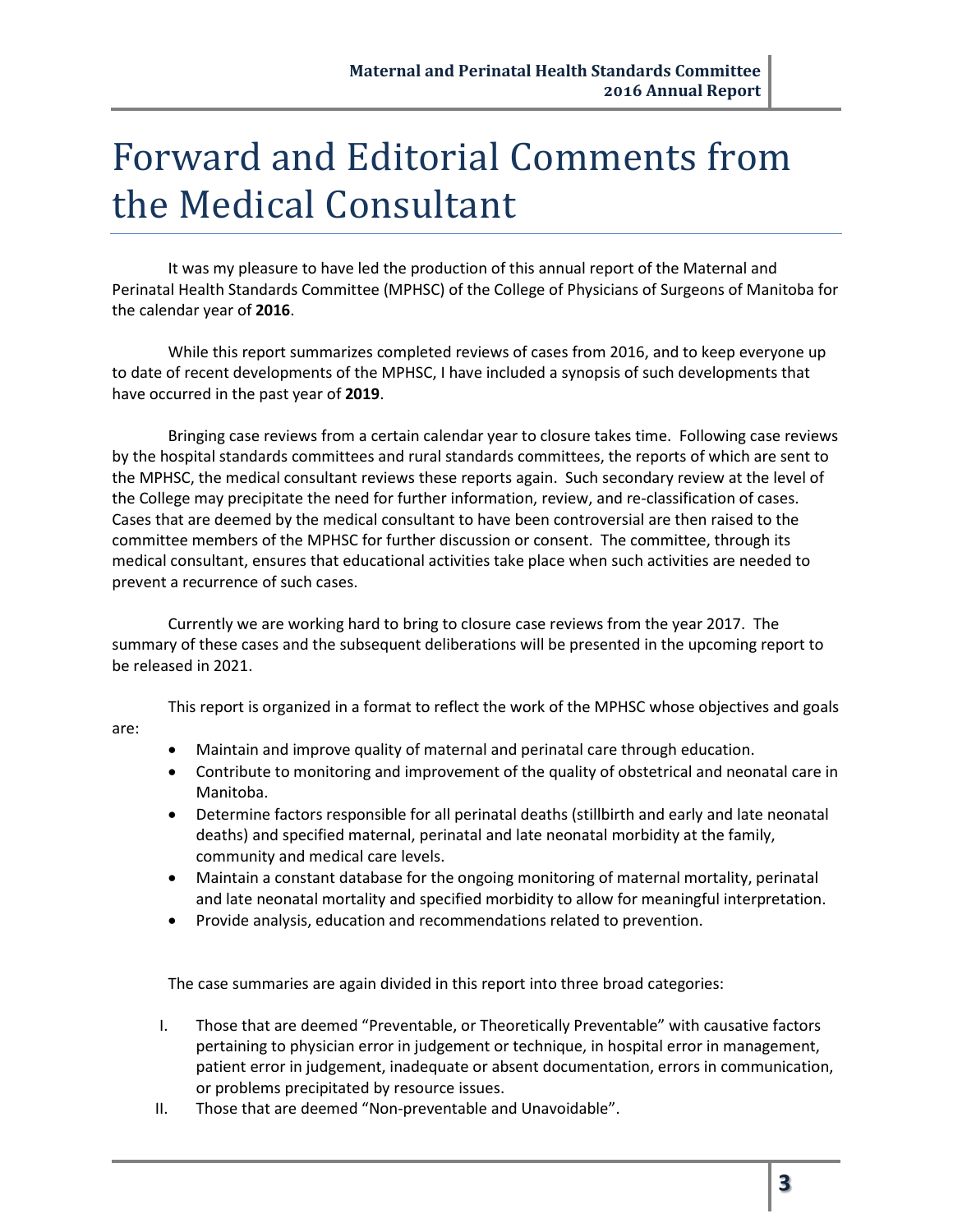III. Those that could not be classified by the MPHSC primarily due to absent or missing documentation.

The cases in each of the above broad categories are sub-classified into those pertaining to maternal mortality, maternal morbidity, perinatal and late neonatal mortality, and perinatal and neonatal morbidity.

We aimed to include all summaries of cases that were judged to be preventable or theoretically preventable and a select number of cases that were non-preventable and unavoidable. Action taken by the MPHSC and/or local hospital standards committees and rural area standards committees, particularly those of educational nature, or administrative nature are described for each case that has been deemed preventable or theoretically preventable.

In the executive summary we have included a non-exhaustive list of areas where improvements are possible based on the cases reviewed and presented in this report. Addressing issues in those particular areas may reduce future preventable mortalities and morbidities.

Definitions of terms used for the purpose of this report are included. Particular statistics that may give perspective to the case summaries have been included. For the interested reader of a more comprehensive vital statistics report, the reader is directed to visit the Manitoba Health website at <http://www.gov.mp.ca/health>

We hope the contents of this report will be of educational value to the readers. For any feedback, please send comments to Mr. Jason Martin, Administrative Assistant to the Maternal and Perinatal Health Standards Committee, at [jmartin@cpsm.mb.ca](mailto:jmartin@cpsm.mb.ca).

Respectfully submitted,

Michael Helewa, MD, FRCSC Medical Consultant, Maternal and Perinatal Health Standards Committee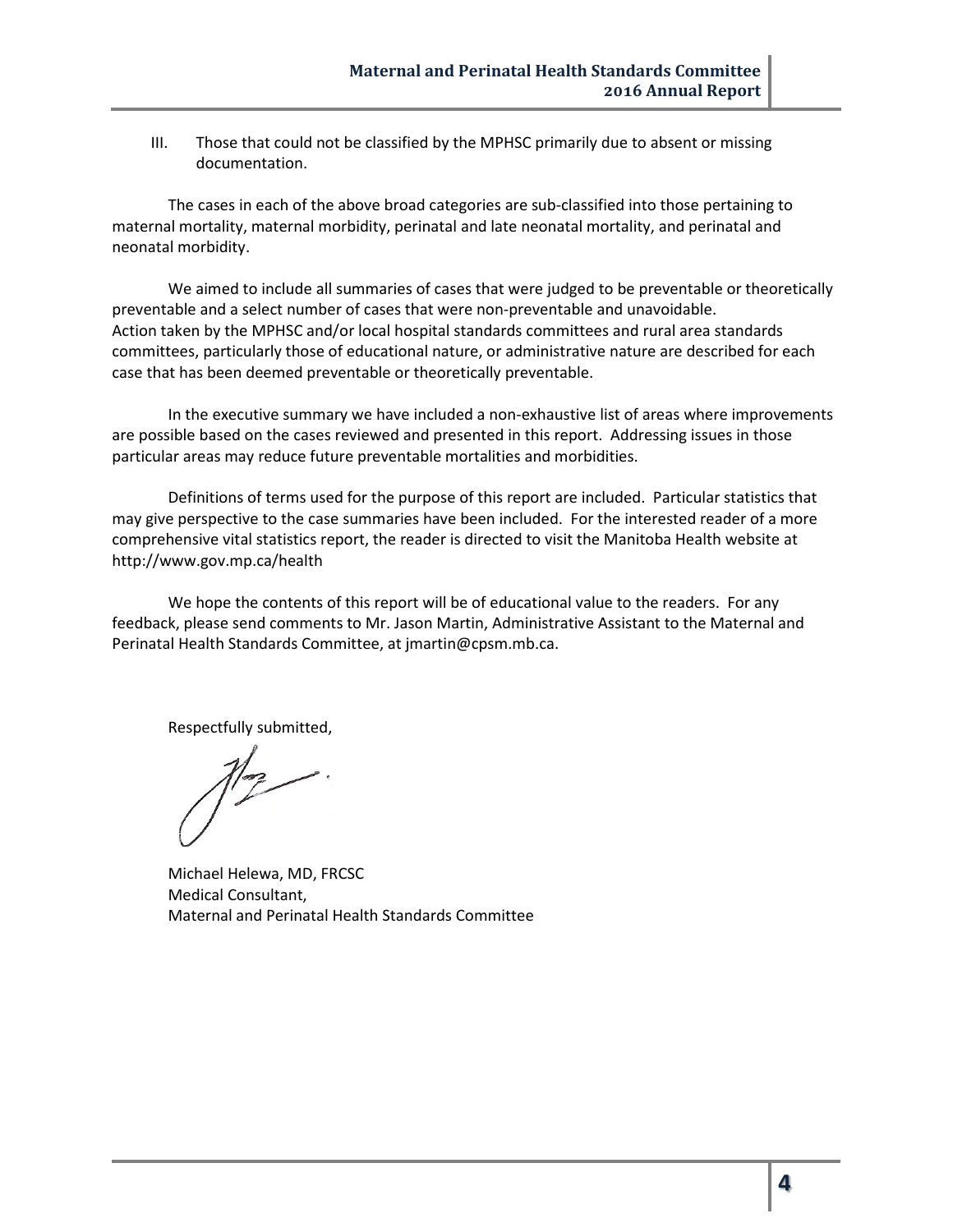## MPHSC Executive Summary

The Perinatal Mortality rate, according to the Vital Statistics Agency of Manitoba 2017 Annual Report was 11.7 per 1000 births in 2016 which is a decrease from the rate of 12.8 in 2015. Statistics Canada reports a Perinatal Mortality rate of 7.6 in 2016 which is a decrease from the rate of 8.8 in 2015. The two agencies use different definitions for calculating perinatal mortality; The Vital Statistics Agency of Manitoba's definition includes stillbirths ≥500 grams or born of ≥20 weeks gestation, plus neonatal deaths up to 7 days of life. Statistics Canada includes stillbirths of ≥28 weeks plus neonatal deaths up to 7 days of life.

There were three maternal deaths reported to the MPHSC in 2016. The MPHSC continues to review all pregnancy related direct and indirect maternal deaths that occurred up to 6 months postpartum as this allows the MPSHC to capture most cases of maternal deaths related to suicide as a result of post-partum depression, embolism, delayed onset of infections, etc. The MPHSC started this process in 2014.

Of the three cases of maternal death included in this report, one was classified as theoretically preventable due to substance abuse with patient error in judgement. One case was classified as theoretically preventable with in hospital error in management and occurred months after a caesarean section due to sepsis and cardiomyopathy following a complicated caesarean section with bowel perforation. The third case was due to an unfortunate pulmonary embolism in the postpartum period and was classified as non-preventable and unavoidable. All three are presented in this report.

There were 29 cases of maternal morbidity that were reviewed by the MPHSC. Three were classified as preventable. Five were classified as theoretically preventable. Two cases were unclassifiable. The remaining 19 were classified as non-preventable and unavoidable. We present 8 cases in this report.

There were 80 stillbirths reported to the MPHSC in 2016. One-third of the stillbirths occurred without identifiable cause. Eleven cases were classified as theoretically preventable. One case was unclassifiable. The remaining 62 cases were classified as non-preventable and unavoidable. We present 16 cases in this report.

In addition, there were 67 cases of early and late neonatal deaths reported to the College. Of those cases, two were classified as theoretically preventable. One due to in hospital error in management, and one due to physician error in judgement. One case was unclassifiable. We present 6 cases in this report.

There were 209 cases of neonatal morbidities reported to the MPHSC in 2016. All of these cases were reviewed by the medical consultant and many were reviewed by the MPHSC. There were six cases classified as preventable. Eleven cases classified as theoretically preventable. The remaining 192 cases were classified as non-preventable and unavoidable. We present 17 cases in this report.

In all the above preventable and theoretically preventable cases, educational letters and educational activities took place for the health care workers involved.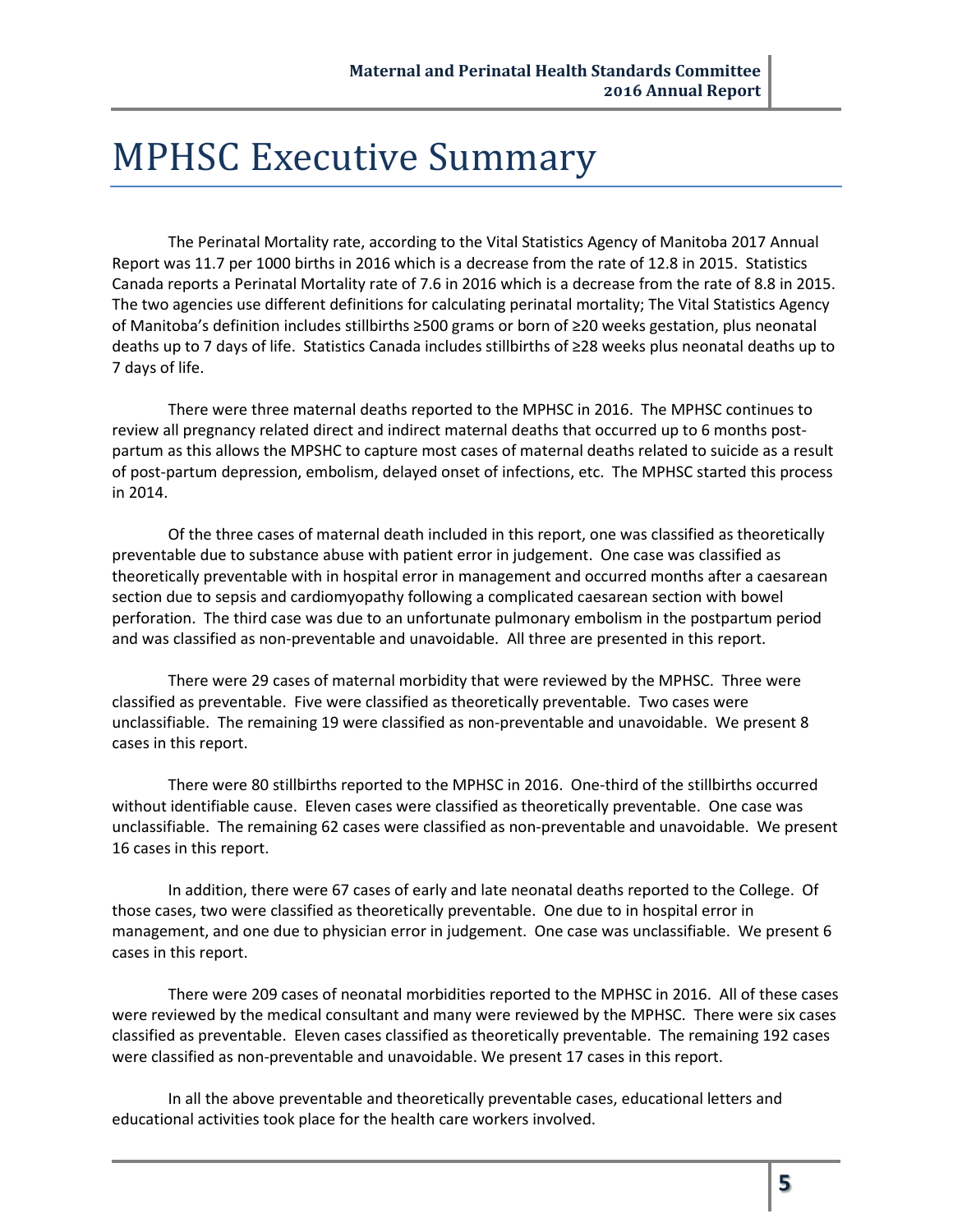Root cause analysis for the preventable or theoretically preventable mortalities and morbidities identified several areas where improvements may alter outcomes in the future.

The reader is encouraged to review the cases listed in association with each cause as these cases are of educational value.

- 1. Communication, documentation and judgement in management that has been associated with a maternal death (I. A.2).
- 2. Resource issues that caused delays in delivery of appropriate care resulting in perinatal morbidity or mortality:
	- a. Stillbirths due to a delay in induction of labour at a tertiary centre (I. C.1).
	- b. Stillbirths due to a delay in assessment of a patient in labour, due to overcrowding at Triage in a tertiary center with placental insufficiency (I. C.3).
	- c. Stillbirths associated with a delayed appointment >22 weeks for a routine screening ultrasound resulting in missing an incompetent cervix (I. C.4).
	- d. Neonatal morbidity that could have been prevented by presence of a dedicated 24-hour physician to the Labour Unit at a busy secondary centre (I. D.3).
	- e. Neonatal mortality due to a delay in proceeding with a caesarean section due to inability to differentiate maternal from fetal bradycardia which may have been prevented by availability of a handheld or portable ultrasound machine at a tertiary centre (I. C.2).
- 3. Resource issue that was associated with a maternal mortality in the postpartum period in a rural setting. Opportune transport by helicopter to a tertiary centre was not available (II. A.1)
- 4. Errors in judgement or management by physicians or hospital staff associated with preventable or theoretically preventable perinatal morbidity or mortality:
	- a. Error in interpretation and management of fetal bradycardia in labour resulting in intrapartum death (I. C.2, I. C.7), and neonatal acidosis (I. D.4).
	- b. Inappropriate fetal monitoring (intermittent auscultation), and misinterpretation of a nonstress test leading to intrapartum stillbirth (I. C.5, I. C.2).
	- c. Lack of fetal monitoring leading to severe acidosis during a prolonged regional anesthesia for a caesarean section (I. D.2).
	- d. Error in judgement by a physician to leave the bedside of a labouring patient with an abnormal fetal heart pattern to go to an elective surgery, without the presence of a backup to the care of the patient (I. D.3).
	- e. Error in judgement by physician in not seeking a referral to a tertiary centre of a patient with a problematic obstetrical history (I. C.6).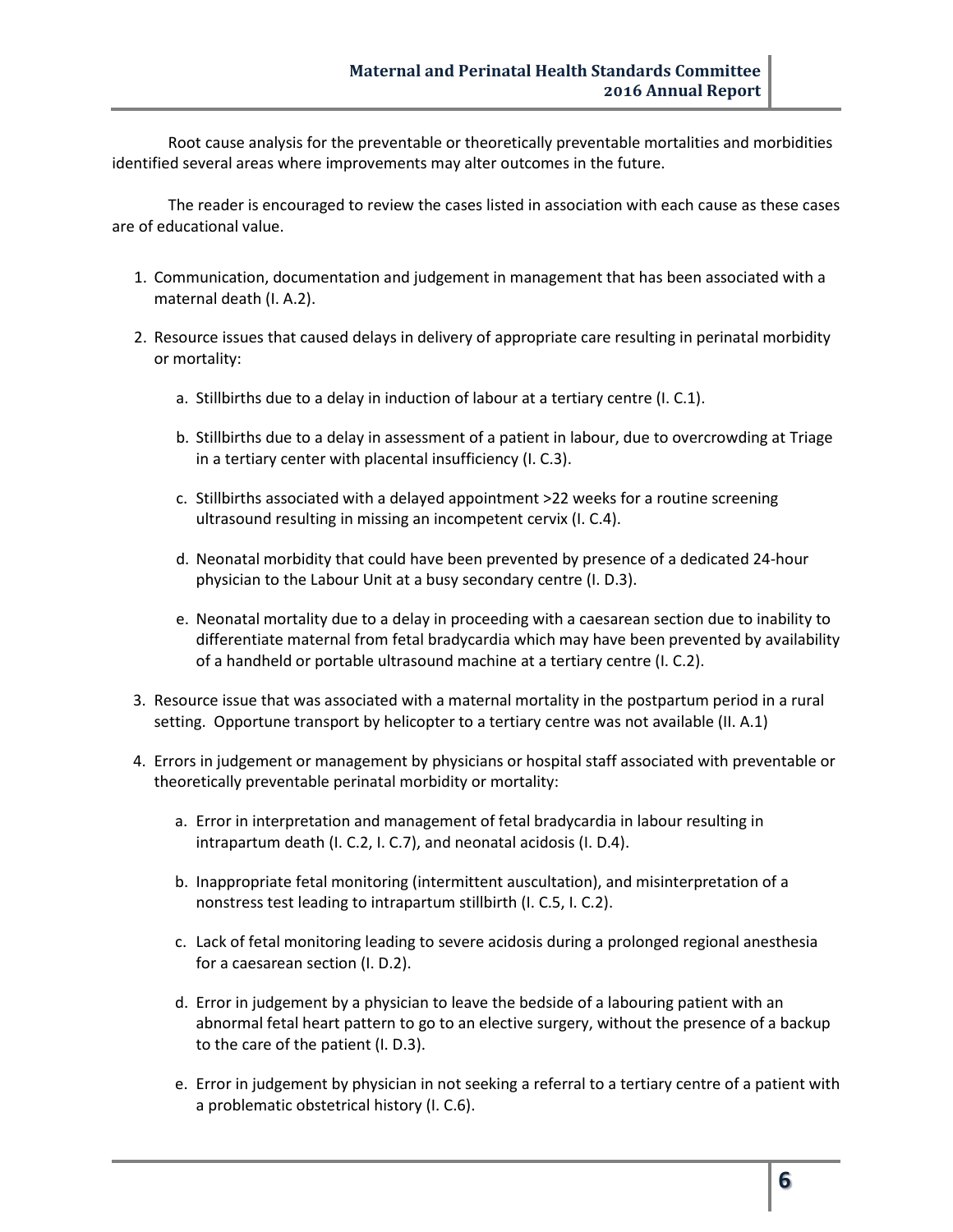- f. Error in management of shoulder dystocia in an out-of-hospital birthing (water birth) resulting in Hypoxic Ischemic Encephalopathy (I. D.5).
- g. Communication error by staff to an attending physician resulting in an intrapartum death (I. C.5).
- h. Surgical error by missing a sponge resulting in maternal morbidity (I. B.1).
- 5. Patient error in judgement or patient non-compliance with care or health advice leading to maternal death, perinatal death or severe neonatal morbidity.
	- a. Substance abuse that may have been associated with system failure in the provision of mental health and socio-economic support (I. A.1, I. C.8).
	- b. Lack of prenatal care (I. C.9).
	- c. Non-compliance with recommended presentation to hospital leading to neonatal death (I. D.6).

Other cases demonstrated the unforeseen perils of out-of-hospital births (II. B.2, I. D.5), perils of caesarean sections (II. B.1, II. B.3), perils of co-sleeping resulting in SIDS (II. C.2), perils of missing FGR in morbid obesity resulting in stillbirth (II. C.10).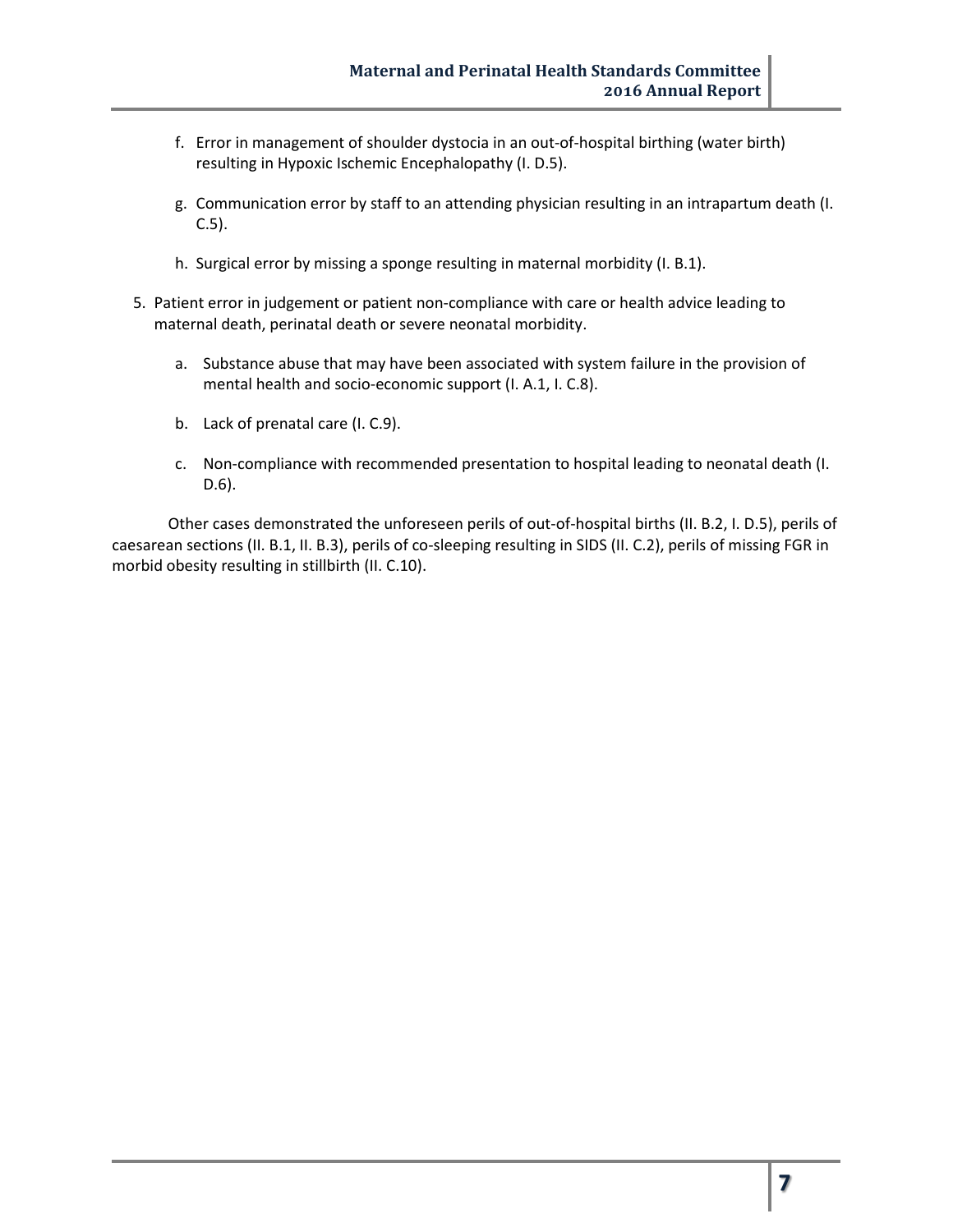## MPHSC in 2019

The MPHC met on three occasions on 2019, reviewing and classifying a total of 62 cases. Significant fact seeking and educational correspondence ensued from these meetings.

In 2019, the MPHSC and CPSM created a working group to update the Manitoba Prenatal Record. This record was initially created in 2000. The working group is multi-disciplinary with input from infectious diseases, perinatology, midwifery, rural family practice, and obstetrical nursing. The update to the record is in the final stages and should be made available to the province in early 2021. Prior to release, this updated form will be shared with the College of Midwives of Manitoba, the College of Nurses of Manitoba, SharedHealth, and Manitoba Health.

We continued to receive a broader network of reports from the majority of rural centres throughout the province compared to previous years from the following centres:

- St. Boniface General Hospital
- Health Sciences Centre
- **•** Boundary Trails Health Centre
- **•** Brandon General Hospital
- Bethesda Hospital
- Ste. Anne Hospital
- Selkirk and District General Hospital
- Portage and District General Hospital
- St. Anthony's General Hospital / The Pas Health Complex

We are still striving to obtain reviews from all other rural hospitals in Manitoba in order for the reviews of the MPHSC to be more inclusive.

The MPHSC faces difficulty when information received at the College is incomplete or essential documents are missing. This causes delays in reviewing and classifying of cases and on occasion, the MPHSC cannot classify cases and labeling them unclassifiable as to preventability.

The MPHSC wrote four items for the College newsletter in 2019:

- "Estimation of Fetal Growth During Prenatal Care for Patients with a Higher BMI"
- "Optimizing Conditions for Abdominal Delivery of a Pregnancy with Placenta Previa and Placenta Accreta"
- "The Importance of Reviewing Previous Stillbirth Workup During the Care of a Subsequent Pregnancy"
- "Management of Patients Who Present for Assessment Because of Perceived Decreased Fetal Movements"

With the cooperation of the Chief Medical Examiner of Manitoba, the MPHSC continues to be able to review all maternal deaths during pregnancy and up to 6 months postpartum which were directly or indirectly related to pregnancy and which were not captured before. Such deaths may have occurred after discharge from a facility or did not occur in a facility. Examples of such cases include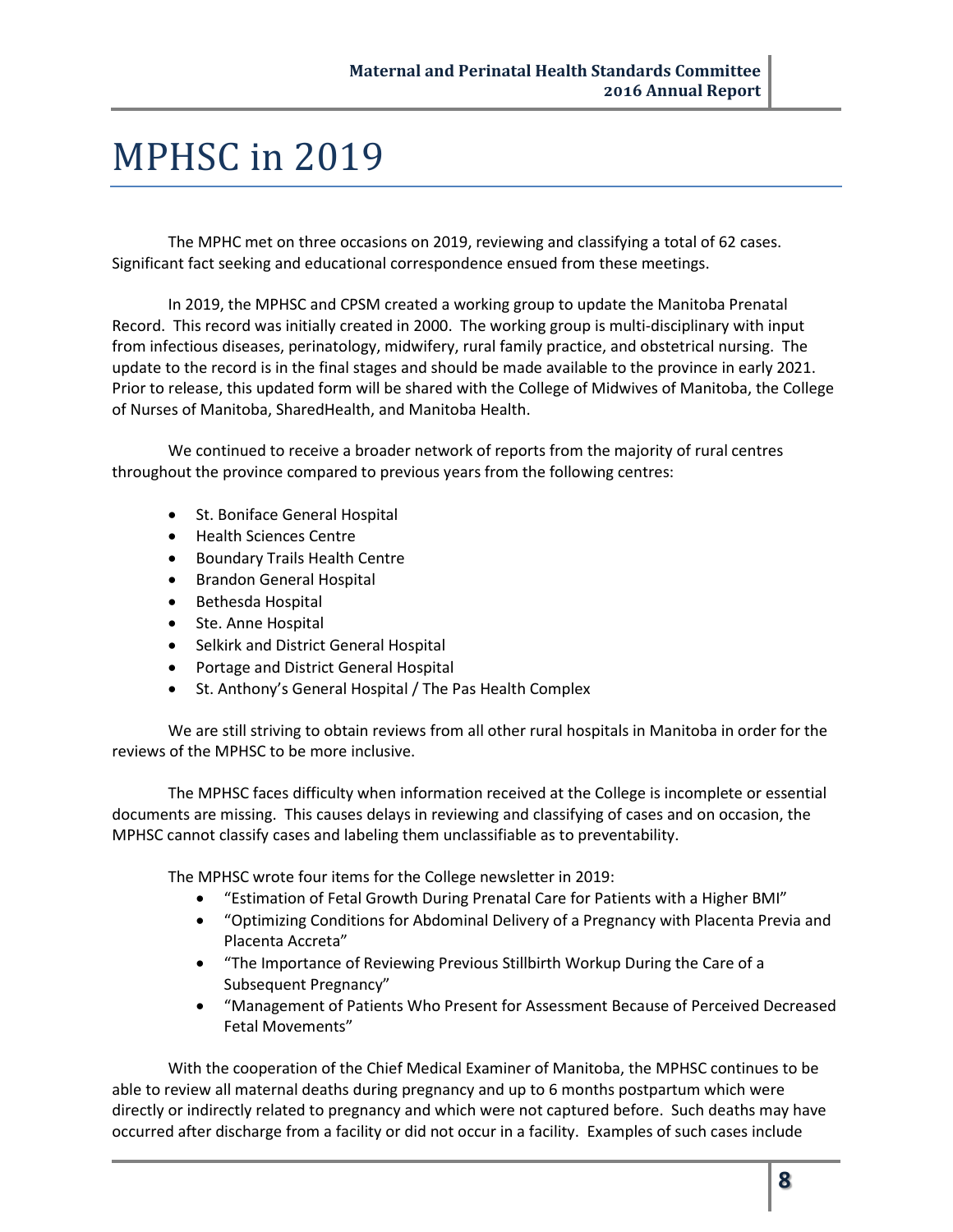suicides secondary to postpartum depression or due to medical illnesses that may have been exacerbated by pregnancy. Such reviews tend to be multidisciplinary in nature.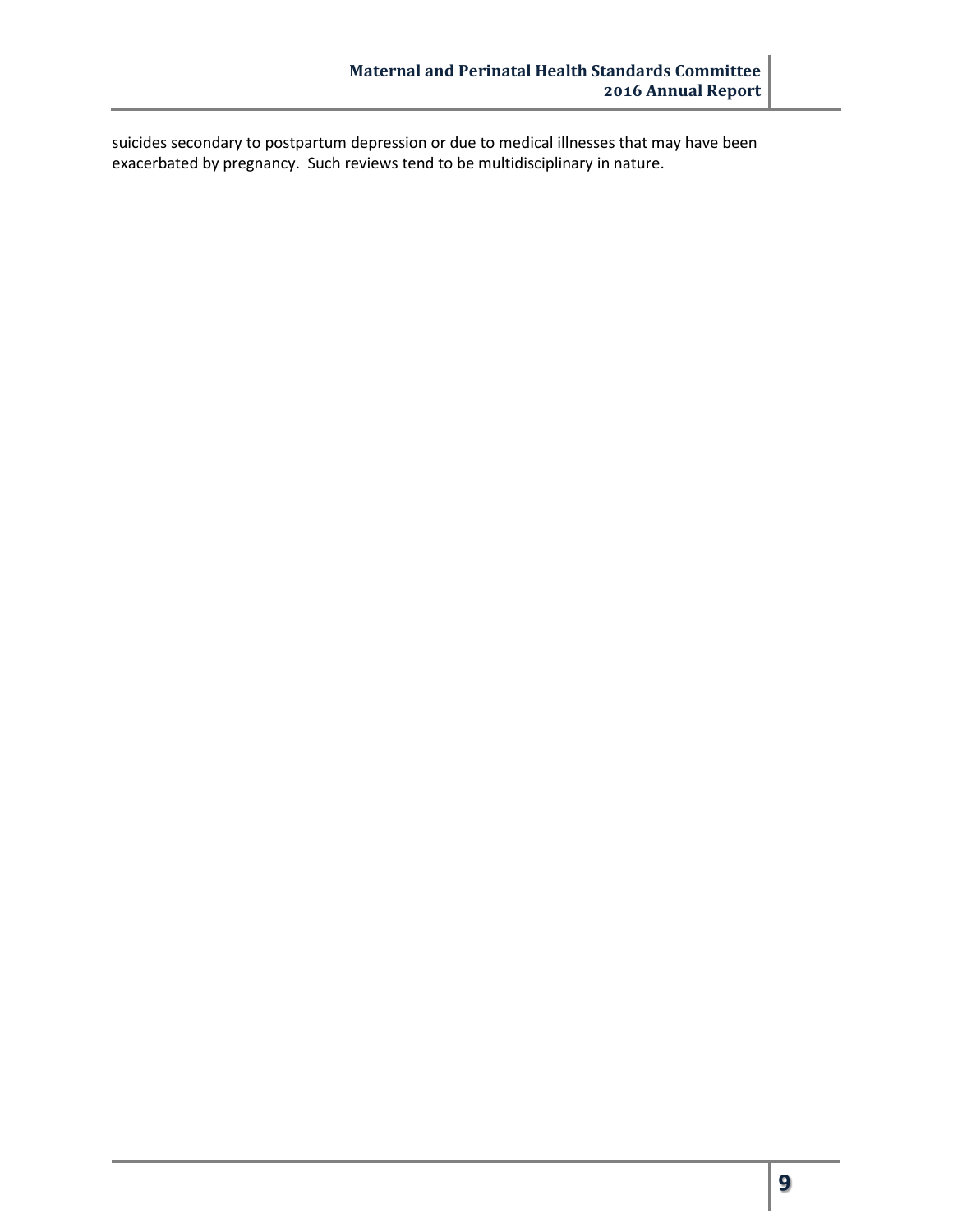## Definitions

## **Births, Gestational Age and Birth Weight**

**Live birth:** The complete expulsion or extraction from the mother irrespective of the duration of pregnancy, of a product of conception in which, after such expulsion or extraction, there is breathing, beating of the heart, pulsation of the umbilical cord, or unmistakable movement of voluntary muscle, whether or not the umbilical cord has been cut or the placenta attached. (Taken from *the Vital Statistics Act)*

*The data in this report are limited to births where the birth weight was 500 grams or greater.* 

**Gestational Age:** The duration of gestation measured from the first day of the last normal menstrual period. Gestational age is expressed in completed days or completed weeks. If the date of the last menstrual period is uncertain or unknown, an age estimate based on the ultrasound will be recorded as the gestational age:

- **Preterm:** less than 37 weeks of gestation (<259 full days)
- **term:** between 37 and 41 weeks of gestation (between 259 and 286 full days)
- **post term:** more than 41 completed weeks of gestation (>286 full days)

**Low Birth Weight:** Deliveries (live or stillborn) weighing less than 2500 grams at birth.

**Delivery:** For the purposes of this report, a delivery refers to the completion of a pregnancy, regardless of how many fetuses are involved (i.e. a multiple birth is considered one delivery).

## **Perinatal Mortality**

**Stillbirth (Fetal Death):** The birth of a fetus weighing 500 grams or more and/or having a gestational age of  $\geq$ 20 weeks from last normal menstrual period (LNMP), who shows no sign of life after birth.

**Neonatal Death:** The death of a live born infant occurring less than 28 full days after birth:

- **early:** before the 7<sup>th</sup> full day of life
- **late:** between the 8<sup>th</sup> and 28<sup>th</sup> full day of life

**Perinatal Death:** All stillbirths (fetal deaths) and early neonatal deaths.

## **Maternal Mortality**

**Maternal Death:** The death of a woman known to be pregnant or within 42 days of delivery or termination of the pregnancy, irrespective of the duration of or site of the pregnancy:

> **direct obstetric:** resulting from complications of pregnancy, childbirth, or the puerperium (e.g. exsanguination from rupture of the uterus)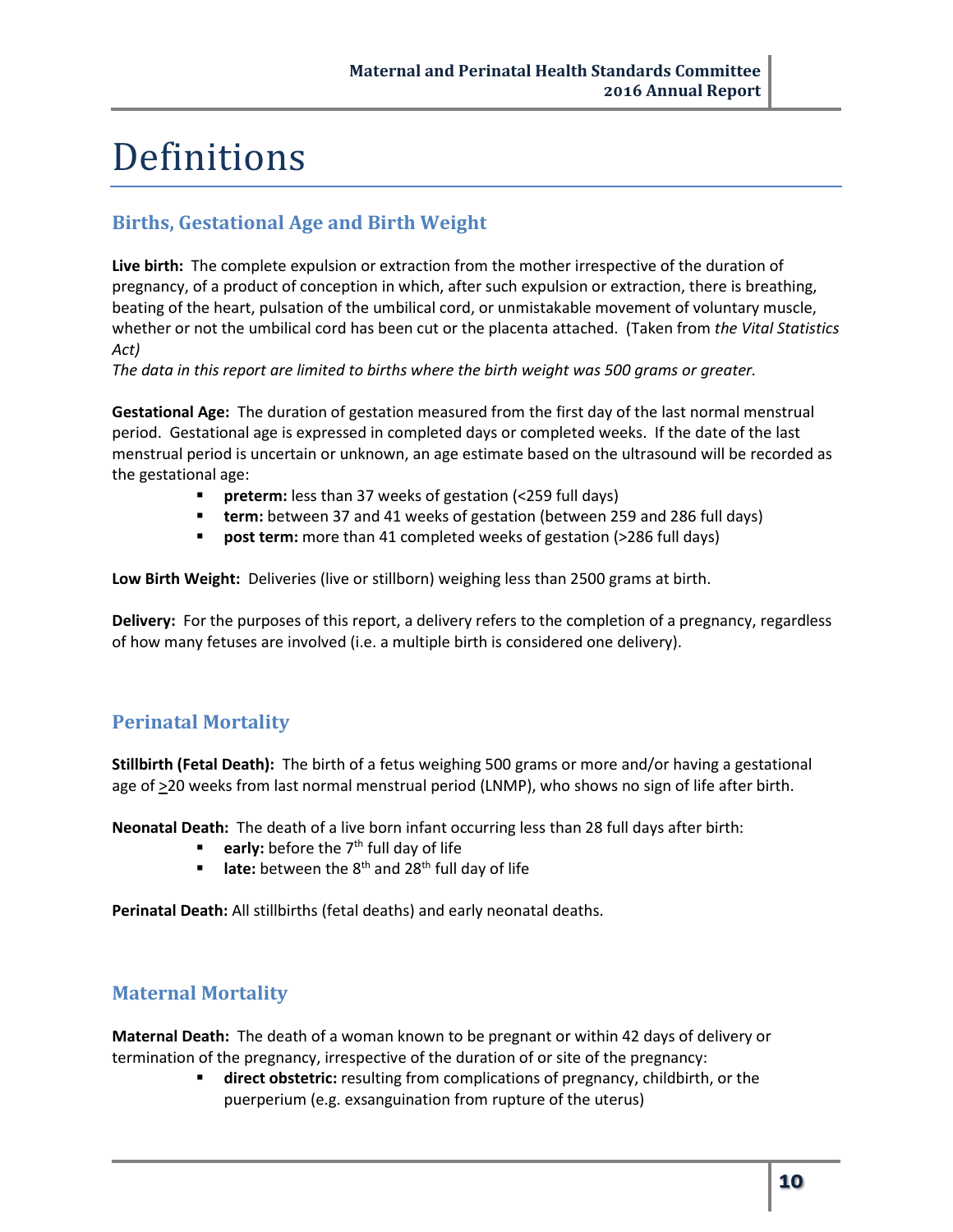- **indirect obstetric:** a non-obstetric medical or surgical condition which either antedated pregnancy or was aggravated by physiological adaptations to pregnancy (e.g. mitral stenosis)
- **non-obstetric:** resulting from accidental or incidental causes in no way related to pregnancy (e.g. automobile accident)

#### **Mortality Rates**

*Unless otherwise specified, overall rates are computed on the basis of births and deaths of infants*  weighing 500 grams or more, or were at ≥20 weeks gestation from last menstrual period. These rates do *not include births and deaths where the weight is unknown.*

**Stillbirth Rate (fetal death rate):** The number of stillbirths per 1,000 total births.

**Neonatal Mortality Rate:** The number of neonatal deaths per 1,000 live births:

- **early:** before the 7<sup>th</sup> full day of life
- **late:** between the 8<sup>th</sup> and 28<sup>th</sup> full day of life

**Perinatal Mortality Rate:** The total number of stillbirths and early neonatal deaths per 1,000 total births (live births and stillbirths).

## **Levels of Facility Service**

**Level 0** – No organized elective obstetrics. (Unintended deliveries may occur)

**Level I – Primary Care Centre:** An obstetrical facility for mothers and newborns that have no detectable major risks in the prenatal period.

- Provides peripartum care for normal pregnancies.
- Ideally performs 25 or more deliveries per year.
- Ideally has the capacity to perform Caesarean section or have Caesarean section services available within 30 minutes from the determination of the need to do so.

**Level II – Intermediate Care Referral Centre:** A facility which has additional obstetrical and neonatal resources to a Level I hospital, and can provide treatment of mothers and newborns who present a risk.

- Meets all Level I requirements.
- Meets all considerations of the delivery of the normal to intermediate/high risk pregnancy and care of the neonate.
- $\bullet$  Ideally performs 250 deliveries per year.
- Functionally organized to accept referred patients to a defined level of care.

**Level III – Tertiary Care Referral Centre:** In addition to Level I, and Level II services, supplemental technical services are available for dealing with high-risk pregnancies and for providing specialized perinatal care.

Meets all Level I, and Level II requirements.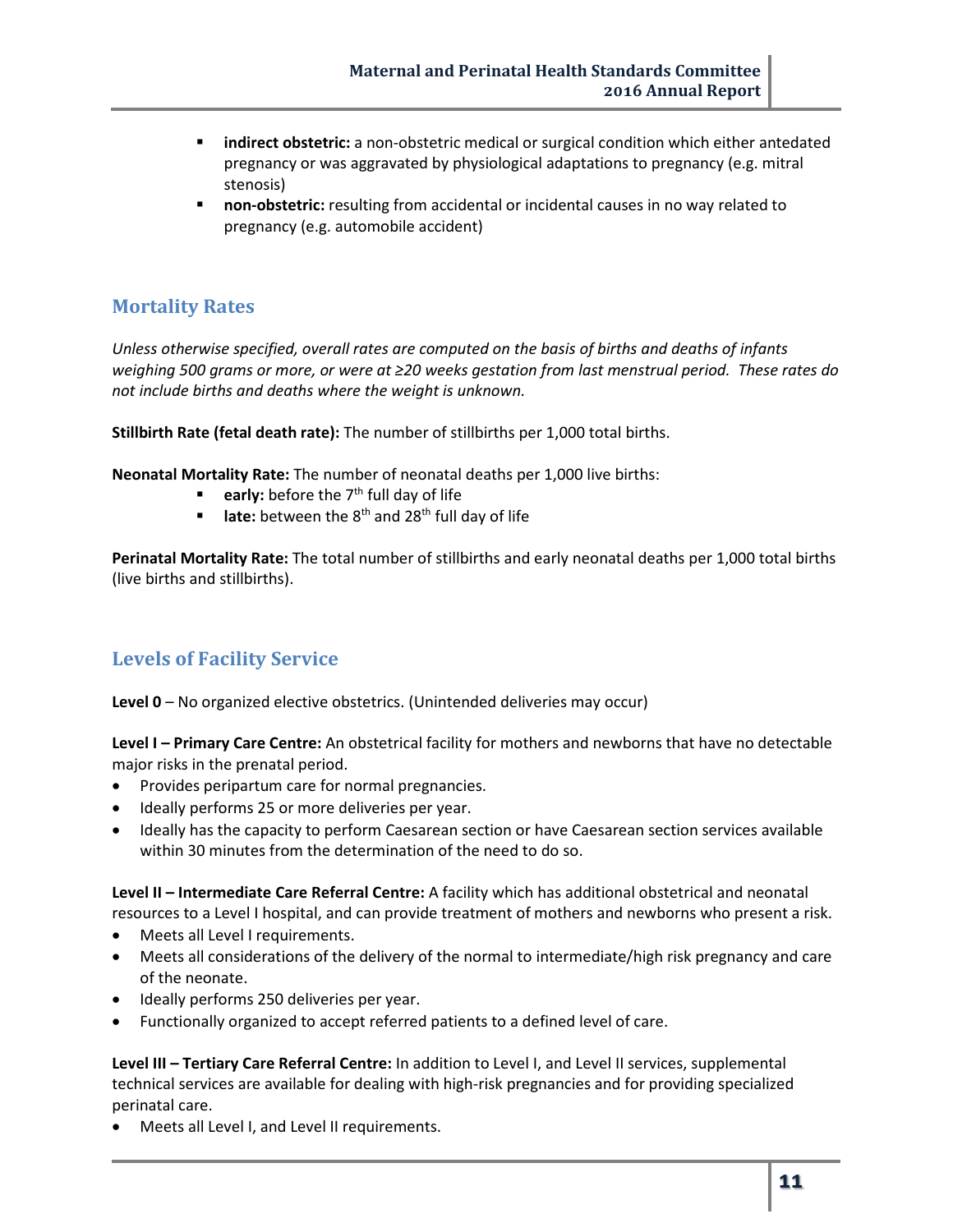- Provides all associated maternal and neonatal surgical and medical services including high-risk obstetrical and neonatal services.
- Accepts transfers of infants and mothers from facility Levels I, and II.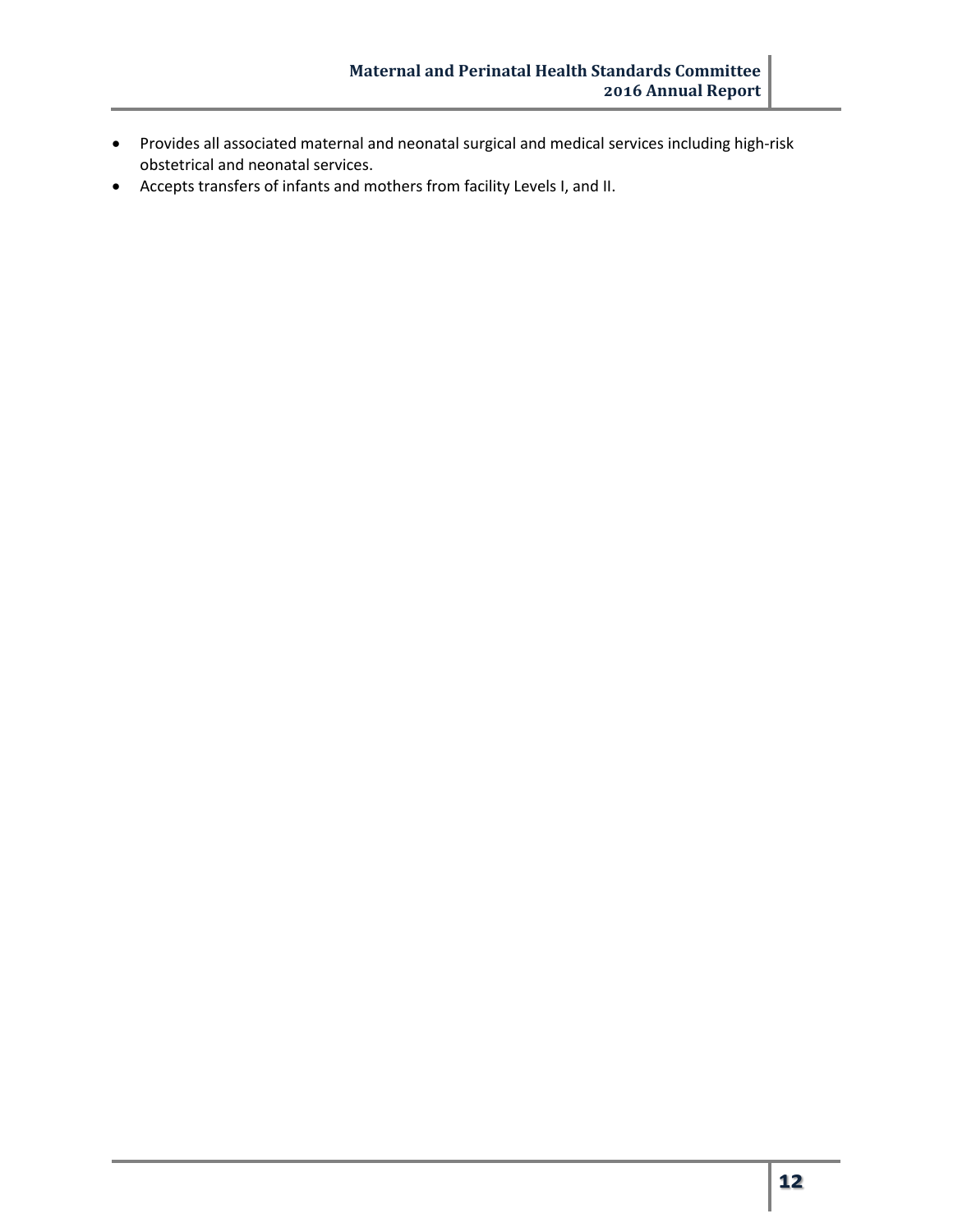## Case Reviews

## **Modus Operandi**

The following are case summaries of the cases reviewed by hospital Standards Committees, regional Standards Committees, and by the Maternal and Perinatal Health Standards Committee (MPHSC). Cases are identified for review based on abstraction criteria developed by the MPHSC (see appendix). All cases reviewed by standards committees at urban and rural centres are referred to the Medical Consultant of the MPHSC, who in turn reviews the cases again. Many cases are referred to the MPHSC for further review or consent.

Standards committees classify the cases according to preventability of poor outcomes and may identify errors in management, technique, documentation, or resources. In most cases the Medical Consultant would agree with the classification by the hospital standards committees; however, if there is disagreement or there are issues that have been identified by the Medical Consultant as being problematic and not addressed by the hospital standards committee, then letters of correspondence would ensue between the Medical Consultant of the MPHSC and the Chair of the hospital standards committee. The final classification of the case is further validated by members of the MPHSC at their regular quarterly meetings.

For cases that have been identified as being "preventable and avoidable" or "theoretically preventable and avoidable" and where errors in judgement, management, technique, or documentation have been identified, the local standards committee or alternately the MPHSC will send letters of education and recommendation to the parties involved in these cases.

This may involve:

- Recommending alternate routes of management in similar future cases.
- Recommending educational programs.
- Request that protocols be developed to deal with similar scenarios in the future.
- Request referral to other regulatory bodies such as the College of Midwives of Manitoba.
- In extreme cases referral to the Registrar of the College of Physicians and Surgeons of Manitoba may be undertaken.
- In cases where resource issues have been identified, the Winnipeg Regional Health Authority as well as Manitoba Health are also informed.

The following cases summaries are divided into three major categories:

- I. Cases classified as "preventable and avoidable" or "theoretically preventable and avoidable".
- II. Cases classified as "non-preventable and unavoidable".
- III. Cases classified as "unclassifiable".

Further, the cases in the above three categories are subdivided into cases of:

- A. Maternal Mortality
- B. Maternal Morbidity
- C. Perinatal Mortality
- D. Perinatal Morbidity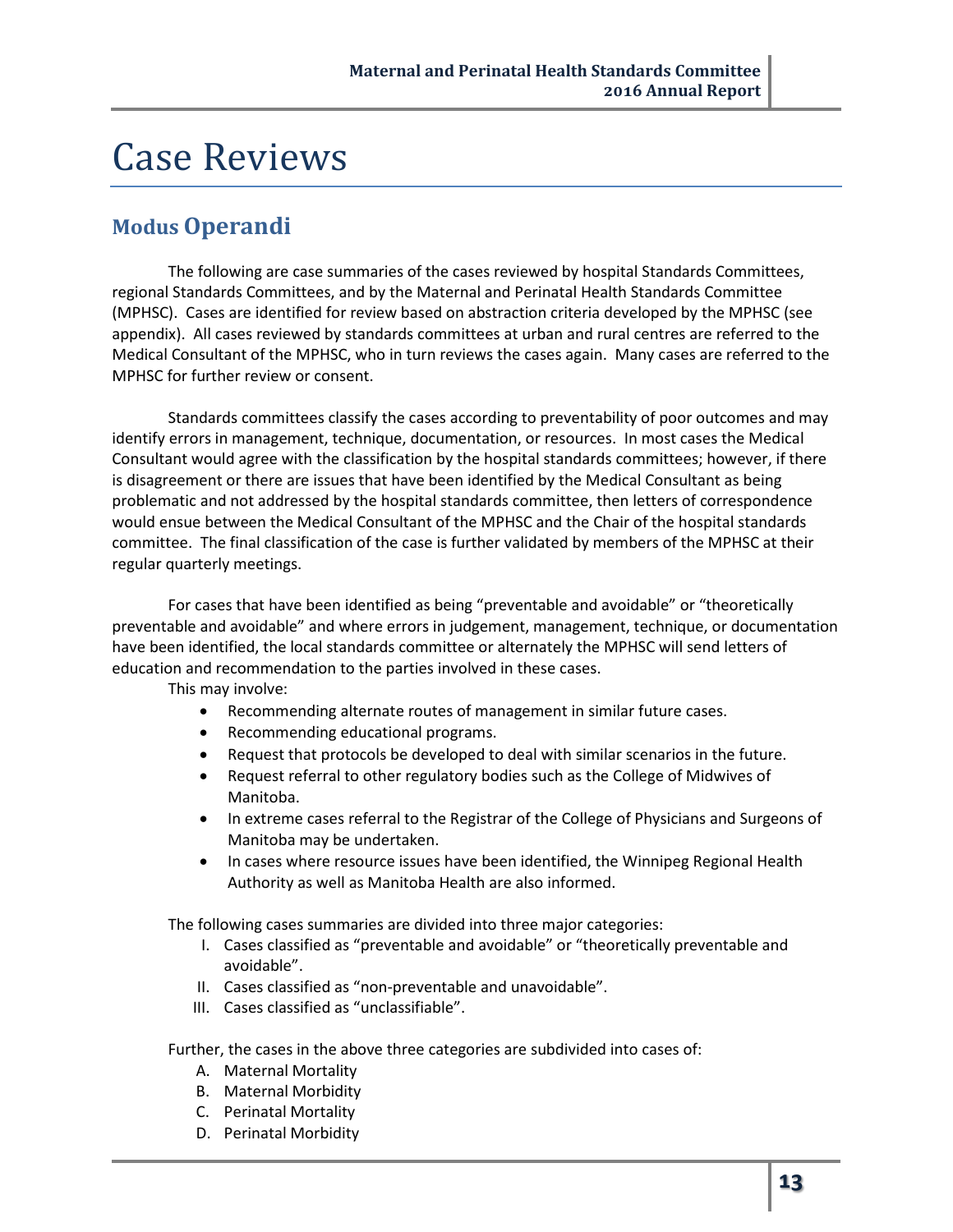The following summaries are not intended to be inclusive of all cases reviewed by the MPHSC that occurred in 2016. We have included all cases where outcomes are deemed preventable and select cases where outcomes were deemed to be non-preventable and unavoidable.

## **I. Preventable, Theoretically Preventable, Avoidable: A. Maternal Mortality**

### **I. A.1**

This case was reviewed for a maternal death. A 25-year-old G4P3 lady had a pulseless cardiac arrest while at a party and was resuscitated for 20 minutes before cardiac activity was recovered. The patient had been using illicit substances including cocaine and opioids. The patient was initially transferred to a community hospital where she was diagnosed to be pregnant at approximately 25 weeks gestation. A fetal heart rate was detected.

Given the live fetus, the patient was then rushed to a tertiary centre for consideration of a perimortem caesarean section. On arrival to the tertiary centre, the maternal status was found to be critical. She had fixed pupils and evidence of anoxic brain injury and significant cerebral edema. On ultrasound there was evidence of fetal cardiac activity but no fetal movements at all. It was felt that this also represented anoxic brain damage to the fetus consistent with a prolonged maternal anoxia and unsuccessful resuscitation. A decision was made not to perform a caesarean section, given the expected poor fetal prognosis. The patient was admitted to the intensive care unit; however, her clinical condition deteriorated quickly and she died.

The MPHSC reviewed the proceedings of this maternal death and it was felt that this was a nonobstetrical death. Given the cardiac arrest was likely provoked by substance abuse, it was felt that the maternal death would have been theoretically preventable at the level of the patient with patient error in judgement. The MPHSC was uncertain if this lady had a drug dependency issue or had used drugs casually. If she had a dependency substance abuse issue, then this may reflect on a system failure in the provision of mental health.

#### **I. A.2**

This case was reviewed for a maternal death secondary to long-term complications following an elective caesarean section.

A 32-year-old G3P2 lady had a relatively poor obstetrical history in that her first pregnancy ended with a stillborn for unexplained reasons, while her second baby was delivered prematurely at 36 weeks gestation by elective caesarean section for unknown reasons. She also had a previous ovarian cystectomy in her home country.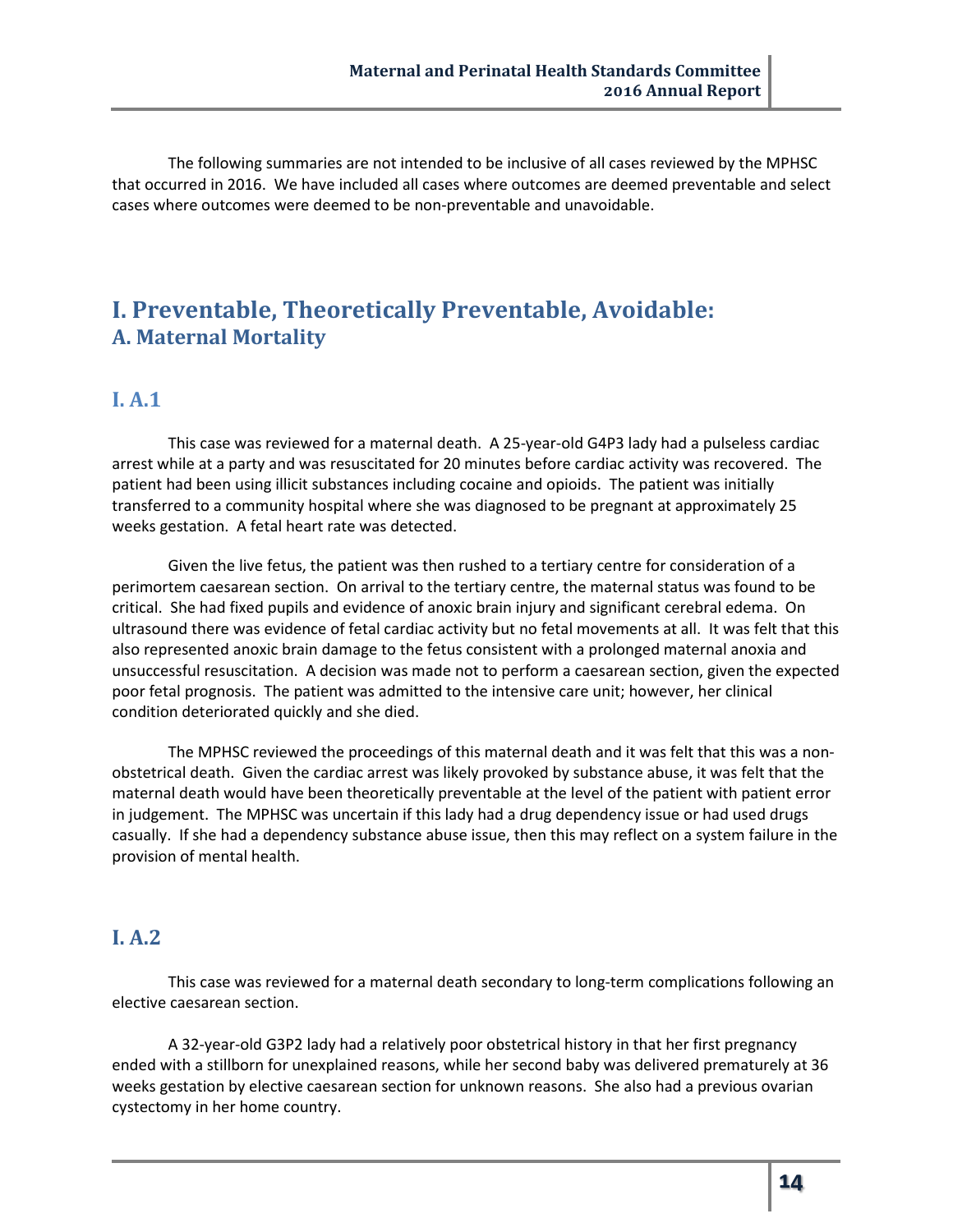She had a smooth prenatal course in this index pregnancy and was booked for an elective repeat caesarean section at 38 weeks gestation. This caesarean section was complicated by a failed spinal anesthetic followed by general anesthesia. Upon entry into the abdomen, the uterus and bladder were quite adherent to the anterior abdominal wall, leading to difficulties in performing the caesarean section. At the time of the caesarean section there was no documented dissection of the bowel away from the uterus; however, on post-operative Day 2, she was noted to be having some abdominal distention, maternal tachycardia with no fever. She was worked up for a possible pulmonary embolism, but that proved to be negative.

On Day 3, abdominal distension worsened and was treated as an ileus pending abdominal x-ray. The first x-ray was reported as an ileus with a lot of free air within peritoneal cavity which was thought to be the result of her laparotomy. She was not improving so a second x-ray was done late in the evening of Day 3. The results were not reported until the next morning and the report expressed concern of a possible perforated viscus given the amount of free air seen. Of note, the attending who ordered the second x-ray was not informed of this concern.

On the morning of post-operative Day 4, general surgery was consulted and she was rushed to the operating room for an open laparotomy because of a perforated viscus. On entry to the peritoneal cavity, pus and free fluid was noted with a large abdominal abscess. Surgery consisted of small bowel resection. The mid-ileum was firmly adherent to the lateral anterior abdominal wall. Loops of bowel were freed, and it was discovered that there was a transection of the bowel.

Following surgery, she had a very complicated course in the Intensive Care Unit, during which time she had repeated laparotomies because of recurrent abscesses in the abdomen. Within 4 weeks, she developed a dilated cardiomyopathy following these surgeries and demonstrated septicemia. Shortly she became short of breath with cardiac failure. She had to be managed on extracorporeal oxygenation (ECMO). She subsequently had seizures and strokes and finally had a massive intracranial hemorrhage following which she was switched to palliative care. She died when care was withdrawn.

It was felt that there was a delay in diagnosing her perforated viscus and definitive intervention was not undertaken until post-operative Day 4 when she was spiking in fever. This is unfortunate given that she had persistent maternal tachycardia since Day 2 that never abated with hydration. She was also considered to have been hemoconcentrated given the hemoglobin of 152 g/L. During the first four days post-partum, she was requiring a large amount of hydromorphone.

There were three other concerns. The attending who performed the caesarean section did not see the patient until post-operative Day 4 when she was noted to be deteriorating. The attending who ordered the radiologic assessments on Day 3 did not follow up on the reports. Another concern is that the radiologist who saw the CT scan on Day 3 did not express his fears of a possible perforated ileus to the attending involved.

The committee felt that there were enough warning signs that the radiologic assessment should have been performed earlier. There were communication errors which may have contributed to a delayed intervention on Day 4. There was some discussion with regards to the fact that two radiologists gave different impressions of the x-rays; however, it is not uncommon that physicians do disagree on findings.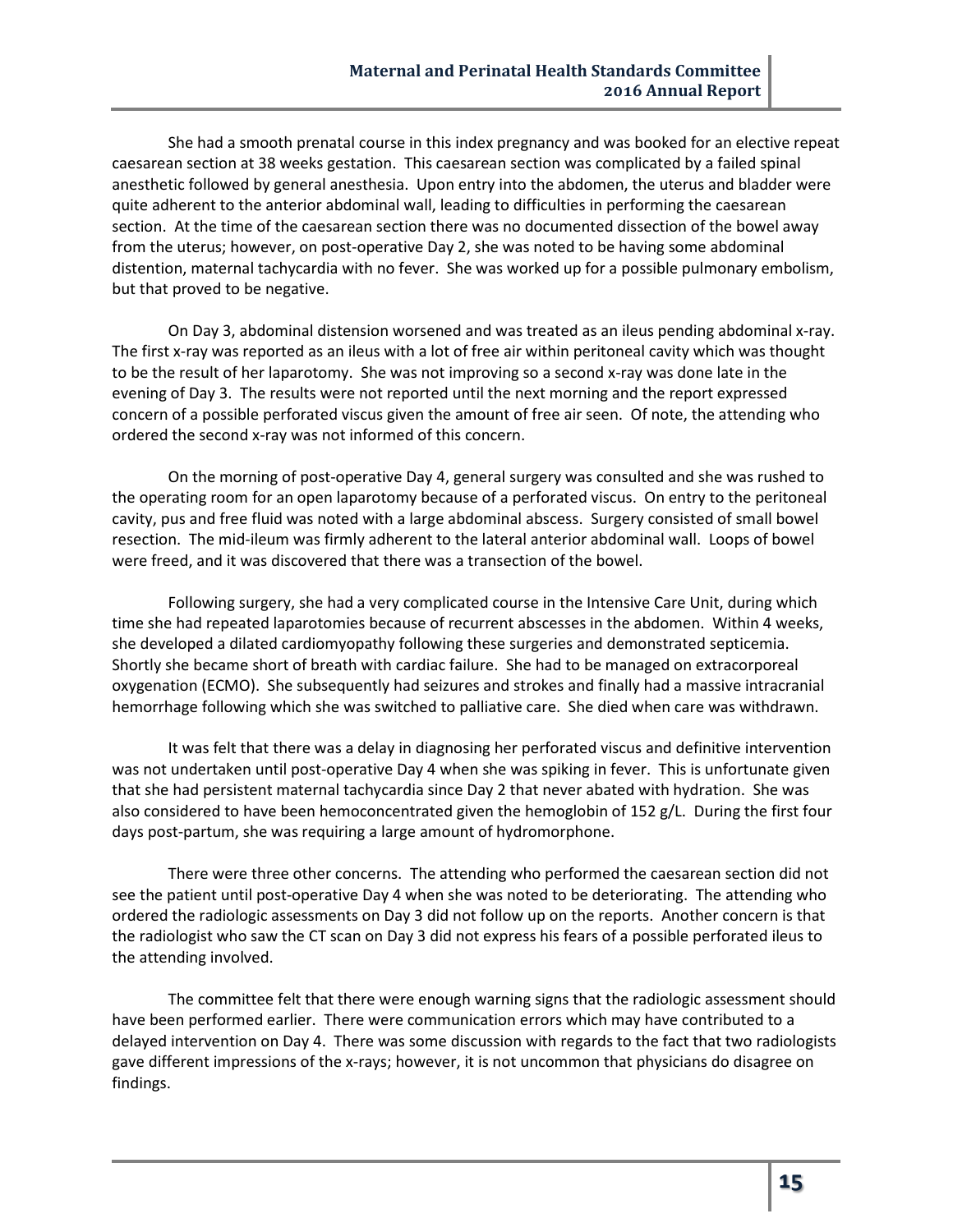The MPHSC reviewed this case in great detail and felt that this mortality was theoretically preventable at the level of obstetrical care with in-hospital error in management and physician error in judgement.

Following cases of this nature, both tertiary centres have introduced programs that will help hospital staff physicians identify the early signals of sepsis so that management will not be delayed.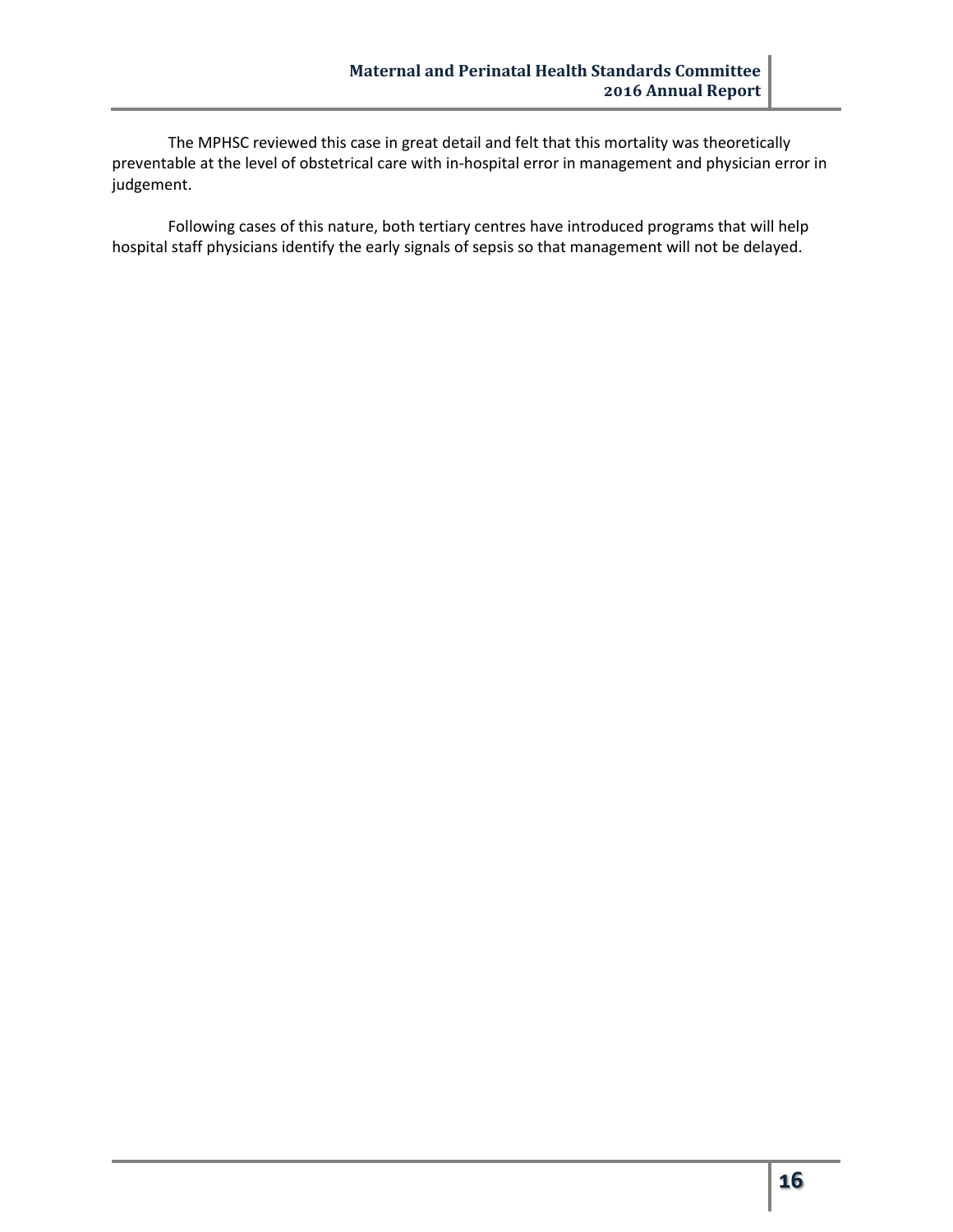## **I. Preventable, Theoretically Preventable, Avoidable: B. Maternal Morbidity**

## **I. B.1**

This case was reviewed for a delayed maternal morbidity. A 31-year-old lady, G8P6, with a previous caesarean section followed by a successful vaginal delivery presented to the Labour Floor with spontaneous rupture of membranes for which oxytocin augmentation was initiated. Soon after transfer to the Labour Unit, she developed onset of antepartum hemorrhage with loss of the fetal heart rate. Her cervix was only 6 cm dilated, so she was rushed for an emergency caesarean section. Apparently, the preparation for the surgery was somewhat chaotic because of the loss of the fetal heart rate. The patient did recover and was sent home.

She presented two years later to the Emergency Department with acute onset of right lower quadrant pain and signs of sepsis. A CT of her abdomen revealed a thick-walled fluid collection of 7 cm with a centrally located foreign object. The patient was immediately started on antibiotics and she underwent a laparoscopic removal of the surgical sponge and release of adhesions.

The sponge count process was reviewed for the caesarean section two years earlier. This showed that the sponge count reported at the end of the surgery was correct; however, upon review of the sponge count sheets, a source of error was discovered. When the packs of sponges were added in preparation in the emergency surgery, one of the sponge packs was recorded as containing 4 sponges instead of the usual 5. One postulates that indeed that pack had 5 sponges, not 4, and for some reason at the time of counting them prior to initiation of surgery, the scrub nurse counted 4 sponges instead of 5 in error.

The MPHSC in its review of this case felt that this morbidity was preventable at the level of obstetrical care with in hospital error in management, particularly related to the counting of sponges. Educational efforts to the surgical nurses took place by the nursing educator.

## **I. B.2**

This case was reviewed for respiratory maternal morbidity. A 41-year-old G6P5 lady presented to a secondary centre in a rural setting at 27  $\frac{1}{2}$  weeks gestation. She presented in respiratory distress and influenza-like illness. She received supplemental oxygenation, vasopressors, broad spectrum antibiotics and Tamiflu. The patient was subsequently transferred to a tertiary centre in the city. The patient's course in the adult intensive care unit was uncomplicated and brief for less than 24 hours; however, nasopharyngeal swabs demonstrated influenza A infection. The Tamiflu was continued while antibiotics were stopped. It was confirmed that this patient did not receive the seasonal recommended influenza immunizations during or prior to her pregnancy.

The MPHSC determined that the obstetrical care was appropriate. The maternal morbidity was theoretically preventable at the level of family/patient with patient error in judgement. Had the patient received her seasonal influenza immunization as recommended by public health, her morbidity could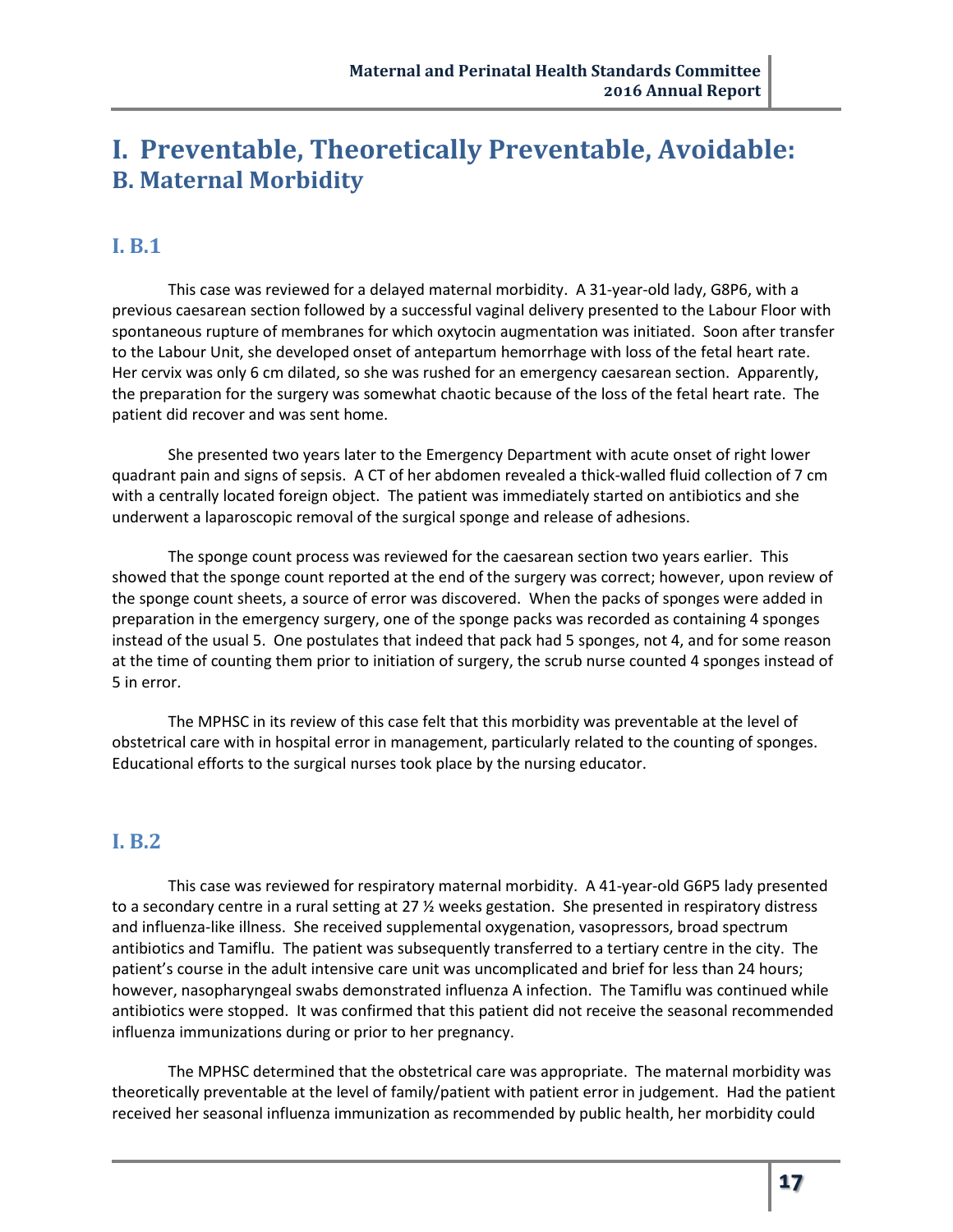have been avoided. Of note is that this patient subsequently received her influenza vaccines in subsequent influenza seasons.

In 2016, another similar case occurred. A pregnant lady was at 29 weeks gestation when she presented with respiratory distress secondary to Influenza A infection. She too did not take the recommended Influenza A flu vaccine.

### **I. B.3**

This case was reviewed for a patient's admittance to the intensive care unit with peripartum stroke. A 33-year-old G1P0 was under the care of a midwife. Her recorded blood pressure at her first visit was 90/60 mmHg. Her pregnancy was otherwise uneventful. At 41 ½ weeks gestation, she presented with spontaneous rupture of membranes. Fifteen hours later, she was transferred to a tertiary centre for possible augmentation as her cervical dilatation failed to progress beyond 4 centimeters.

On arrival to the tertiary centre, the patient was found to be 8 centimeters dilated. Her first recorded blood pressure at the tertiary centre was 159/89 mmHg. It was recorded that the nurse contacted the resident who did not initiate any antihypertensive agents on the assumption that the hypertension could be secondary to maternal pain. There was no other blood pressure taken until 3 hours later. The patient entered the second stage of labour nearly 2 hours later and had a vacuum assisted vaginal delivery. During the second stage, blood pressure recordings were in the hypertensive range, ranging between 170/90 mmHg to 167/119 mmHg.

In the immediate postpartum period, the patient demonstrated abnormal mentation, weakness of the left hand, and difficulty with speech. A code 25 was called and the patient underwent an emergency CT, which demonstrated a left frontal lobe intracranial hemorrhage with a 5-millimeter midline shift. The patient was admitted to the medicine ward by the neurology service and labetalol was initiated to lower the systolic blood pressure to less than 150 mmHg. During her admission, an MRI angiogram was done demonstrating a hematoma. The patient was maintained on antiepileptic medications (Keppra).

It took several weeks until imaging showed stable intracranial findings and the patient was subsequently admitted to a rehabilitation hospital. The patient was finally discharged from the rehabilitation hospital with residual speech impairment and decreased unilateral hand strength and dexterity. She ultimately went on to have five seizures in the subsequent year. The neurology team identified this lady's condition as Reversible Cardiovascular Constrictions Syndrome.

Of concern is that the patient demonstrated elevated systolic blood pressures of more than 155 mmHg for several hours, during which no antihypertensive agent was administered. There was also a lack of escalation in the frequency of blood pressure measurements in response to an elevated blood pressure on admission to the tertiary centre. Further review also documented that no notification of the blood pressure recordings was given to the attending physician by the resident involved.

The MPHSC classified this serious morbidity as theoretically preventable at the level of obstetrical care with in hospital error in management, error in documentation, and error in communication.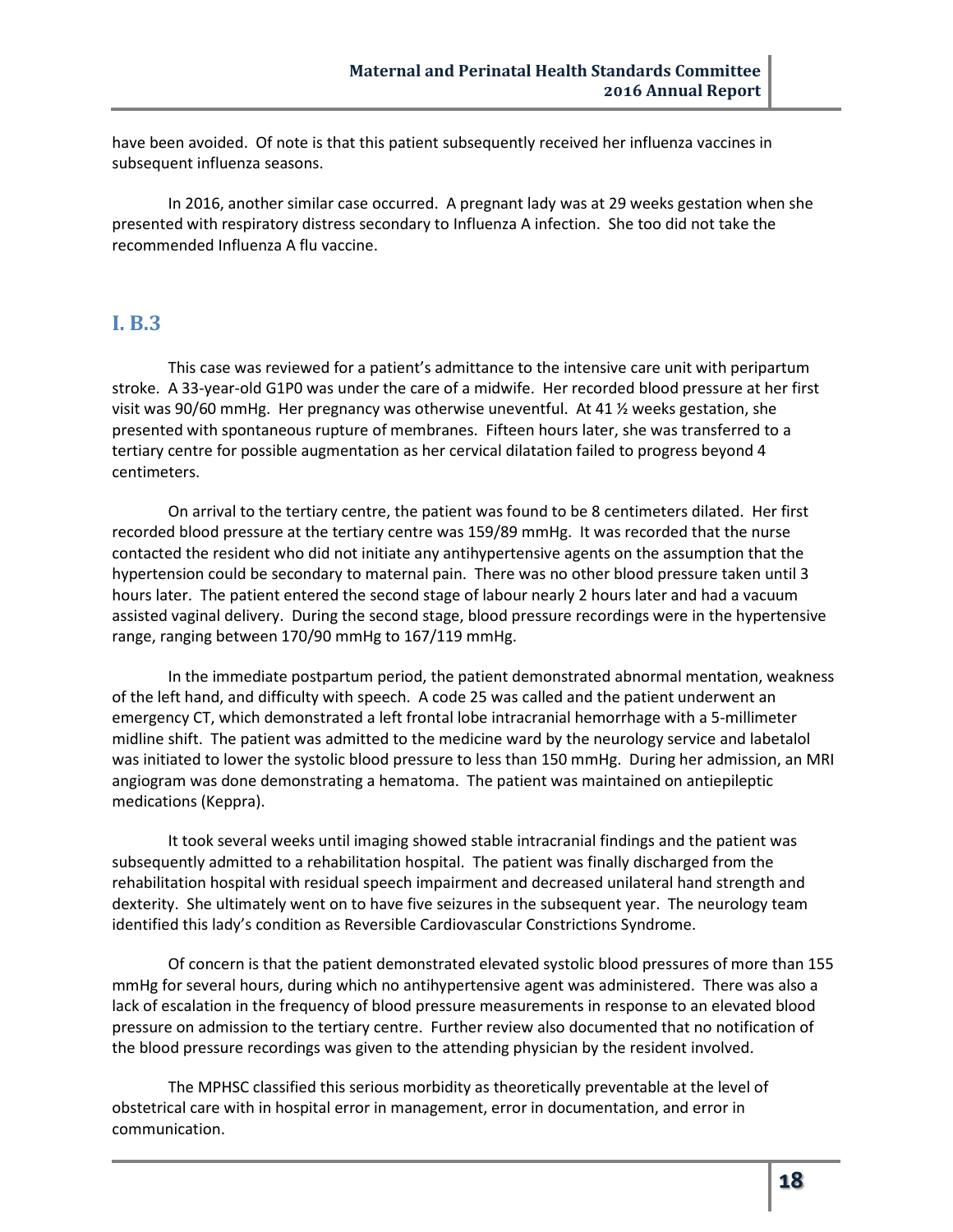As a result of this case, the hospital initiated a review of the local policy on the frequency of blood pressure monitoring in the face of a hypertensive reading for patients in labour. A change in policy was also implemented on the importance of escalating abnormal blood pressure findings to the attending staff. Educational activity for the staff took place at the tertiary centre.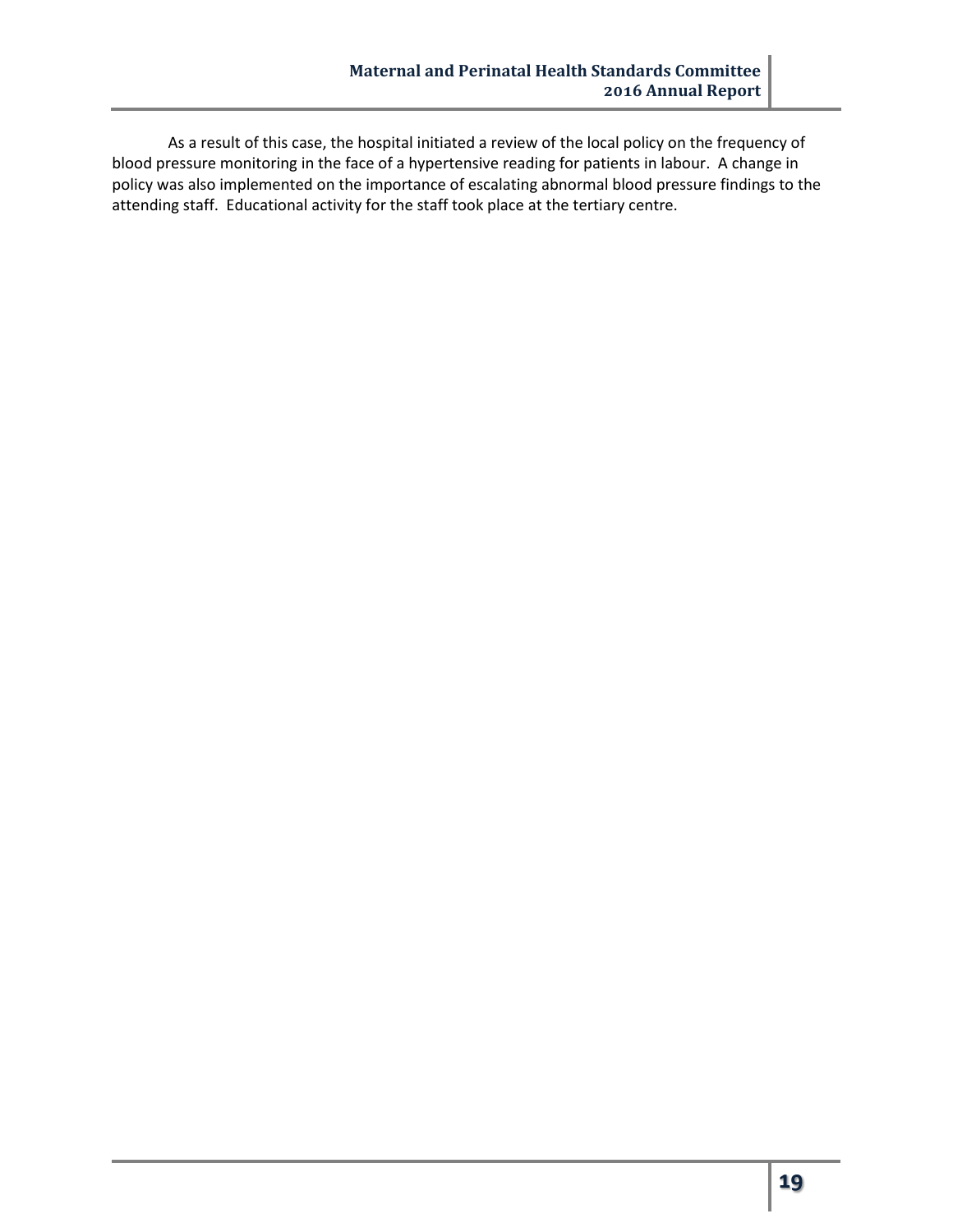## **I. Preventable, Theoretically Preventable, Avoidable: C. Perinatal Mortality**

## **I. C.1**

This case was reviewed for a stillbirth. A 29-year-old G8P5 lady with 5 normal vaginal deliveries and 2 spontaneous abortions presented to the Emergency Room with alcohol intoxication. She was noted to be pregnant at that time having had no prenatal care. A fetal assessment showed that the pregnancy was approximately 36 weeks gestation. The sonographer perceived that there may be coarctation of the aorta and given that she was in a rural setting, she was transferred to Winnipeg for a fetal assessment.

At the fetal assessment unit at the tertiary centre, the fetal cardiac anomaly was confirmed. Arrangements for a delivery in the city by induction of labour were arranged and accommodations were provided for her.

Unfortunately, she returned to the rural on her own volition. On the scheduled date of her induction she received a call from the tertiary centre that she could not be accommodated at that day as the Labour Floor was busy. The plan was to have her return to the city in a day or two and initiate the induction then.

A day later she presented to the Emergency Room in the rural area with decreased fetal movements and intrauterine fetal death was confirmed. She stayed at the rural setting and after counselling and emotional support, the induction was organized and carried out there. It took three days to have her induced as the cervix was not favourable. At full dilation, she did complain of a sharp pain on her right side.

She delivered a stillborn baby weighing 2,700 grams. Following the delivery of the placenta, she continued to have persistent bleeding. She was taken for an examination under anesthesia, it was noted that she had a vaginal tear that extended superiorly into the right broad ligament and there was also a posterior wall perforation. She underwent a laparotomy that involved two gynecologists and a general surgeon and a urologist. A stent was placed in the right ureter preoperatively.

The management of her postpartum hemorrhage included primary closure of the posterior wall perforation and the application of B-Lynch sutures. This did not alleviate the persistent bleeding, so she underwent a hysterectomy. During the process of the hysterectomy, she was given a total of 13 units of red blood cells and 3 units of fresh frozen plasma. She was then admitted to the ICU for a day.

There was some concern that she would abscond from the hospital, so the stent was removed after 48 hours; however, a CT scan showed some leakage from the right ureter so a stent was reinserted. She was given an appointment to have the stent removed in 6 weeks time, but she failed to show up for her appointment.

Two months later after these events, she was brought in by ambulance to the Emergency Room with alcohol intoxication. It was at that time that the stent was removed.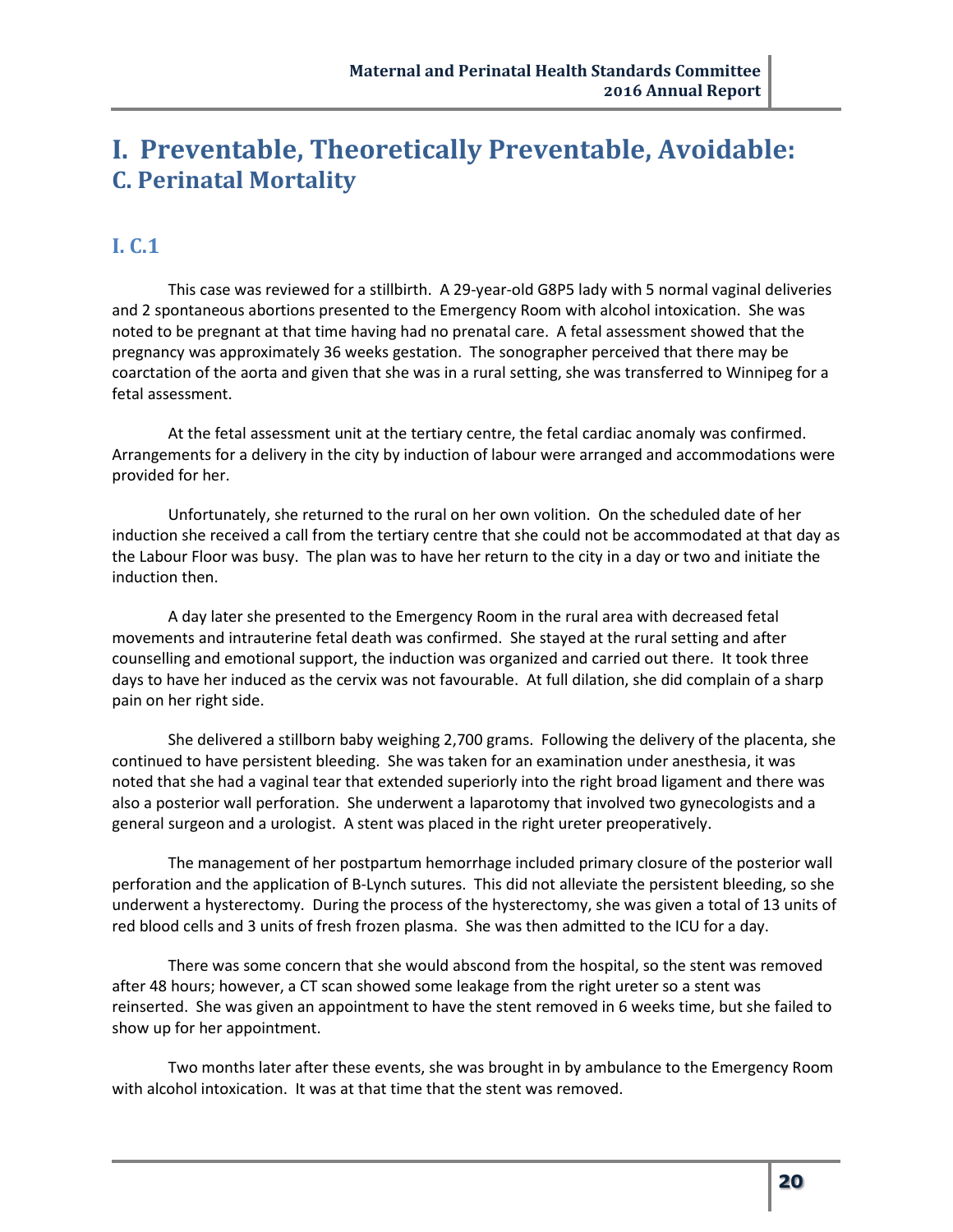The MPHSC felt that the stillbirth was theoretically preventable with errors in patient behavior, and the system of care. It was felt that had this non-compliant patient been induced on the day that she was scheduled to have the induction, this stillbirth may not have occurred.

The postpartum hemorrhage was felt to be non-preventable and unavoidable. The MPHSC felt that resource issues at the tertiary centre in the provision of an induction of labour in a timely manner in a patient with alcohol abuse and non-compliance contributed to the occurrence of this stillbirth. The committee also identified a system failure in the provision of mental health and socio-economic support for this patient as contributing factors.

This case was raised with the leadership at the tertiary centre where this patient was scheduled for induction as well as with the Winnipeg Region Head of the Women's Health Program to re-examine resource needs to the under-privileged and the appropriate prioritization of inductions of labour.

### **I. C.2**

This case was reviewed for intrapartum death. A G7P5 lady with one previous caesarean section followed by three subsequent vaginal births (VRACs) presented at 25 weeks in a Northern rural setting with cramping and spotting. She was hence transferred to a tertiary centre where there was evidence of oligohydramnios and rupture of membranes. The baby appeared to be appropriate for gestation age but was in a complete breech presentation. She was admitted to the antepartum ward for observation and was given antibiotics and was treated with steroids.

On Day 1 she started to have abdominal cramping so she was sent from the antepartum ward to the Labour Unit where her contractions settled. At the Labour Unit, the fetal heart rate was normal with good variability. The cervix was closed. She was then sent back to the antepartum ward after several hours of observation. Shortly after, the fetal heart rate increased to 160 bpm, so she was reassessed and was sent back to the triage unit where she had a fetal heart rate tracing showing a fetal heart rate of 160 with variability. She was then sent back to the antepartum ward, but significant tachycardia developed at a rate of 180 bpm and she was transferred back to the Labour Unit once again. On the Labour Unit, fetal tachycardia was confirmed and it was decided to observe her somewhat with a view to having a caesarean section done. She was observed over a two hour period at which time the fetal heart rate settled at 160 bpm, but there were occasional non-severe variable decelerations. Suddenly, the baseline dropped to 120 bpm but variability remained preserved. A bedside scan was done showing the baby to be in a transverse lie back down. Shortly thereafter, there was a loss of the fetal heart rate signal thought to be a technical artifact of the fetal monitor, but eventually, the fetal heart rate was reestablished. A sudden bradycardia occurred which was severe and unrelenting. Once again it was felt that the acute bradycardia was an artifact of the fetal monitor. After a while, the caesarean section was ordered. The baby was stillborn.

Reviewing the timeline, it appeared that moving the patient to the operating room took more than 22 minutes, and the spinal anesthetic took another 11 minutes, and the baby was not born until 43 minutes after the onset of bradycardia. The MPHSC felt that there was a sense of non-urgency in dealing with the fetal bradycardia and assumed that this bradycardia was a technical problem rather than a true ominous fetal issue. The preparation to have a caesarean section was very slow.

This case was classified as theoretically preventable at several levels: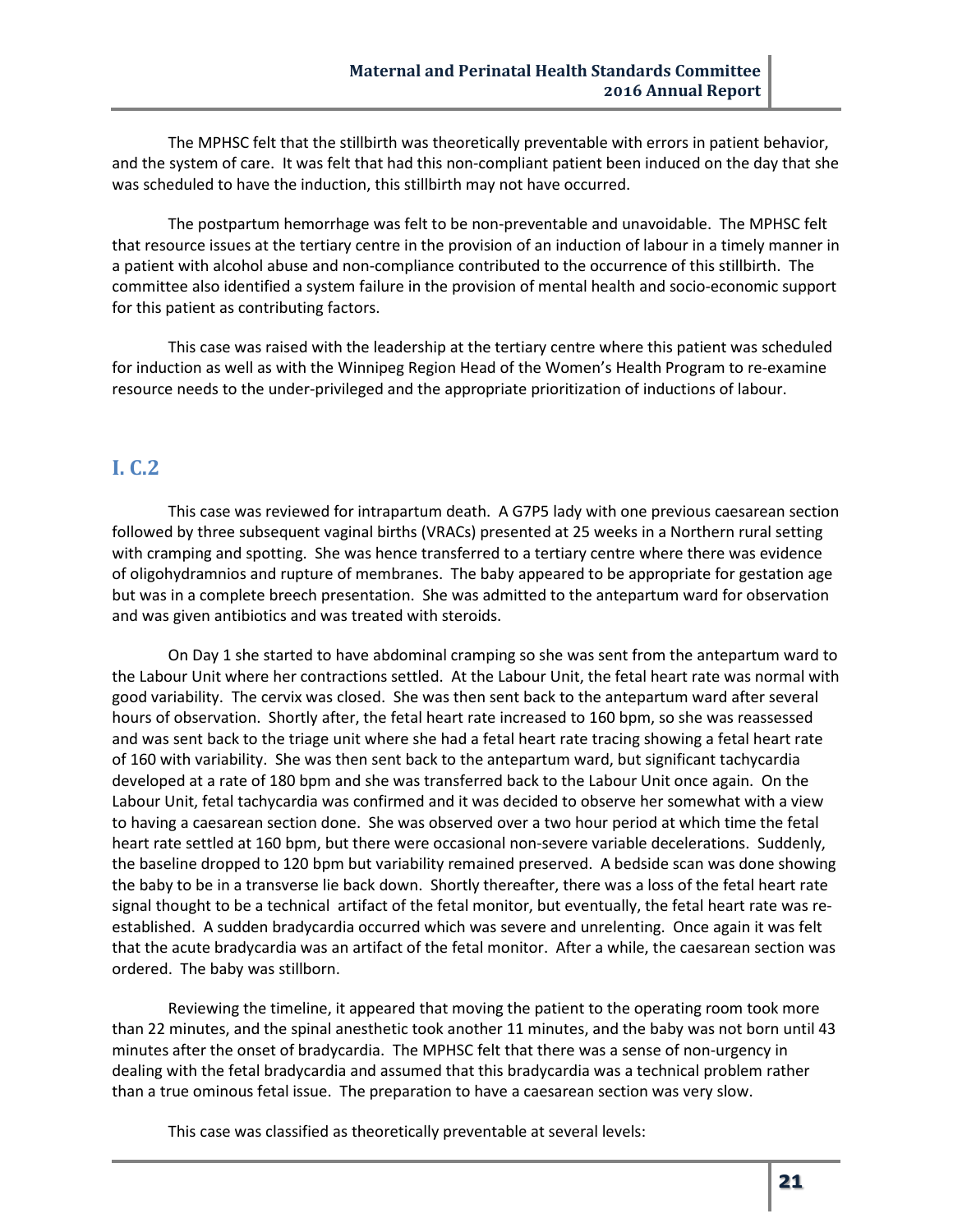- Obstetrical care with physician error in judgement in assessing the terminal bradycardia and attributing the terminal bradycardia as a technical problem with the fetal monitoring machine.
- In hospital error in management in that the preparation for the caesarean section was slow and sluggish and compounded by resource issues. The staff at the institution had been demanding a handheld ultrasound machine on the labour unit. It was felt that should the Labour Floor have a handheld ultrasound machine, then it would have provided for an opportunity to check the fetal heart rate and confirm that this was a terminal bradycardia rather than assume a technical problem with the fetal monitoring machine. This was not provided to the Labour Floor in an expedited manner based on resource financial issues.

## **I. C.3**

This case was reviewed for an intrapartum stillbirth. A 23-year-old G1P0 lady had a relatively smooth pregnancy presented at 36 weeks gestation with contractions and a small amount of bleeding. She had a BMI of 40. She reported adequate fetal movements, but then there was a delay in her initial assessment for 1 ½ hours, after which no cardiac activity could be found and fetal demise was confirmed. At that time she was noted to have mild hypertension and her uric acid was elevated. Her labour was induced and she delivered a stillborn baby weighing 1,717 grams (i.e. the birth weight corresponded to less than the  $1<sup>st</sup>$  percentile for gestational age).

The stillbirth workup demonstrated a placenta that was quite small. The antiphospholipid antibodies were negative. All her serology was also negative and there was no evidence of diabetes. The patient declined an autopsy. The baby died of clinically undiagnosed placental insufficiency. While the height of fundus appeared to be appropriate for gestational age until the time of her presentation, it is very likely that the small size of the baby was masked by her high BMI.

Of issue is the delay in her assessment upon presentation to the triage area. Further review of the conditions of the triage at that time found that unit was extremely busy. Since this event occurred, the issue of expediency of assessments in Triage was discussed with the medical and nursing leadership of the department. As a result, the practice changed to ensure that any patient presenting to the triage will have an initial recording of the fetal heart rate by an handheld electronic fetal monitor immediately upon registering. The fundamental problem at the triage unit the patient presented to is the lack of an appropriate number of beds when the volume of patient is excessive. Discussions with the health region have been ongoing for several years to approve funding for development of a physically larger triage area. To date this has not occurred.

This case was classified as theoretically preventable at the level of obstetrical care precipitated by resource issues.

## **I. C.4**

This case was reviewed for a neonatal death. The patient was a G5 P0 SA4 lady. In the current pregnancy she was seen by a family physician who appropriately ordered a routine ultrasound for an anatomic assessment at around 16 weeks gestation, but that was not scheduled by the ultrasound department. The mother presented at 22 weeks gestation with vaginal bleeding and was found to have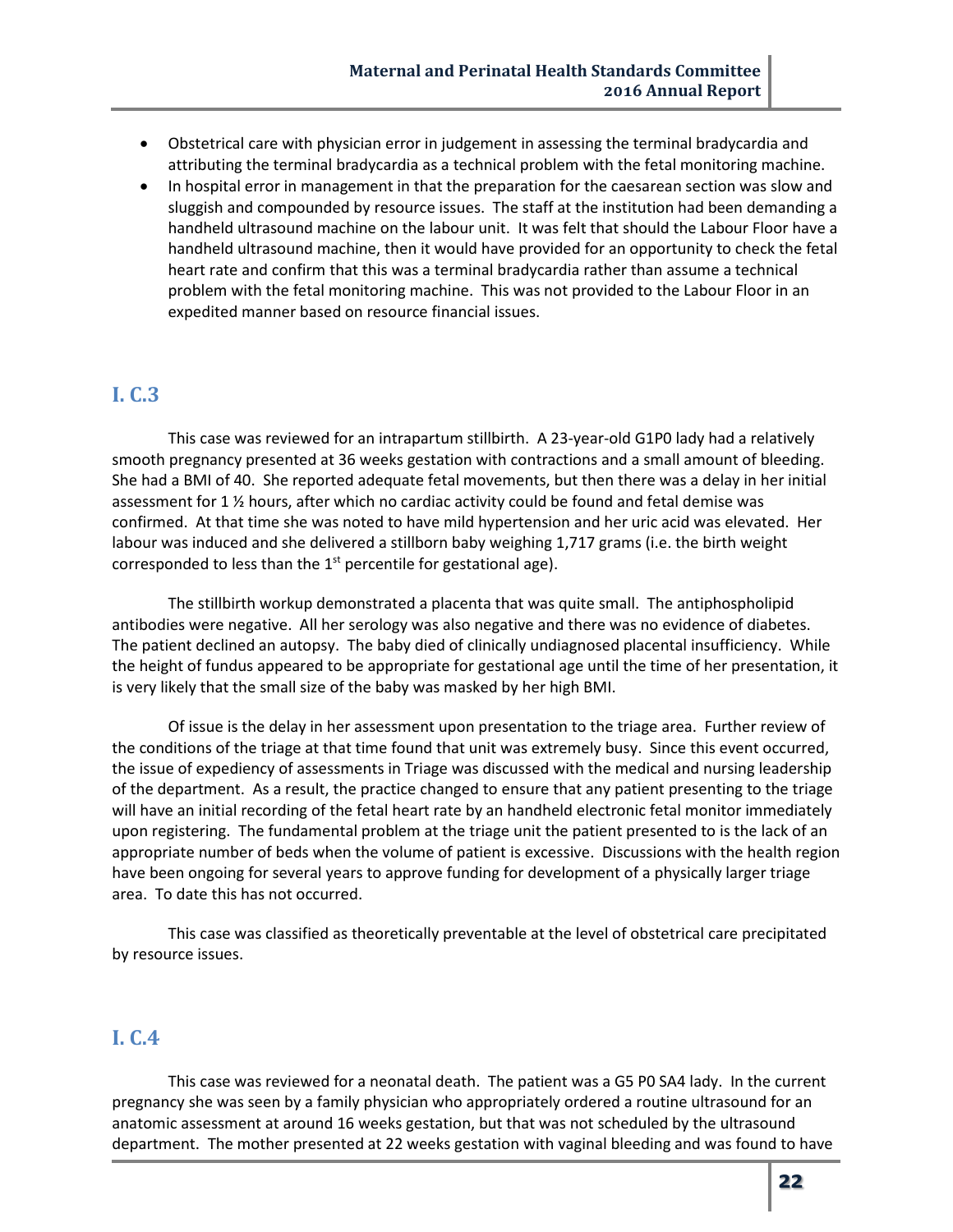bulging membranes. At the time of assessment, no cervix could be palpated. She subsequently went on to deliver an extremely premature baby that died in the neonatal period. The presentation was consistent with cervical incompetence.

On further review of the proceedings of this case, the MPHSC was concerned that this lady's routine second trimester anatomic ultrasound was not performed, despite a request from the family physician. The standard of care would have all pregnant women have an ultrasound performed between 18 and 22 weeks gestation, according to national guidelines. It was felt that should an ultrasound have been performed at the appropriate time, a shortened and/or an open cervix or a funneling would have been detected and the opportunity for a rescue cerclage would have presented itself.

A letter was written at the hospital Standards Committee to the Head of Ultrasound Diagnostic Services in the Winnipeg region to ask them to investigate why this ultrasound was not performed. The committee also noted that there has instances when anatomy ultrasounds were requested appropriately but appointments given were beyond the recommended gestational age window. This case illustrate where harm can occur as a result.

Correspondence also occurred between the MPHSC and the Head of Ultrasound who concurred with the opinion of the committee and steps are underway to correct the problem at the system level. The MPHSC classified this case as theoretically preventable with system error in the provision of care.

### **I. C.5**

This case was reviewed for a stillbirth. A 34-year-old lady, primigravida, had spontaneous rupture of membranes at 22 weeks and 5 days. She was managed in hospital at a tertiary centre for a whole month where she was monitored daily. She received antibiotics and steroids and was followed by the fetal assessment unit as well as neonatology. The plan was to have the fetus undergo full resuscitation should things evolve after 24 weeks gestation. At 26 weeks gestation, she had a non-stress test which documented a baseline of 160 bpm with 5 recurrent decelerations. These appeared to be variable decelerations; however, it was felt by the attending at the time that this did not warrant delivery and so she was sent to the ward for clinical monitoring and a repeat of the non-stress test six hours later. Three hours after the non-stress test the nurses noted that the fetal heart rate had escalated to 180 bpm. She was then taken for another non-stress test which showed a baseline of 160 bpm, but two decelerations were also observed. The attending decided once again that no intervention was needed, but asked for an increased frequency in auscultation of the fetal heart rate. Six hours later, the fetal heart rate was found to be at 170 bpm and house staff was called in. The fetal heart rate was noted to range between 150-170 bpm with several decelerations down to 80 bpm. These findings were not escalated to the attending on call. The house staff gave directive for the nurses to continue monitoring on the ward with auscultation only.

Four hours later, the fetal heart rate was noted to be at 136 bpm and again two decelerations were heard. The house staff was called again, except this time, no fetal heart rate could be heard. Fetal demise was confirmed by an ultrasound. The labour was induced with misoprostol and she had a stillborn female weighing 716 grams.

The MPHSC had concerns with the management of this lady over the 48 hours prior to fetal demise. The first non-stress test should have prompted delivery given the frequency of variable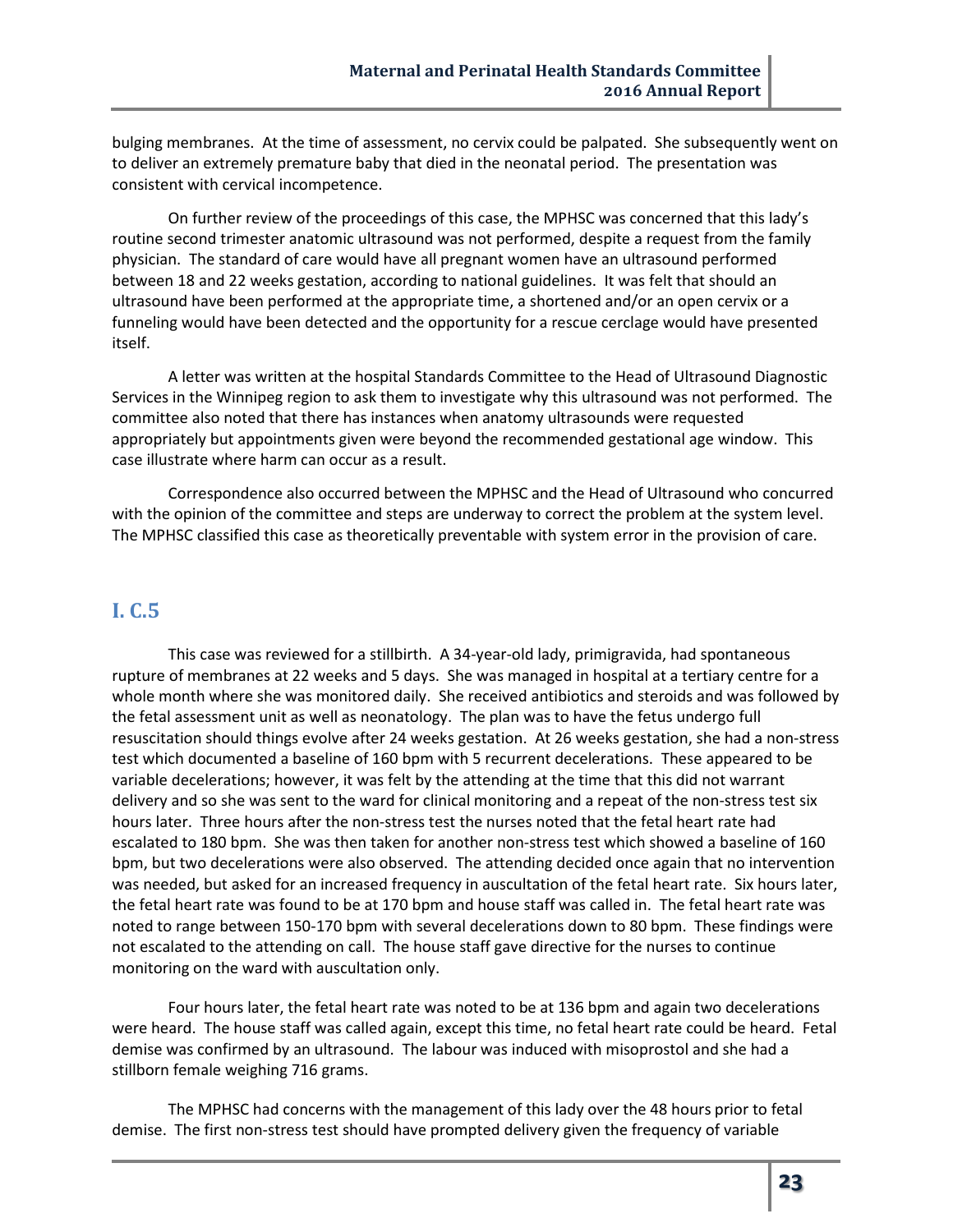decelerations. There was also thick yellowish vaginal discharge during that time. With the second nonstress test, there was another opportunity for intervention, but the decision to monitor this lady on the ward through auscultation was felt to be inappropriate and does not meet standards. There was also a concern that when the house staff was called hours prior to the fetal demise, the findings of the recurrent decelerations with fetal tachycardia were not escalated to the attending on call.

The MPHSC classified this case as theoretically preventable at the level of obstetrical care with both physician error in judgement and in hospital error in management. Educational activity took place with the physician involved as well as with the in-house staff and nurses.

## **I. C.6**

This case was reviewed for a stillbirth. A 36-year-old G7P4 lady initiated prenatal care at 19 weeks gestation and had two prenatal visits. This lady had a previous stillbirth in the late second trimester. She also had two preterm births at 30 weeks and 34 weeks. She presented at 23 weeks gestation with active labour and spontaneous delivery of a baby weighing 429 grams with no signs of life. She is a smoker of half-a-pack per day. The stillbirth workup on this baby was essentially negative except for Bacteroides fragilis colonization of the placenta.

The MPHSC felt that given her past obstetrical history and risk factors, it would have been prudent to have her family physician refer her to a tertiary centre for a full assessment, review of past stillbirth assessment and check for of cervical competency.

This case was classified as theoretically preventable with physician error in judgement and error in documentation and communication. A letter of education was sent to the family physician involved.

## **I. C.7**

This case was reviewed for an intrapartum stillbirth. A 30-year-old primigravida presented at 40 weeks and 4 days with contractions. The pregnancy was uneventful. At initial assessment, the cervix was posterior and electronic fetal monitoring was started in the triage area, some 17 minutes after presentation to the triage desk. The fetal heart rate from the start was atypical. She was observed for 32 minutes on the monitor when an acute bradycardia occurred. At 2 minutes of bradycardia she was taken to a labour room where it was noted that the bradycardia was still persistent, and she was then transferred to an operating theatre where once again, the bradycardia was still observed.

The time interval from the onset of bradycardia to actually getting into the case room was 17 minutes. A crash caesarean section was then initiated and the baby was delivered at 31 minutes after the onset of bradycardia. On entry into the uterine cavity, there was absolute oligohydramnios and thick meconium was noted. The baby had no signs of life and Apgar scores were 0 and 0 at 1 and 5 minutes. Resuscitation was initiated but was unsuccessful. The arterial cord pH was 6.95, and the base deficit was 19 and a lactate of 16.6. The autopsy showed meconium aspiration and hypoxic ischemic brain damage.

On review, it was evident that the response to the atypical tracing and subsequent acute bradycardia was tardy and sluggish. Moving the patient from the Triage area to a delivery room took at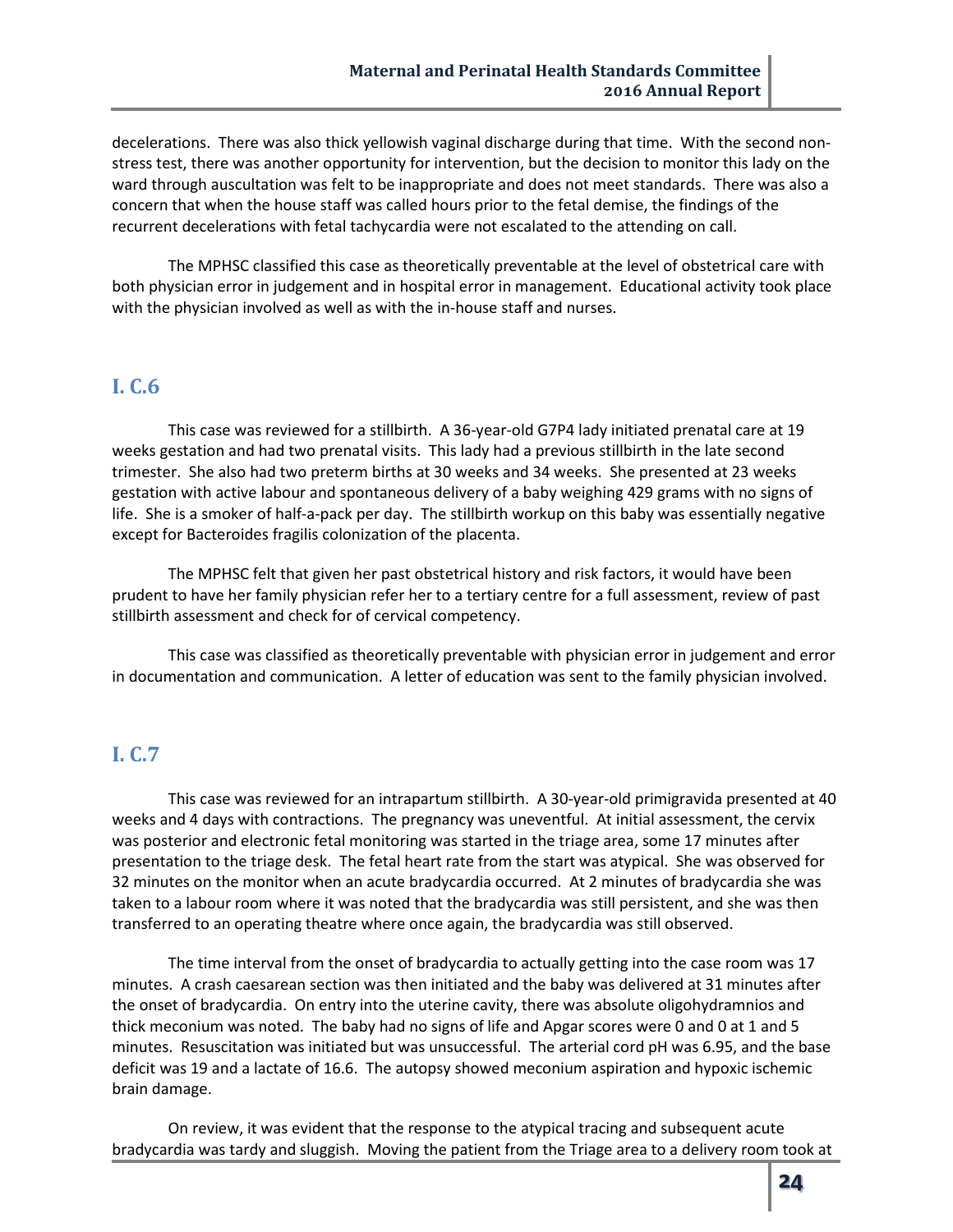least 10 minutes. Given persistent bradycardia, she was then moved to the operating room. The baby was not delivered until 31 minutes of the onset of bradycardia. It is likely that this fetus was already acidotic when she walked into the hospital given that the fetal heart tracing was atypical at that time; however, the delay to deliver this baby and the time wasted in transferring the patient to a labour room instead of directly to the case room reflected a systemic issue and a judgement error. A patient whose fetus demonstrated acute bradycardia that does not resolve within 10 minutes should be rushed to an operating room for delivery. Management of acute bradycardia was presented at rounds to the faculty and was presented to department attendings with stress placed on being vigilant in transferring the patient directly to a case room if acute bradycardia occurs in a Triage area. Educational activity took place with the physicians, house staff, as well as with the nursing team.

This case was classified as theoretically preventable at the level of obstetrical care with in hospital error in management.

## **I. C.8**

This case was reviewed for a stillbirth. A 28-year-old G5P4 lady presented at 29 weeks gestation with spontaneous rupture of membranes. She had a previous caesarean section and two VBACs. She was a victim of substance abuse and she discharged herself against medical advice from the tertiary centre.

While she was out of the hospital, she developed abdominal pain and called EMS. She was brought to a second tertiary centre because of high risk diversion and admitted to having using crystal meth and cocaine within 24 hours preceding her admission. Fetal demise was confirmed. The patient was febrile and tachycardic. Given her history of intravenous substance abuse she was suspected to have infective endocarditis and was treated aggressively with vancomycin and PIP-TAZO. There was no evidence of abruption at the time of delivery. She developed hypertension and was transferred to the ICU where her blood cultures grew E.coli and a chest x-ray was suspicious for pneumonia.

In the stillbirth workup, placental pathology confirmed chorioamnionitis. The MPHSC felt that this stillbirth and maternal morbidity were theoretically preventable with patient error in judgment compounded by possible failure of the system in the provision of mental health and socioeconomic support.

## **I. C.9**

This case was reviewed for a stillbirth. A 28-year-old G8P7 lady presented at 36 weeks gestation to a rural hospital with decreased fetal movements and abdominal pain. A non-stress test was carried out showing a non-reactive NST with decreased variability and no accelerations nor fetal movement. This lady was known to have gestational diabetes in previous pregnancies but on this occasion did not have any prenatal care at the time of her presentation. She suffered from morbid obesity with a BMI of 54 and as such she was transferred to a tertiary centre where she arrived 3 ½ hours later, at which time fetal death was confirmed.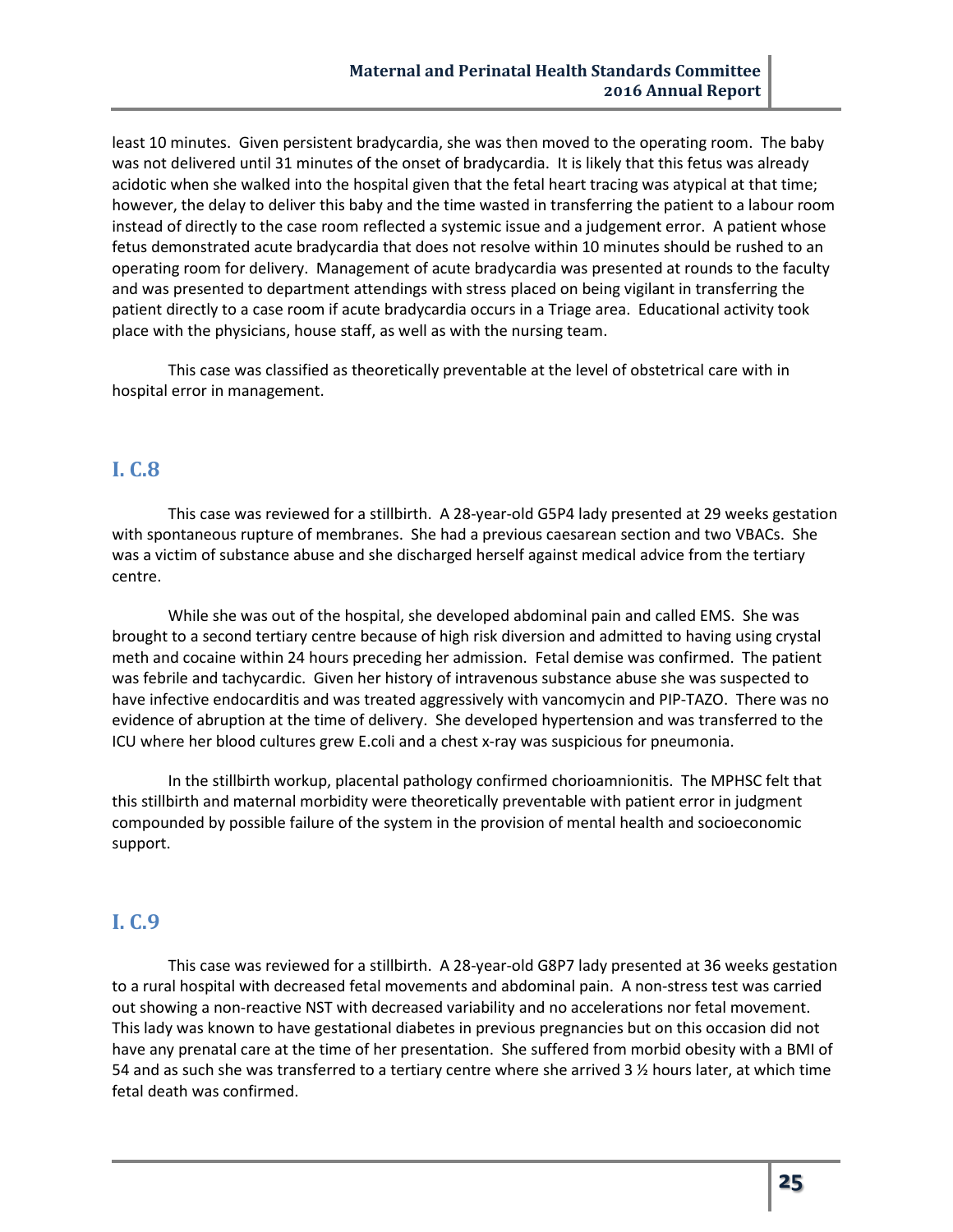She was induced and had a vaginal delivery complicated by shoulder dystocia. The baby weighed 4,353 grams. Her hemoglobin A1C was 9.2%.

This case was classified as theoretically preventable with patient error in judgement due to not seeking prenatal care during her pregnancy.

## **I. C.10**

This case was reviewed for a neonatal death. A 31-year-old G3P2 lady with a past history of two previous growth restricted babies born at term, was at 27 weeks in this gestation when she was followed up by fetal assessment for fetal growth. The fetal assessment showed abnormal doppler studies and there was absent end diastolic flow in the umbilical artery with evidence of increased middle cerebral artery flow. A few days later, there was reversed end diastolic flow in the umbilical artery. She was hence given steroids and was delivered by caesarean section.

The baby weighed 554 grams and in the very beginning did quite well on CPAP. The umbilical arterial pH was 7.26. Subsequently, a day later, the baby required a dose of BLES (surfactant) because of increasing oxygen requirements. The baby was then placed back on CPAP, but the oxygen requirements remained quite high. It was decided to intubate the baby, but during the first attempt at intubation, profound bradycardia occurred, and the baby did not recover from that bradycardia. The intubation was successful on the third attempt by using transillumination. It was noted that there was a right pneumothorax. This was managed with a chest tube on the right side. The baby required chest compressions as well as epinephrine but eventually died after an hour of resuscitation. The baby proved to have subsequently bilateral pneumothoraces on the left and right sides.

The process of resuscitation was reviewed by the committee and it was felt that there was no documentation of a chest x-ray and there was no attempt at needle decompression of the left pneumothorax. The pneumothorax may have contributed to the death of this baby and non-response to resuscitation. The MPHSC also wondered if the endotracheal tube was placed properly or misplaced. The case was classified as theoretically preventable at the level of pediatric care with physician error in judgement. Educational activity by neonatology took place.

## **I. C.11**

This case was reviewed for intrapartum fetal death. A 28-year-old G2P0 was at 40 weeks gestation. She presented in spontaneous labour to a birthing centre. Her progress was slow and at 7 centimeters dilation she was transferred to a tertiary centre for an epidural anesthetic. She was known to be group B strep positive and had received penicillin. She also had spontaneous rupture of membranes during labour with evidence of meconium. She arrived to the tertiary centre where a fetal heart rate was auscultated upon arrival and again 30 minutes later. Unfortunately, the patient was not placed on a continuous fetal monitor. She received an epidural anesthetic approximately 45 minutes after arrival, after which a fetal heart rate could not be auscultated. A scalp clip was then applied, and this produced a poor signal with possible bradycardia. She was rushed to the case room for an emergency caesarean section approximately 21 minutes after receiving the epidural anesthetic. Unfortunately, the intravenous catheter that she had became interstitial as the anesthetic was being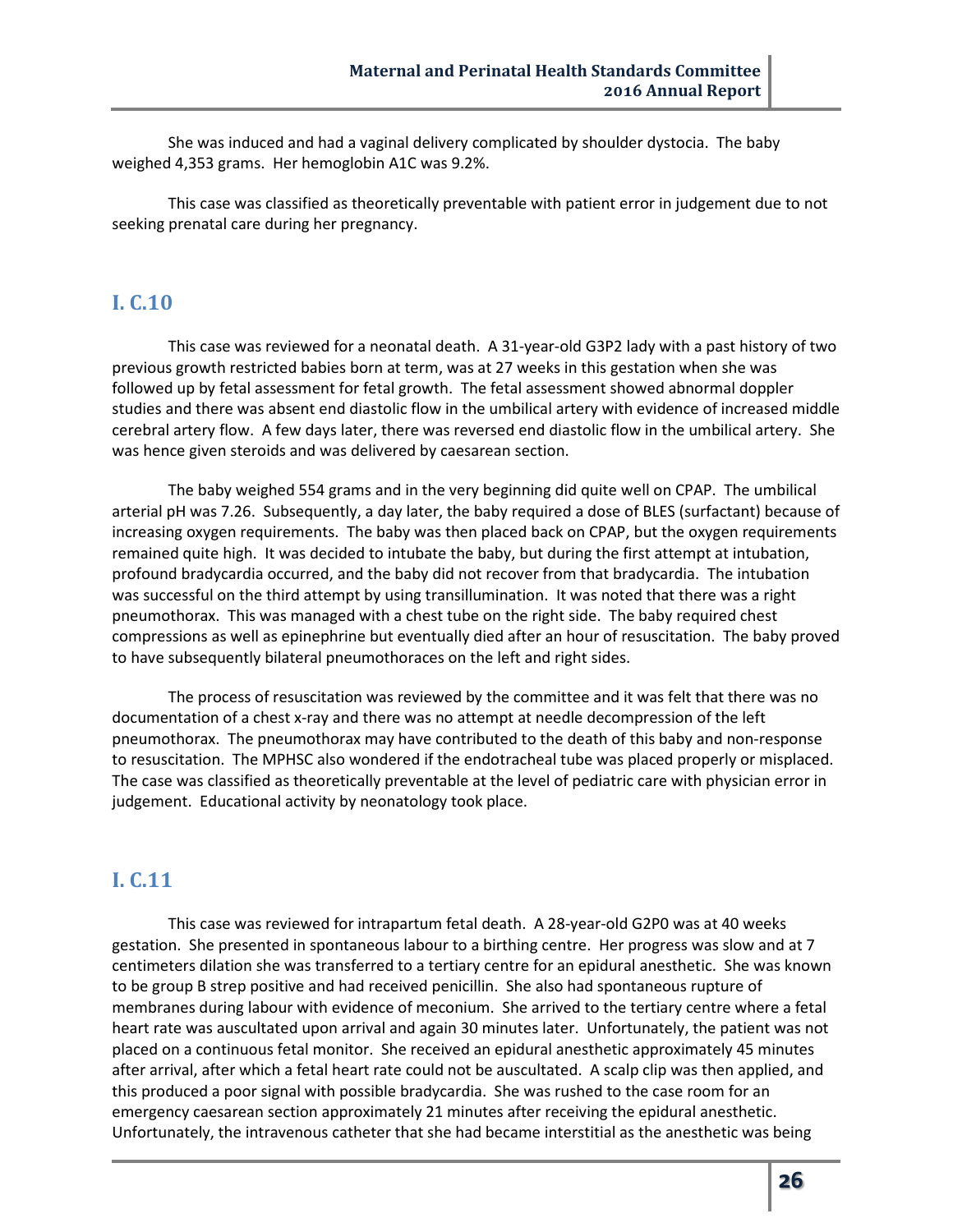infused, so a second intravenous was established, hence delaying the caesarean section for another 17 minutes, and the baby was born just 2 minutes after that. The baby had Apgar scores of 0 and 0 at 1 and 5 minutes and could not be resuscitated.

This committee felt that this patient should have been placed on continuous monitoring upon arrival to the tertiary centre given that the labour was complicated by delayed progress and the presence of thick meconium. The EFM may have demonstrated some issues with the fetal heart rate and would have precipitated an early caesarean section.

This intrapartum death was classified as theoretically preventable with in hospital error in management in that a continuous fetal monitoring was not implemented immediately upon arrival to the tertiary centre and prior to receiving the epidural. Educational letters were sent to the physician and nursing staff at the tertiary centre.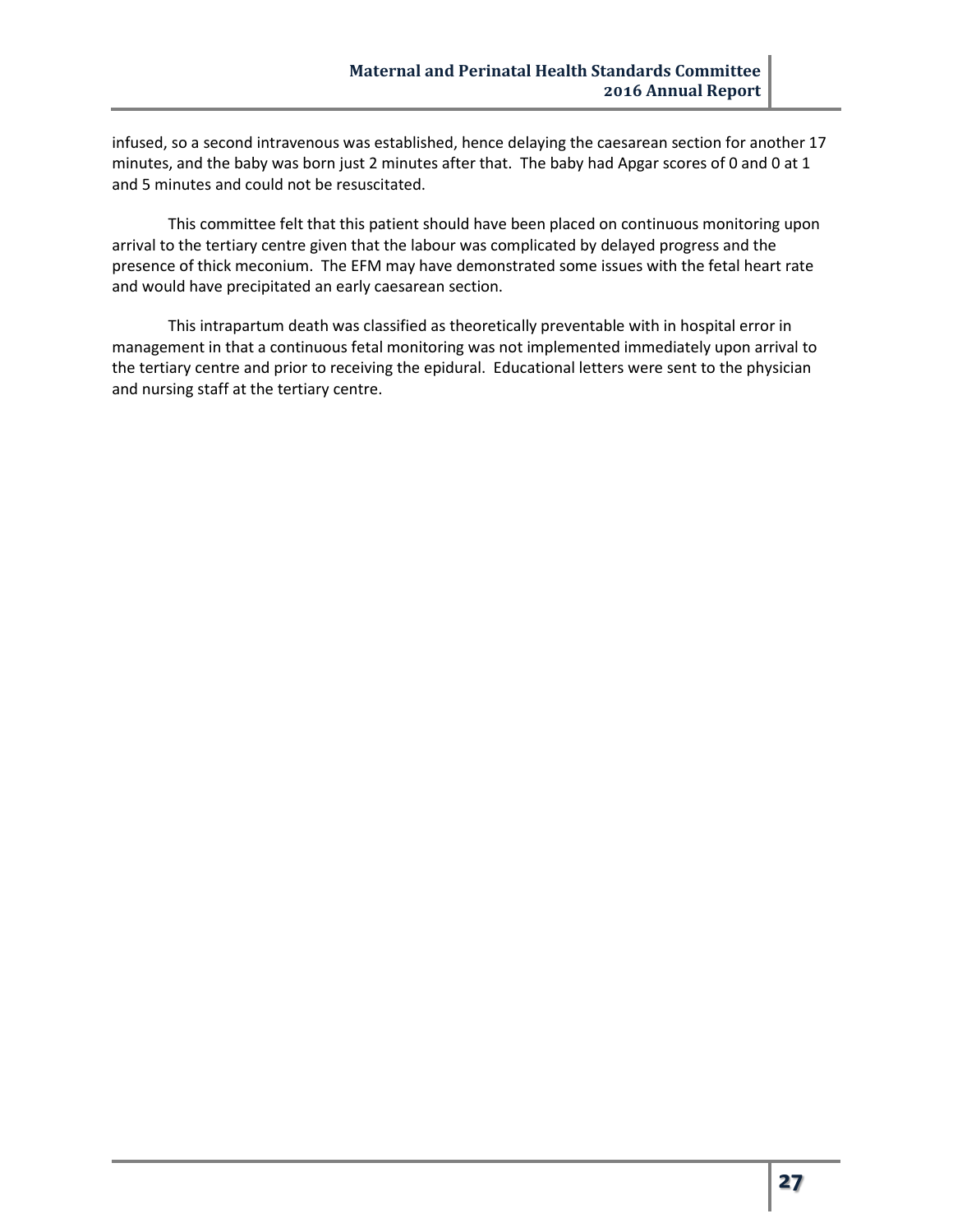## **I. Preventable, Theoretically Preventable, Avoidable: D. Perinatal Morbidity**

## **I. D.1**

This case was reviewed for hypoxic ischemic encephalopathy and admission to the neonatal intensive care unit. A G2P1 had a previous caesarean section and planned to have a trial of labour. She presented at 39 weeks gestation in spontaneous labour and progressed quickly and had a normal vaginal birth; however, the patient refused to have continuous electronic fetal monitoring for the final half hour of her second stage. She was quite combative with the staff with regards to the need for continuous EFM. The baby at birth had Apgar scores of 1, 2 and 4. The umbilical venous pH was 7.20. The baby suffered moderate hypoxic ischemic encephalopathy and was treated with cooling protocol.

The MPHSC reviewed this case and felt that the neonatal outcome of hypoxic ischemic encephalopathy was theoretically preventable at the level of family/patient with family/patient error in judgement. The committee felt that should monitoring have been continued in the latter part of labour and need for intervention identified, the outcome may have been prevented

## **I. D.2**

This case was reviewed for baby's to NICU with hypoxic ischemic encephalopathy and multisystem organ failure. This 28-year-old G3P2 lady was at 39 weeks. She presented in early labour with decreased fetal movements. The fetal heart rate tracing had reduced variability. She was clicking for fetal movement but there were no accelerations. She was monitored for three hours in triage. Over this time there were no accelerations. Biophysical score was performed and found the baby to have normal amniotic fluid but with a score of 2 out of 10. She was taken to the operating room for a caesarean section. Her cervix was not dilated and she was not in active labour.

In the operating room, there was some difficulty with obtaining regional anesthesia. Her BMI was 40.9. The spinal space could not be accessed and so the attempt at spinal anesthetic was abandoned and a caesarean under general anesthetic would be performed. Once she was positioned for the caesarean section, the fetal heart could not be heard. An ultrasound machine was in the room and a quick scan showed there barely was any signs of normal contractility of the myocardium. On review, some forty minutes had elapsed during the attempt to have a spinal anesthetic. The fetus was unmonitored during this time.

A crash caesarean section was done as she was already in the operating room and anesthesia was already prepared for general anesthetic. The baby was born flat. The Apgars were 0, 1, 4, 4 and 7. Cord artery pH was 7.11 with a base excess of -13. The baby had a full resuscitation followed by a 17 day stay in the NICU. The baby had multisystem organ failure but recovered. There were neonatal seizures observed.

It was concluded that this fetus entered the operating room with subacute acidosis as reflected by the cord gas but then undoubtedly must have suffered a terminal bradycardia while the mother was sitting for her spinal and the fetus was unmonitored.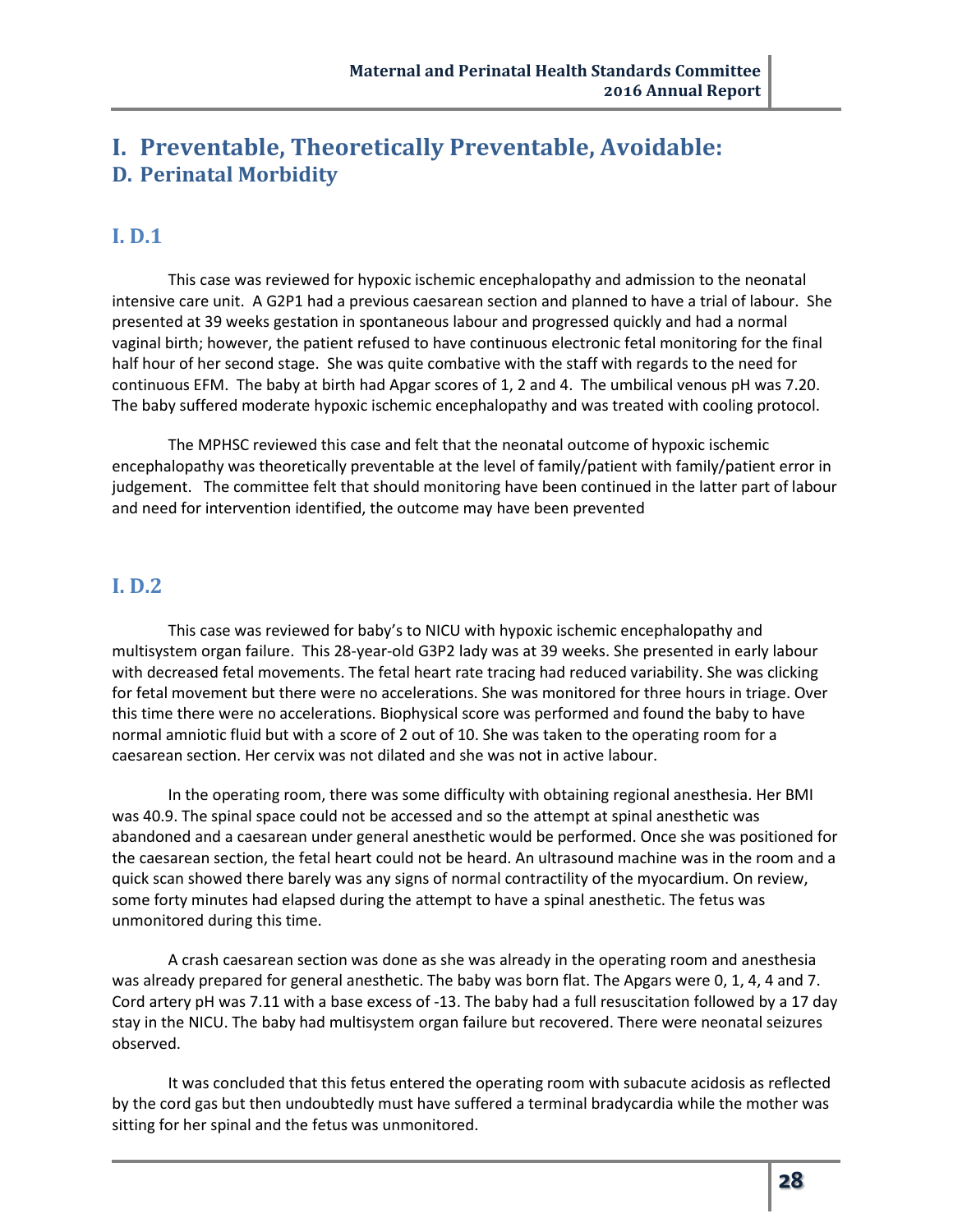The MPHSC classified this case as theoretically preventable at the level of obstetric care due to in-hospital error in management. The fact that this baby was not monitored while the lady was sitting up during the attempt to have a spinal anesthetic does not meet standards. As a result of this case, a critical incident review took place at the hospital and a regional guideline was developed that advises continuous monitoring of the fetal heart rate while patients are in transit to the operating room or during prolonged attempts at a spinal anesthetic or while awaiting a general anesthetic.

## **I. D.3**

This case was reviewed for low Apgar scores. This primigravida presented at 40 weeks gestation in active labour. In the first stage of labour her membranes ruptured. In the second stage of labour the fetal heart rate tracing showed variable decelerations of late onset and of a complex nature. The patient was on oxytocin and the physician involved was summoned and advised to lower the oxytocin dose. Thereafter there was some difficulty with the external continuous monitoring of the fetal heart rate so a scalp electrode was placed; however, the fetal heart rate was noted to be getting worse with wider and deeper variable decelerations of late onset.

The physician was again summoned and on arrival, the patient was fully dilated and pushing. This physician had another patient in the Operating Room and had to leave the bedside of this patient who was pushing and so the baby was delivered by a midwife. The physician was summoned but was busy in the operating room and arrived in the case room about five minutes after the baby was born.

The baby had Apgar scores of 2 and 6 at 1 and 5 minutes and needed neonatal resuscitation; however, a pediatrician was not summoned during the late second stage of labour so no pediatrician was available at the time of the birth of the baby.

The MPHSC reviewed the electronic fetal heart rate monitoring tracings and felt that the fetal heart tracings were quite concerning for a minimum of one hour prior to birth. This should have prompted the physician involved to stay with the patient during the second stage of labour in preparation for a possible abdominal delivery versus an assisted vaginal delivery. There was also concern that a pediatrician was not summoned to the delivery given the concerning fetal heart rate tracing.

The MPHSC classified this case as theoretically preventable at the level of obstetrical care with physician error in judgement and in hospital error in management. It was also felt that should there have been a dedicated 24-hour obstetrician for this Labour Unit at this secondary centre who would have taken over the care of this patient while the primary attending was in the Operating Room, this perinatal outcome could have been avoided.

As a result the MPHSC raised a letter to the Deputy Registrar to discuss the issue with Manitoba Health to promote the idea of creating the position of a 24-hour obstetrician to cover the Labour Floor.

It should be noted that this centre in 2020 remains without 24-hour in house coverage by a dedicated obstetrician.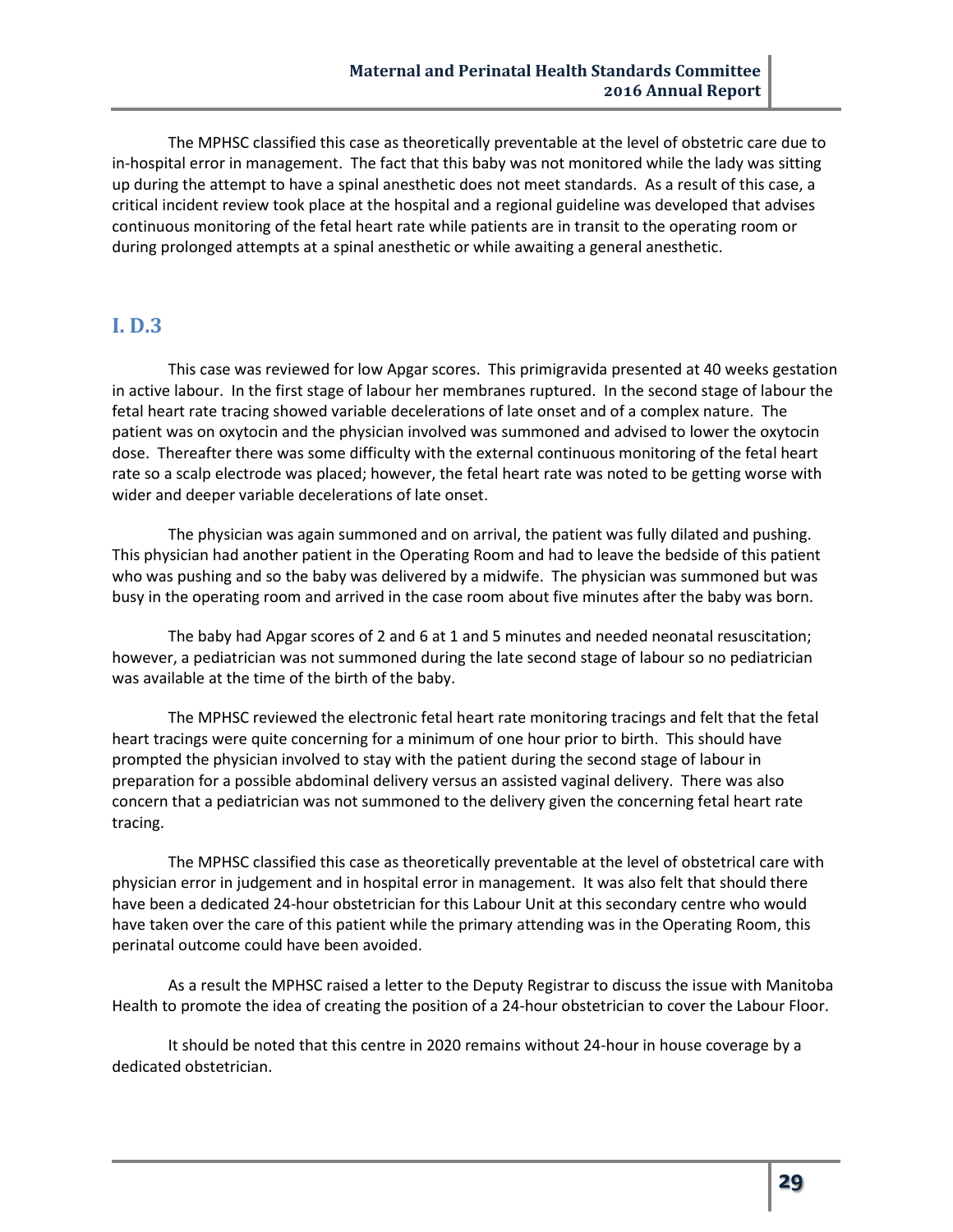### **I. D.4**

This case was reviewed for low Apgar scores and meconium aspiration. A 32-year-old G2P1 lady was admitted for induction of labour at 41 weeks gestation. This was carried out by artificial rupture of membranes and oxytocin. Towards the end of the first stage of labour there were severe variable decelerations with tachysystole. While the nurses wanted to decrease the oxytocin or discontinue it, the physician advised the nurses to increase the oxytocin to promote a more rapid delivery.

The baby weighed 3.6 kg and the Apgars were 2 and 6 at 1 and 5 minutes. The umbilical venous pH was 7.28. It was felt there was an error in judgement and management by the physician ordering an increase in oxytocin in the context of an abnormal fetal heart rate. It would have been prudent to reduce oxytocin significantly or stop it to allow the tachysystole to resolve and give the baby more time to recover in between contractions and improve oxygenation. Educational activity took place with the physician involved.

*If the patient is on oxytocin either during induction of labour or augmentation of labour, it is prudent that when tachysystole occurs that oxytocin be slowed down or stopped. The baby does require 90 seconds to recover to its original oxygenation and pH status in between contractions. As such, the inter-contraction duration should ideally be no less than 2-3 minutes.*

## **I. D.5**

This case was reviewed for low Apgar scores and neonatal seizures. A 38-year-old G2P1 lady sought midwifery care as she was interested in home birth. As she was from a rural setting, it was decided for her to move to the city and have her baby at one of the hotels in town.

At term, she had spontaneous rupture of membranes, and she was started on penicillin as she was colonized by group B streptococcus. The fetal heart rate was normal during the first stage of labour. She wished to deliver her baby in the bathtub, so in the second stage of labour, the baby's head delivered, but there was no further spontaneous delivery of the rest of the baby. Four minutes later the patient was moved on to the bed and the midwife faced shoulder dystocia. Both the arms of the baby were across the baby's face.

The baby was delivered with Apgar scores of 0 and 2 at 1 and 5 minutes. The baby had to be intubated in the hotel room and 911 was called. EMS arrived immediately and the baby was rushed to the hospital and arrived in 12 minutes, after which a pediatrician took over the management of the baby. The baby weighed 3.4 kg and stayed in the intensive care unit where seizures occurred and the baby was placed on phenobarbital.

The MPHSC initially wondered whether midwives had a guideline to guide midwives in their attempts to deliver a baby when the mother is immersed in water. The committee was particularly interested in finding whether midwives are given guidance in identifying shoulder dystocia while the parturient is immersed in water and guidance regarding the duration to initiate intervention should the baby's body not expel after the delivery of the head. As such, this case was raised to the Central Standards Committee of the College of Physicians and Surgeons of Manitoba who raised it to the Registrar of the College. The Registrar asked the College of Midwives of Manitoba to review the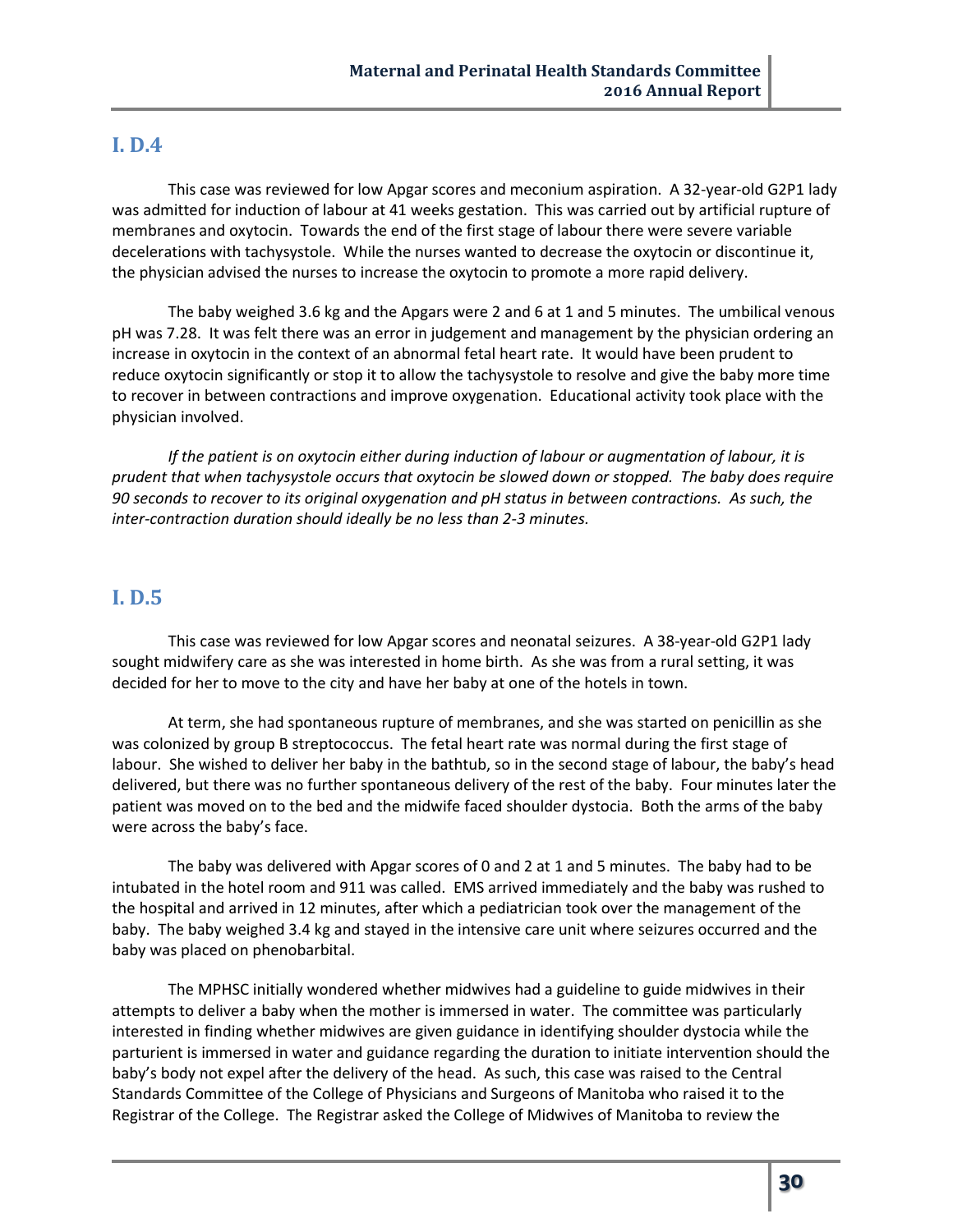proceedings of this case and request a copy of the College of Midwives of Manitoba guideline on water births and documentation requirements.

The College of Midwives of Manitoba did respond to this request and provided a guideline on water labour and birth. This guideline was reviewed by the MPHSC. There was a concern that this guideline falls short in giving guidance to midwives on the signs of shoulder dystocia when the mother is giving birth underwater, and does not give any guidance with regards to a duration for initiation of intervention should the baby's head deliver without the rest of the body to follow. It was also felt that the standards on documentation and record keeping appear to be of a general nature and does not give guidance to the midwives with regards to specific documentation regarding steps undertaken to manage shoulder dystocia, particularly when this occurs in an attempted water birth.

The concerns of the MPHSC were once again raised to the Central Standards Committee and the Registrar of the College of Physicians and Surgeons of Manitoba forwarded these concerns to the College of Midwives of Manitoba for their attention and management.

This neonatal morbidity was classified as preventable with error in management and documentation.

#### **I. D.6**

This case was reviewed for low Apgar scores and neonatal seizures. A 30-year-old G3P0 was under the care of midwifery and had a smooth pregnancy. At 39 ½ weeks gestation she had spontaneous rupture of membranes with meconium. She called her midwife who advised her to go to the hospital immediately; however, the patient did not arrive until 3 hours later at which time, upon her presentation, there was evidence of a cord prolapse. She was immediately rushed to the case room for a crash caesarean section under general anesthetic. The intubation was quite difficult and four attempts at intubation took place. The anesthesiologist during that time summoned help from a colleague anesthesiologist and it took approximately 30 minutes for this lady to be put to sleep.

The baby was born less than 2 minutes later with Apgar scores of 0, 0, and 0 at 1, 5 and 10 minutes. The cord pH was 6.5. The baby had a full resuscitation and a fetal heart rate was established after 14 minutes. The baby was intubated and cooling protocol was employed; however, the baby had severe HIE and had recurrent episodes of seizures. An MRI done on Day 5 showed severe anoxic brain injury. Phenobarbital was discontinued on Day 7 and the baby was extubated, but did not have a gag reflex. A gastric tube was placed on Day 26 and the baby was discharged home on Day 29 for outpatient follow up.

Upon review of the case, concern was expressed that the patient's arrival to hospital was quite delayed. It took approximately 3 hours for the patient to arrive to the triage unit. The patient did claim that she noted a cord prolapsing at home, but was not aware of its significance and did not mention it to the midwife. It was unfortunate that there was further delay in this baby's delivery given the very difficult intubation and the time it took to intubate the patient.

The MPHSC felt that this severe neonatal morbidity was preventable at the level of the patient with patient error in judgement. The patient did not present to hospital when instructed to do so by her midwife. It is unfortunate that the patient did not recognize the critical importance of the cord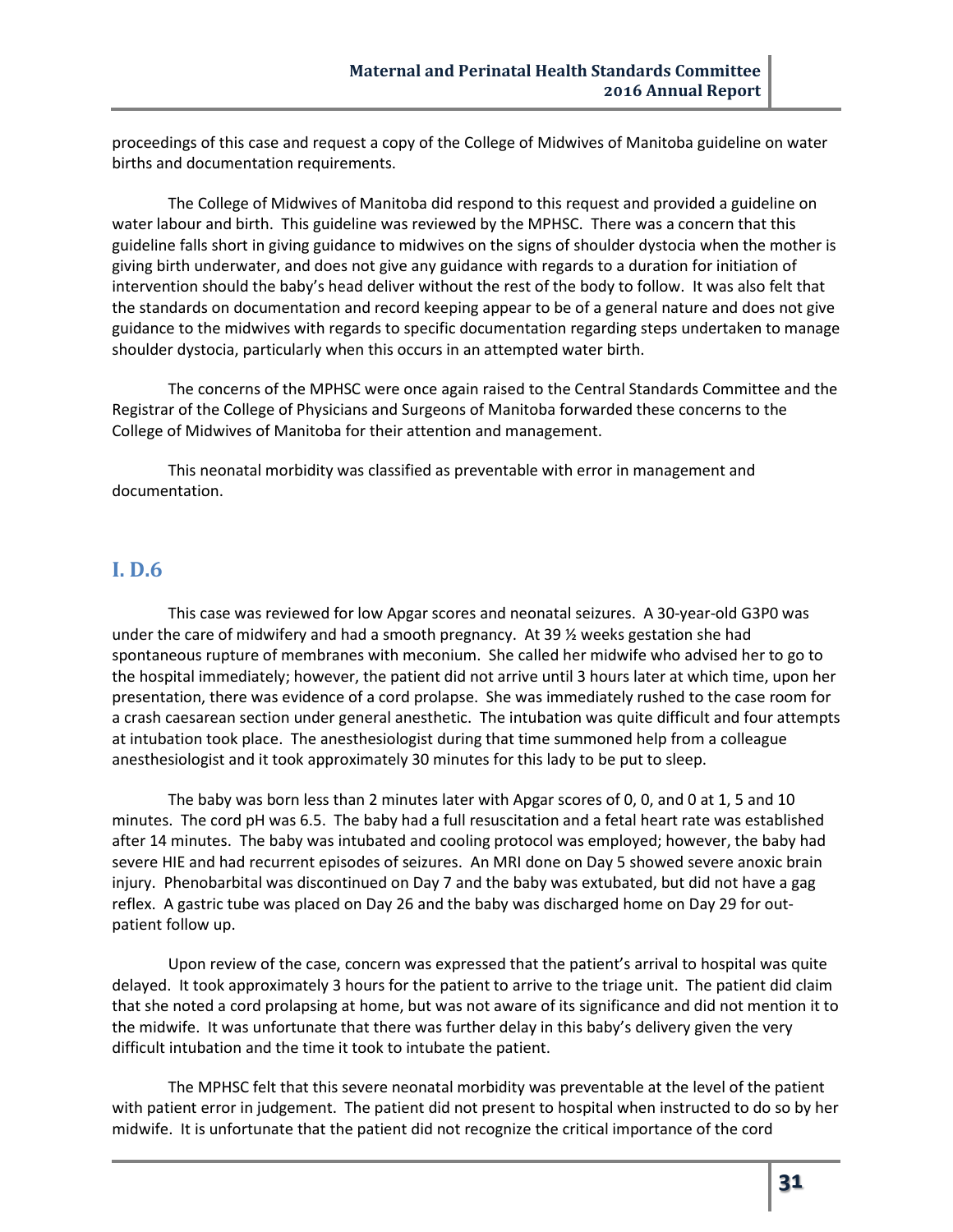prolapse. Equally, it was unfortunate that the intubation was quite difficult due to a very difficult airway, which may have contributed to the delay in delivery, but this could not be avoided.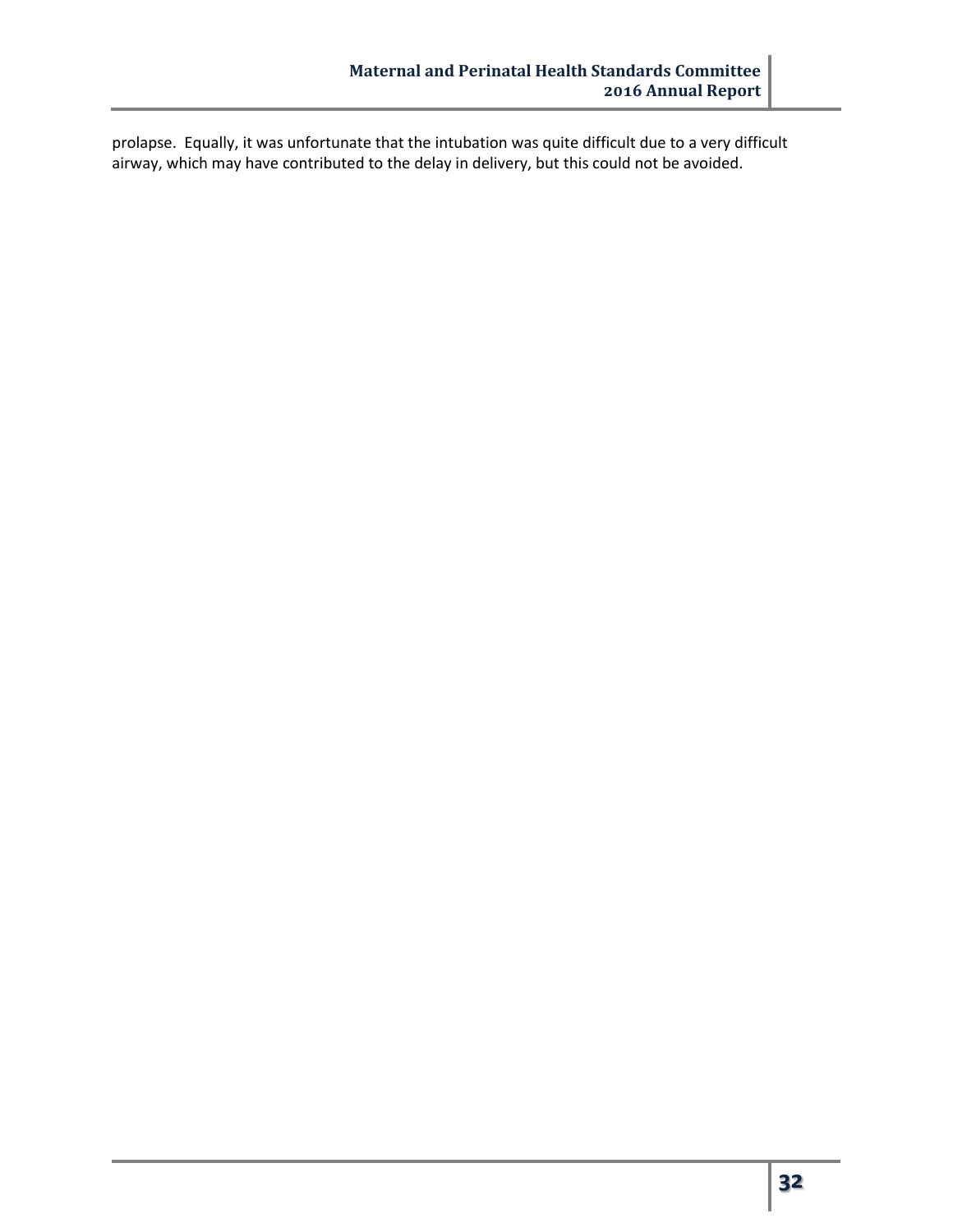## **II. Non-Preventable and Unavoidable: A. Maternal Mortality**

## **II. A.1**

This case was reviewed for a maternal mortality. A 30-year-old G1P0 lady had a smooth pregnancy and presented at 38 6/7 weeks gestation in active labour with spontaneous rupture of membranes and delivered four hours later of a live male baby with Apgars of 9 and 9 at 1 and 5 minutes. Her past medical history included a history of polycystic ovary syndrome and atrial ventricular conduction cardiac block. She had no history of venous thrombosis or phlebitis. She had a pacemaker that was placed two years earlier and was checked nine months prior to her delivery. With the pacemaker, her pre-existing bradycardia resolved and she was in sinus rhythm. She was given metformin at 500 mg BID to help achieve conception in the context of polycystic ovary syndrome. She was also on low-dose aspirin of 81 mg. Her diabetic screen proved negative with a 50 gram challenge test in the second trimester.

Following her delivery and in the immediate post-partum period, she remained in a good, stable condition and was discharged home within 24 hours. She was soon started on a progestin contraceptive agent. Three weeks following her delivery, she had tachycardia and shortness of breath. At that time, she had a right calf pain and had an appointment to see her family physician three days later. Unfortunately, her shortness of breath worsened and she immediately went to the Emergency Room in a rural setting. An EKG showed evidence of an ST depression. A troponin was elevated and she was started on enoxaparin. The emergency staff had difficulty with establishing an intravenous access and efforts were undertaken to transfer this patient immediately to a tertiary centre in the city. Unfortunately, the helicopter for transfer (STARS) was not available and given the emergency situation, there was some attempt to transfer this patient to a secondary centre in the rural area. The tertiary centre accepted the patient and advised immediate transfer where a cardiologist at that site was placed on alert. The patient was sent by ambulance with a nurse, but during her transfer she became unresponsive, so the ambulance returned back to the rural hospital where CPR was started in the ambulance by the nurse and continued in the hospital. The patient was noted to have ventricular fibrillation and received 8 electric shocks and multiple rounds of epinephrine and anti-arrhythmic medications. All these resuscitation efforts unfortunately failed.

The MPHSC reviewed the proceedings of the above case, focusing on preventable risk factors for embolism and, if so, whether this patient should have been on anticoagulation therapy throughout her pregnancy. This lady gave no history of deep venous thrombosis. She was overweight with a BMI of 33. The guideline for anticoagulation does not mandate anticoagulation in the absence of a history of venous thrombosis or documented thrombophilia. The presence of a pacemaker for atrial ventricular conduction issues was felt not to be an indication for anticoagulation. The progestin agent used for contraception was not felt to have been a contributory risk factor for pulmonary embolism given the low dose of progestin.

There was some concern by the MPHSC on the unavailability of the STARS rescue team at the time of need; however, it was felt that the local resuscitation efforts were heroic and there were frequent phone calls to tertiary centres in arranging transfer of the patient as well as to obtain advice. The MPHSC felt that the care provided to the patient was efficient and expedited. The MPHSC did not identify any errors in the antenatal period, labour, or post-partum management.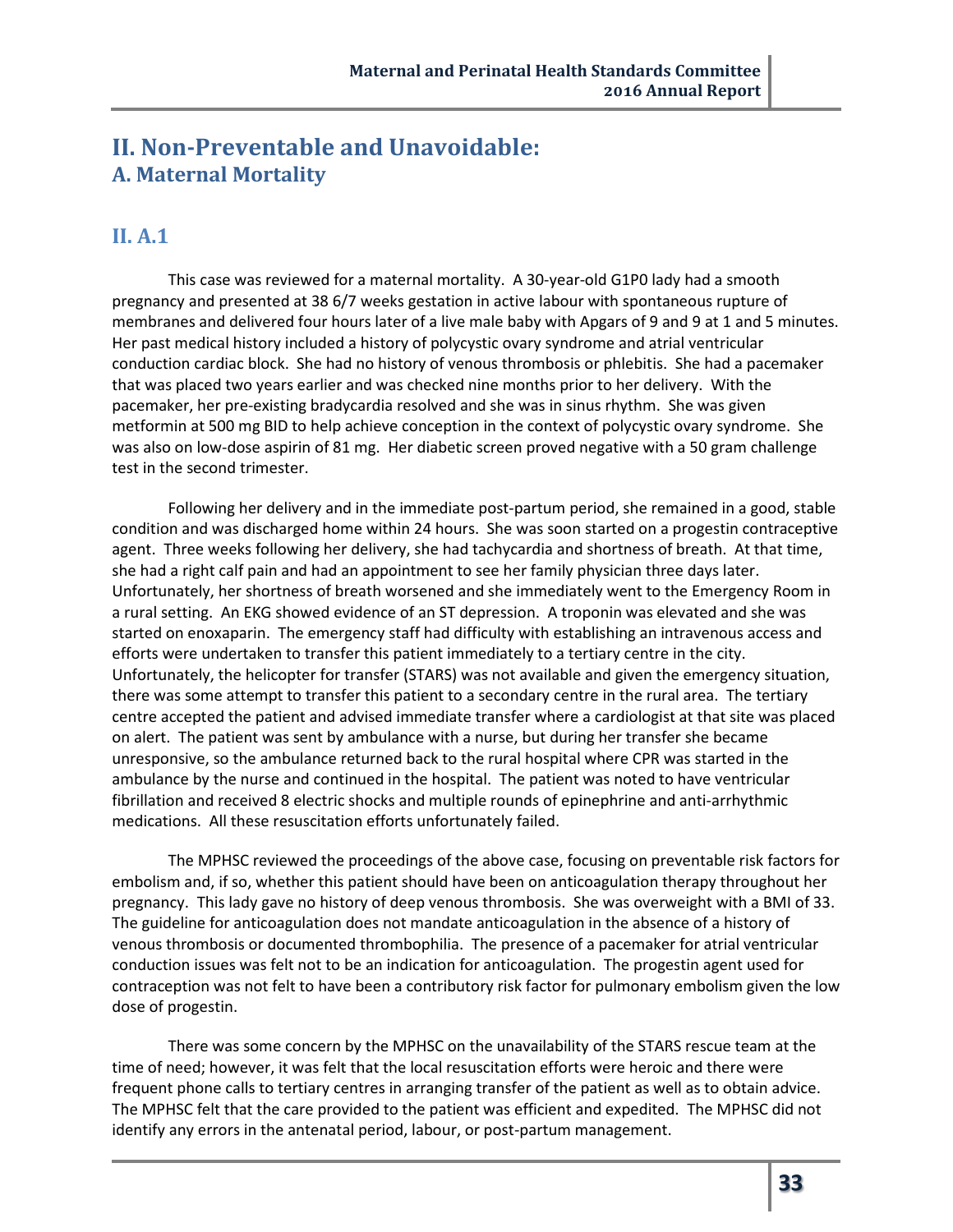This maternal death was secondary to non-preventable pulmonary embolism exacerbated by the maternal physiologic changes with increased risk for venous thrombosis due to the changes in the coagulation milieu during the peripartum period. The MPHSC classified this case as non-preventable and unavoidable.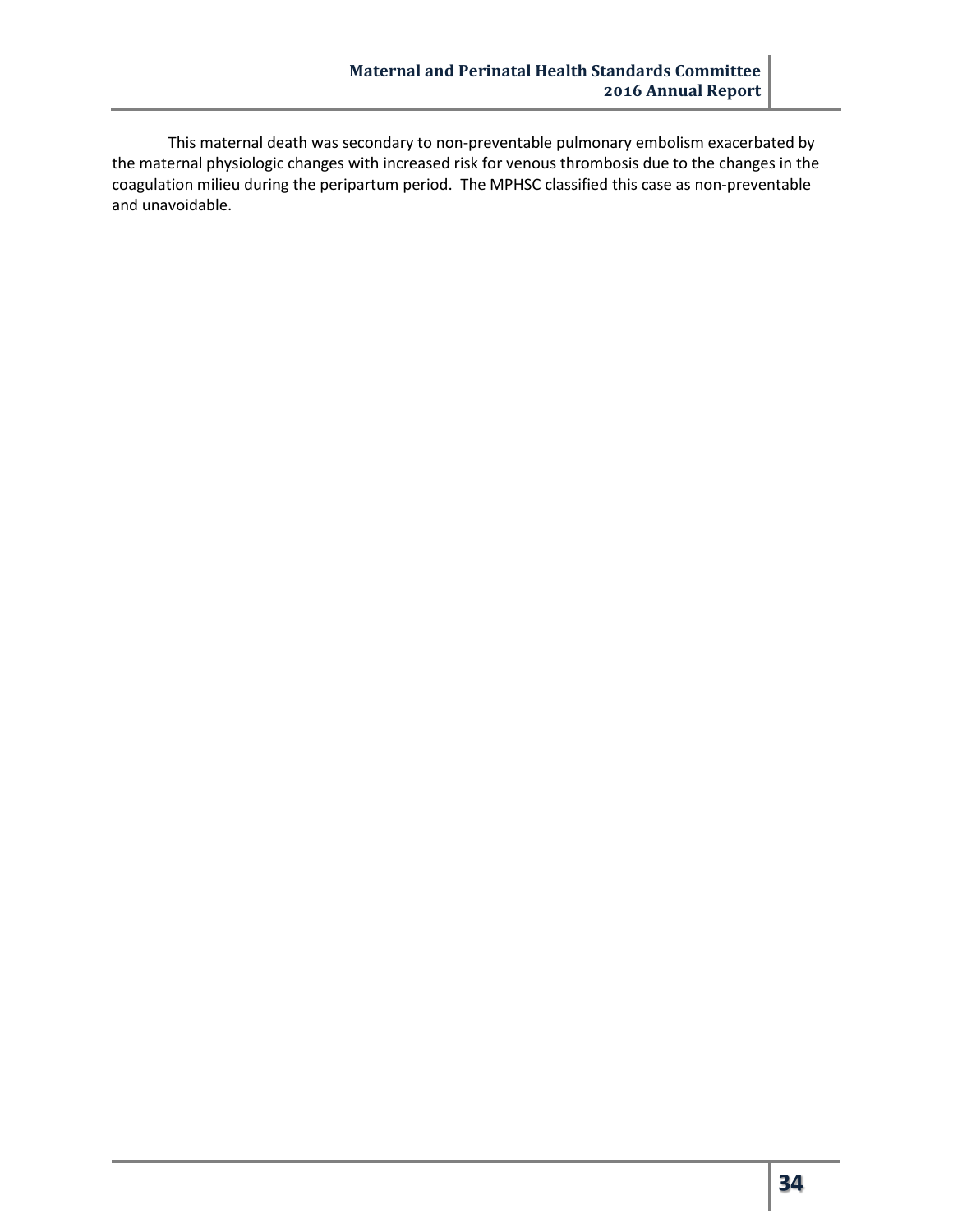## **II. Non-Preventable and Unavoidable: B. Maternal Morbidity**

## **II. B.1**

This case was reviewed for maternal intra-peritoneal hemorrhage post-caesarean section. A 30 year-old G2P0 presented at 41 weeks gestation in active labour. Her prenatal care was uneventful. She was diagnosed with failure to progress and cephalo-pelvic disproportion, so an emergency caesarean section was carried out. The caesarean section was performed without event and the baby was 3.4 kg with Apgar scores of 8 and 9 at 1 and 5 minutes.

In the recovery room she was noted to develop tachycardia and hypotension. Abdominal bleeding was suspected and hence she was taken back to the operating room where a laparotomy showed bleeding from the left pelvic wall likely related to a branch of the uterine artery. Control of bleeding was then attempted with sutures. A B-Lynch suture was also done in the hope of reducing uterine atony and reduce the amount of maternal blood loss. After the laparotomy she was noted to have very low post-op hemoglobin and remained tachycardic. A CT angiogram was done and confirmed a continuous slow appearing blood plume from the left pelvic wall. Given that this case was in a rural setting, she was transferred immediately to a tertiary centre for uterine artery embolization, and the bleeding was finally controlled. She recovered quite well.

The MPHSC felt that bleeding and hemorrhaging are a known complication of caesarean sections and the management was appropriate. This case was classified as non-preventable and unavoidable.

## **II. B.2**

This case was reviewed for maternal admission to the intensive care unit following massive postpartum hemorrhage.

A 23-year-old G1P1 lady delivered at home under the care of a midwife. She was noted to have severe postpartum hemorrhage four hours after delivery and was transferred by ambulance to a community hospital. It was noted that the uterus was severely hypotonic. Clots were evacuated from the uterine cavity followed by aggressive administration of uterine tonics including oxytocin, misoprostol, and prostaglandin F2x She was also noted to have a high vaginal tear which was also bleeding, so she was taken to the operating room where the tear was repaired. A CT scan was also performed to rule out any occult abdominal bleeding. She was subsequently transfused with packed cells. There were no signs for disseminated intravascular coagulopathy and five days later she was discharged with a hemoglobin of 108 g/L.

The MPHSC reviewed the details of the case in detail, particularly to what transpired following the home delivery. The committee questioned whether prophylactic oxytocin was administered in the home environment and whether there was an appropriate exploration for any perineal or vaginal tears. The records of her home delivery were reviewed and it was evident that the patient did receive prophylactic oxytocin and appropriate initial measures to improve uterine tone were undertaken immediately post-delivery. Given that the tear was quite high in the vagina and difficult to see and that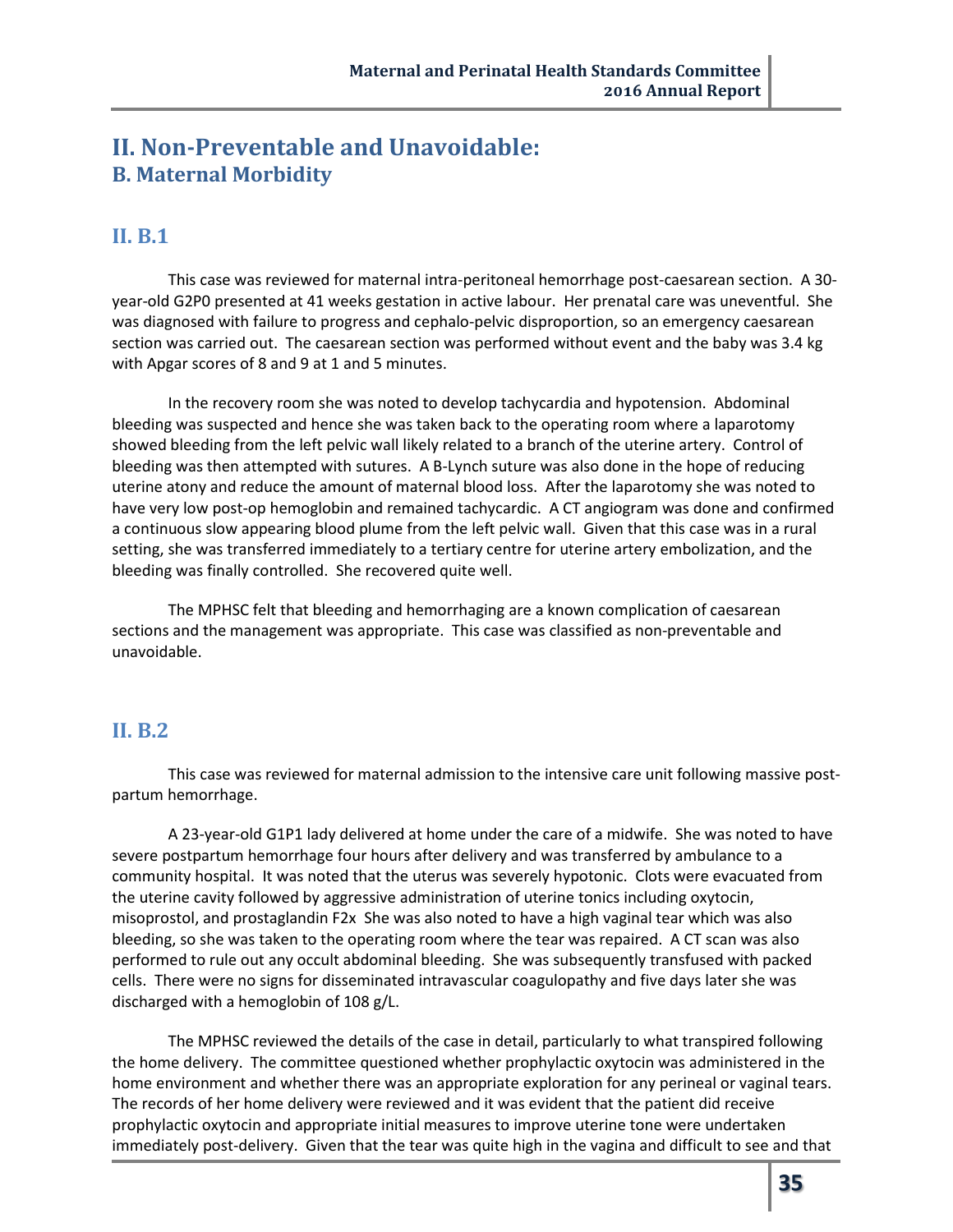aggressive PV bleeding was noted 2-3 hours post-delivery, the MPHSC classified this case as nonpreventable and unavoidable.

This case was also referred to the College of Midwives of Manitoba for their internal review.

## **II. B.3**

This case was reviewed for massive post-partum hemorrhage following a caesarean section, resulting in two subsequent laparotomies. A 29-year-old G3P0 lady had a smooth pregnancy and presented at 38 weeks gestation in labour. Her labour was augmented in the second stage of labour, but there was failure to progress. It was noted that the baby was presenting as an occiput posterior with deflexed neck and so a caesarian section was done.

Following the caesarean section, postpartum hemorrhage occurred attributed to hypotonia. She was treated with oxytocin, ergometrine, carboprost and even had a Bakri balloon inserted in the uterine cavity. Her vitals became unstable and she was taken back to the operating room for examination under anesthesia. The cervix was explored under direct vision without finding a source of the bleeding. She then underwent a laparotomy, and the uterus was massaged and medications were administered again without effect in controlling uterine hypotonia. It was decided then to have her undergo a subtotal hysterectomy after which her blood loss by then was estimated to be more than 5 liters and she was already transfused more than 8 units of red cells, 1 unit of platelets, and 5 units of plasma. She was then admitted to the intensive care unit for recovery.

In the intensive care unit, she was transfused multiple times but her hemoglobin continued to decline. She was then taken for interventional radiology and the uterine artery was embolized. Bleeding continued and her hemoglobin declined further. She was hence taken to the operating room for the third time and at laparotomy it was noted that there was active bleeding from the cervical stump arising from the cervical branch of the left uterine artery. This was ligated, after which the bleeding stopped. In total, this patient received 13 units of blood, and spent 2 days in the intensive care unit.

The MPHSC reviewed the proceedings of the case and felt that the management of the lady once the hemorrhage was noted was appropriate and timely, although unfortunately she required two laparotomy procedures post-caesarean section to control her bleeding. The case was classified as nonpreventable and unavoidable.

## **II. B.4**

This case was reviewed for maternal admission to the ICU with sepsis. A 20-year-old G2P0 lady was transferred to a tertiary centre at 19 weeks gestation with spontaneous rupture of membranes. The patient was counselled at length with options of management. The consequences of the spontaneous rupture of membranes at this early gestational age were discussed with her at length and she was offered termination of pregnancy, versus expectant management. The patient and family chose expectant management. There were no signs of infection at that time; however, no antibiotics were provided and no steroids were administered, given that the gestational age was removed from viability.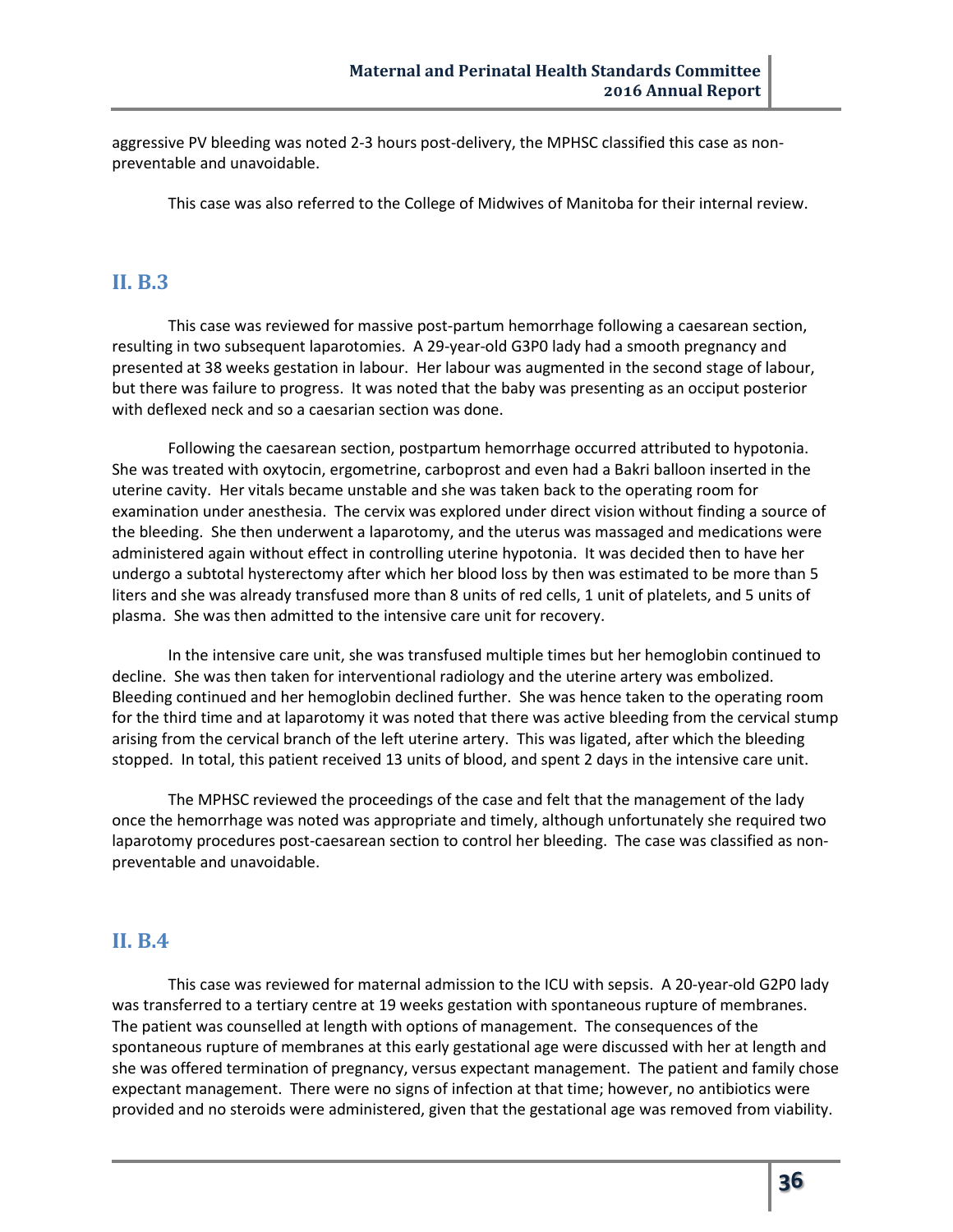An appropriate plan was made for the patient to see an obstetrician in a secondary hospital in a centre closer to the patient's home. Discussion regarding the signs and symptoms to watch for were discussed with the patient and she was given an upcoming appointment.

Following discharge from the tertiary centre, the patient unfortunately did not follow up with her scheduled appointment and presented two weeks later with fever and hypotension. Intrauterine fetal death was diagnosed and the patient was transferred as an emergency to a tertiary centre for dilation and evacuation. The patient required fluid and norepinephrine to support her blood pressure. Antibiotics with vancomycin and pip-tazo were administered. Blood cultures grew E.coli. Following the dilation and the evacuation of the uterine cavity, the patient stayed overnight in the intensive care unit and was discharged well on Day 6.

The committee felt that the evacuation of the uterus at the time of diagnosis of premature rupture of membranes would have prevented the outcome of sepsis; however, this would have meant termination of the pregnancy and expectant management was in keeping with the patient's wishes. The patient had the right to choose expectant management. The committee agreed that neither the steroids nor the antibiotics would have been of benefit in this case as the prognosis was extremely guarded for the baby. The fact that the patient did not attend for a follow up with the new obstetrician in a hospital closer to the patient's home may have been the result of her not receiving her appointment with clarity or there may have been some mitigating factors that may have prevented her from having that visit.

The MPHSC classified this morbidity as non-preventable and unavoidable.

#### **II. B.5**

This case was reviewed for admission to the intensive care unit for severe pre-eclampsia, PPH, and placenta accreta. A 35-year-old G9P4 lady who had a previous caesarean section for a breech presenting fetus complicated by a cord prolapse, presented in this index pregnancy at 37 ½ weeks gestation to a rural maternity hospital. At the first encounter, she was thought to be pre-eclamptic, given a blood pressure of 160/85 mmHg, proteinuria with a Protein Creatinine Ratio of 700 and hemoglobin of 74 g/L. The patient was immediately transferred to a tertiary centre in the city.

Upon arrival a fetal assessment was done. It showed an abnormal placentation with increased vascularization and venous lakes at the anterior uterine wall. There was with no evidence of placenta previa. An emergency caesarean section was recommended and this was undertaken the same night.

During the caesarean section and upon entering the abdomen an invasive placenta was diagnosed. There was no site that the operator could enter the uterine cavity without breaching the placenta. Upon entry, massive intraperitoneal blood loss over a short time occurred for an estimated volume of 4 liters. A massive transfusion protocol was initiated. The patient was transfused with six units of packed red blood cells, 5 units of platelets, and 1 liter of fresh frozen plasma. A subtotal hysterectomy was performed. Immediately in the recovery room she became hypotensive with a blood pressure of 60/30 mmHg and a hemoglobin of 39 g/L.

She was then taken back to the operating room at two hours post-caesarean section. No single source of bleeding was identified but there was diffuse oozing from all serosal surfaces. Hemostasis was supported by the use of surface coagulating agents before the abdomen was closed.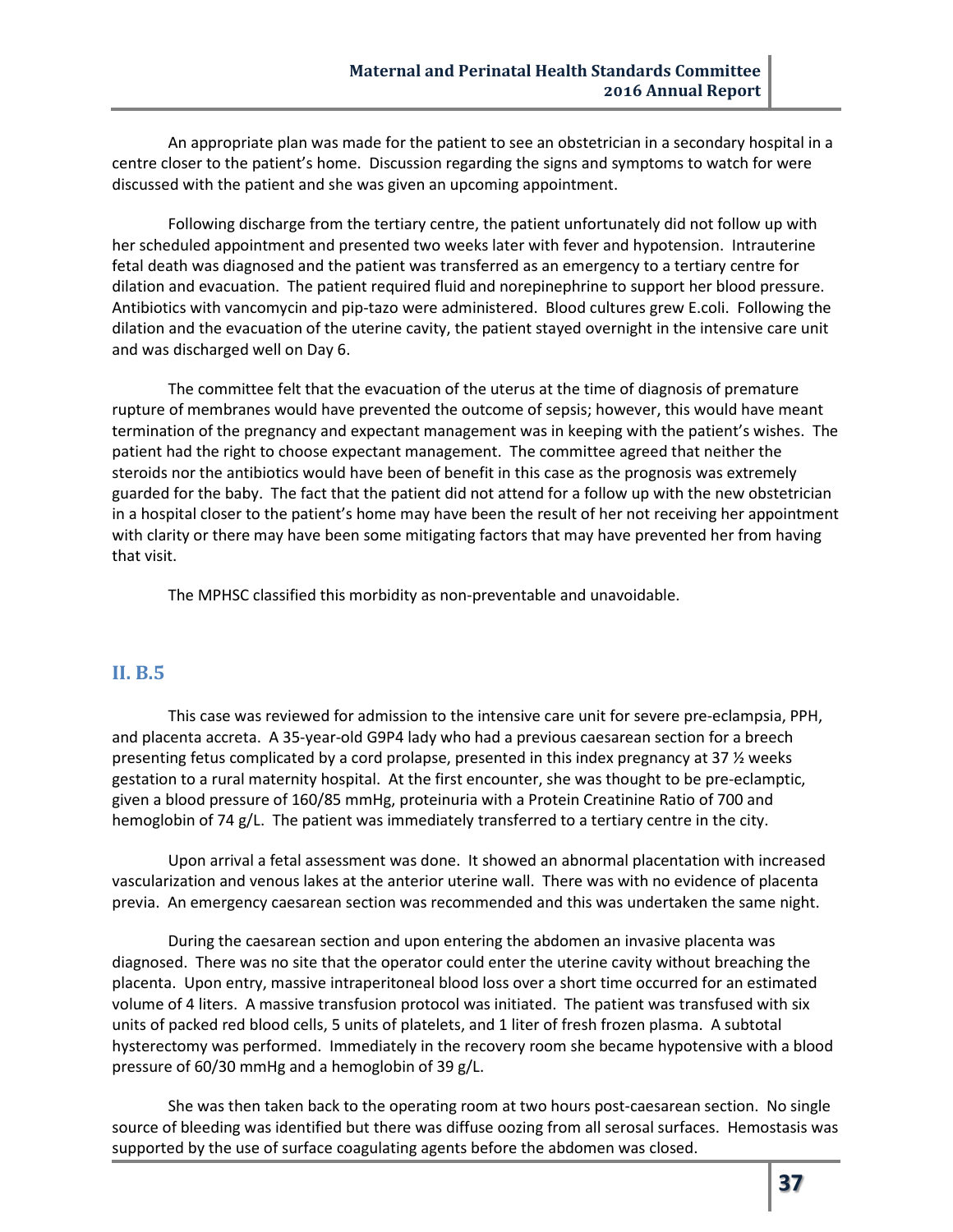At the intensive care unit, she received an additional 4 units of packed red blood cells and one liter of fresh frozen plasma. She required vasopressor support and other blood products. Because of the massive hemorrhagic shock, she sustained acute kidney injury, but she was discharged from the intensive care unit on Day 2 and stayed in the hospital until Day 9, during which her blood pressure was managed with alpha-beta blockers and calcium channel blockers. She had a superficial wound dehiscence that was treated with antibiotics.

The MPHSC felt that with patient not having sought prenatal care until term intensified the complexity of this patient's morbidity; however, it is known that even under ideal management of an invasive placenta, blood product administration and post-operative admission to an intensive care unit is the norm and this is unavoidable. Fibrinogen was administered as a blood product with a massive transfusion protocol in this patient's management. It was felt that fibrinogen may have ameliorated the blood loss. Fibrinogen is usually not provided with the Massive Transfusion Protocol. Anesthesiologists feel strongly that Fibrinogen should be included in the massive transfusion package. Early use may prevent potential disseminated intravascular coagulopathy.

This case was classified as non-preventable and unavoidable for the morbidities encountered. A letter was raised to the Deputy Registrar of the College of Physicians and Surgeons of Manitoba asking that communication with the Canadian Blood Services be undertaken to support the addition of fibrinogen to the massive protocol transfusion packages.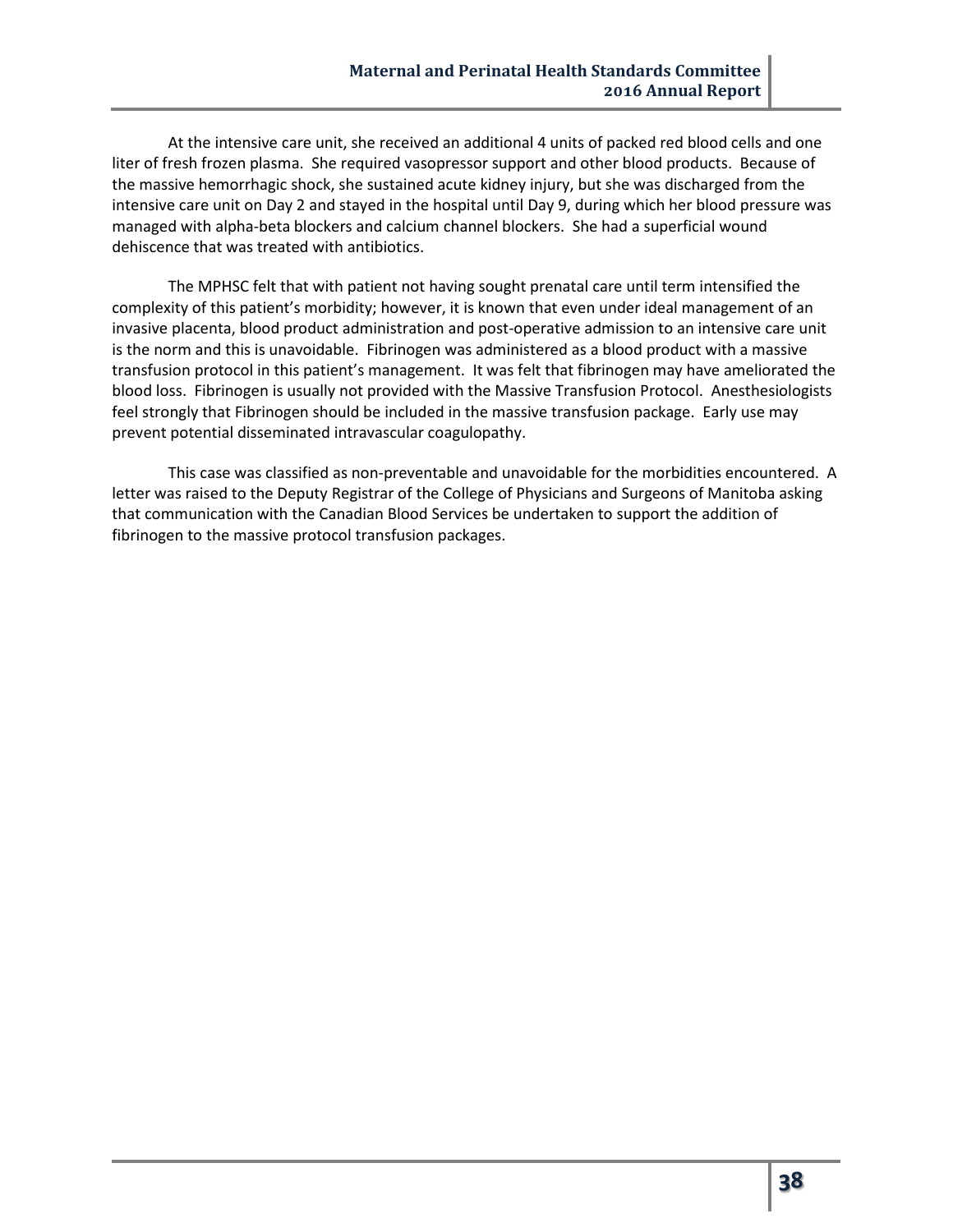## **II. Non-Preventable and Unavoidable: C. Perinatal Mortality**

## **II. C.1**

This case was reviewed for a neonatal death. A 35-year-old G5P3 lady had gestational diabetes with a baby that had large echogenic kidneys suggestive of autosomal recessive polycystic disease. At 34 weeks gestation, absolute oligohydramnios was noted. She presented to a rural hospital in labour and she underwent a caesarean section for a breech presenting fetus with Apgar scores of 5 and 5 at 1 and 5 minutes.

The newborn was transferred to a tertiary centre and maintained on a jet ventilator with PEEP as there were difficulties in ventilation. Given the polycystic kidneys the baby was in kidney failure so on Day 2 the baby was transferred from the NICU to a pediatric intensive care unit to begin dialysis. An attempt to place a VAS catheter in the right internal jugular vein failed, but on a second attempt, the left internal jugular vein was catheterized. A chest x-ray demonstrated a pneumothorax that was treated with a chest tube.

On the third day of neonatal life, a cut down was performed in the right internal jugular artery and a VAS catheter was placed successfully. On the 4<sup>th</sup> day of life, the baby suffered thrombocytopenia, leukocytosis, and evidence of myocardial dysfunction. The baby was also diagnosed at that time with pulmonary hypertension, acidosis, systemic hypotension, and bleeding from the jugular line. Neonatal death occurred on Day 6 of life.

While it was evident that the neonatal death was non-preventable given the dismal state of the neonatal kidneys, the MPHSC were concerned regarding the decision to transfer the baby for a shunt placement for hemodialysis while the baby was already on ventilatory support at the NICU. At the time of transfer to the Pediatric Intensive Care Unit (PICU), the baby had normal potassium, sodium and creatinine.

This case exemplifies the difficulty arising in managing a baby in the NICU with respiratory issues when the baby also needs services from the PICU, in this case for dialysis. The MPHSC felt that the PICU may not have been the ideal place to sustain respiratory support of a newborn during dialysis.

This case was raised to the neonatal and pediatric team for further discussion to streamline the care for such babies who need essential services at two different sites.

This neonatal death was classified as non-preventable and unavoidable.

## **II. C.2**

This case was reviewed for a neonatal death. A 21-year-old G1P0 lady presented with bleeding and contractions at 26 weeks gestation. At 22 weeks gestation, the fetus was found to have scalp edema borderline ventriculomegaly, and cystic hygroma, with a plural effusion. Workup for viral serology were all negative. Subsequently the baby developed ascites. Results of DNA testing for Turner syndrome were unavailable. She was admitted to one of the tertiary centres where over a span of 1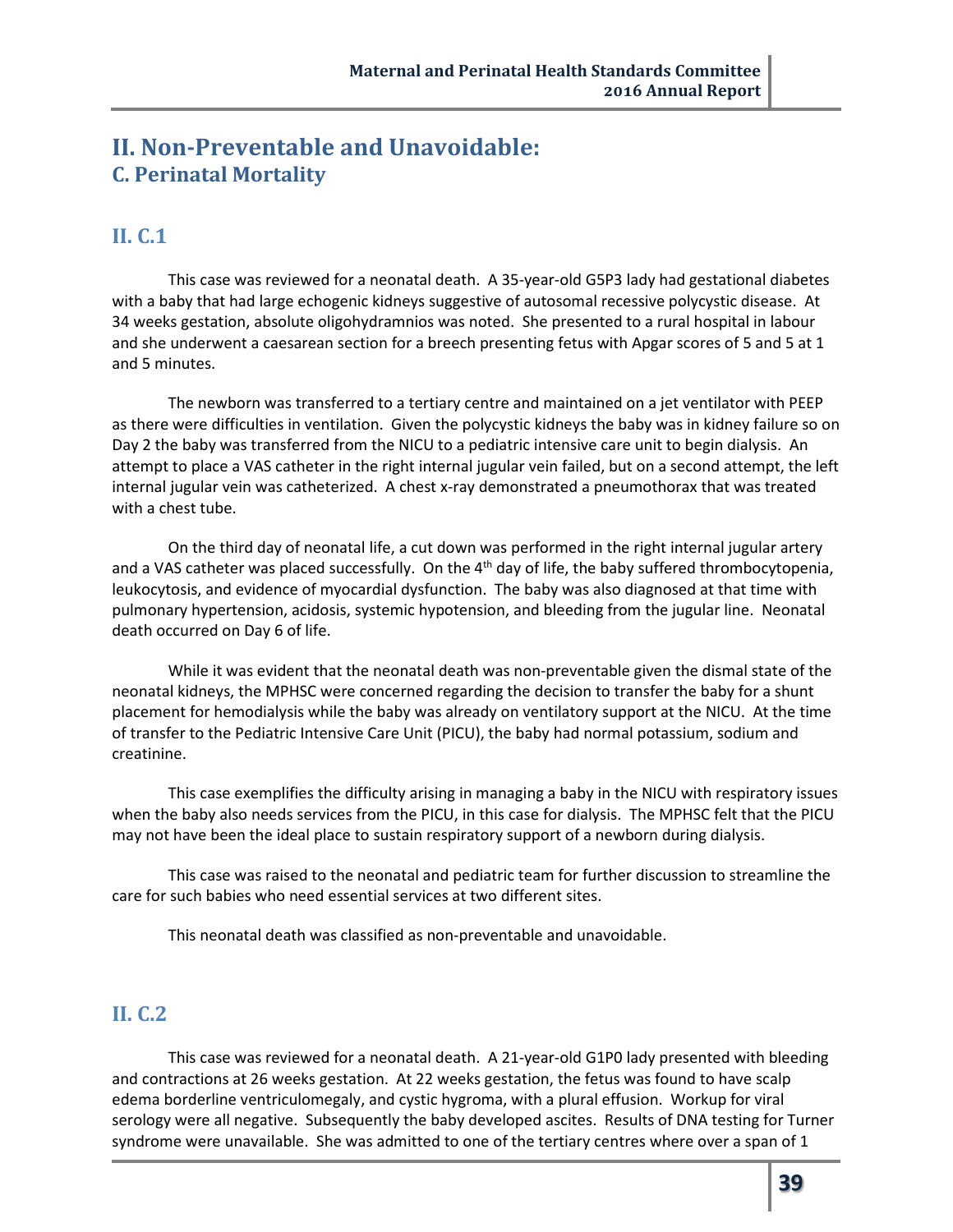week, the bleeding and contractions had settled. The cervix was at 2 centimeters dilated 80% effaced. She received betamethasone and magnesium sulphate when there was a real concern about her delivering.

At 27 ½ weeks gestation she had a spontaneous rupture of membranes and delivered vaginally of a baby that had no tone nor respiratory effort. The baby was intubated and had cardiac resuscitation. The fetal heart rate recovered for a very brief time and then it was lost. The patient had received full counselling on the very guarded prognosis at 22 weeks gestation. At 26 weeks gestation when she had the episode of preterm birth and bleeding, the patient wished to have a full resuscitation performed and without resorting to a caesarean section.

The MPHSC felt that this neonatal death was non-preventable and unavoidable.

## **II. C.3**

This case was reviewed for a stillbirth. A 35-year-old G7P5 with adequate prenatal care. She had a history of depression and epilepsy but was not on any medications. On prenatal workup, she was discovered to have anti-Kell antibodies secondary to a past transfusion for postpartum hemorrhage. Fetal scans did not show any evidence of hydrops and no abnormalities were seen. The anti-Kell antibody levels were followed up regularly with no evidence of a rise. She did show up for a 3<sup>rd</sup> trimester fetal scan. She presented at 38 weeks gestation with a stillbirth. The stillborn had no evidence of hydrops. Autopsy was declined.

The baby was a female weighing 3 kilograms. A full stillbirth workup was carried out which showed no evidence of a feto-maternal hemorrhage and the serology testing was negative. Diabetic workup was negative.

The MPHSC was felt that this stillbirth was non-preventable and unavoidable.

## **II. C.4**

This case was reviewed for a neonatal death due to prematurity. A 28-year-old G6P3 lady with three previous term deliveries had spontaneous rupture of membranes at 23  $\frac{1}{2}$  weeks gestation. She was transferred for a Northern community to a tertiary centre. She wished to have a full intervention and resuscitation of her newborn if delivered early. She also wished to have the caesarean section if and when this was needed although she was counseled that the prognosis was very guarded.

She was started on ampicillin and erythromycin. The baby proved to be a breech presenting fetus and a few days after admission, the mother started to be febrile and chorioamnionitis was diagnosed. She underwent a caesarean section and the baby was immediately attended by the neonatal team. Full resuscitation occurred and the baby lived for two months during which the baby suffered recurrent episodes of septicemia and ultimately died of complications of prematurity.

Review by the MPHSC confirmed that this neonatal death secondary to early preterm rupture of membranes was non-preventable and unavoidable.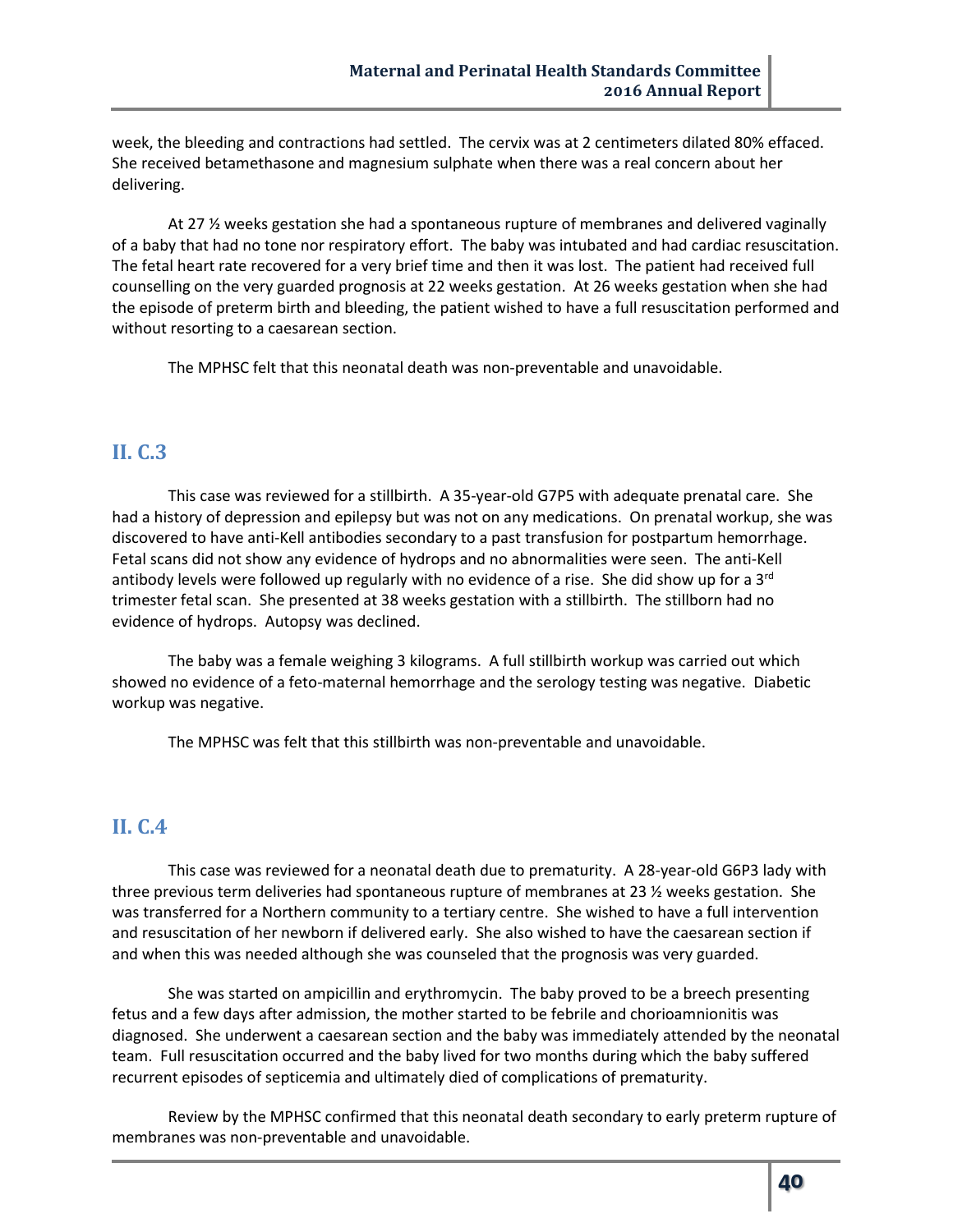## **II. C.5**

This case was reviewed for a stillbirth associated with maternal diabetic ketoacidosis. A 28-yearold G1P0 lady was at 33 weeks gestation when she presented to a peripheral hospital with nausea and vomiting and was transferred to a tertiary centre. She was known to be a type I diabetic under the care of both an obstetrician and an endocrinologist. The level of compliance was described as very good by her endocrinologist. Her hemoglobin A1C was 7.6% and her regular sugars on insulin showed good glycemic control.

During the transfer to the tertiary centre her membranes ruptured. On arrival the fetal heart rate could not be auscultated. Diabetic ketoacidosis was confirmed with elevated betahydroxybutyrate and elevated serum glucose levels. The labour was induced and during the induction, her blood pressure increased with evidence of proteinuria and elevated transaminases. She was started on magnesium sulphate and given antihypertensive agents. The baby was a breech presenting baby, so she pushed for three hours in the second stage and ultimately had a caesarean section. Stillbirth workup was negative.

The MPHSC felt there was no grounds for criticism for the care she received by her obstetrician, endocrinologist, or hospital staff. This case was classified as non-preventable and unavoidable.

## **II. C.6**

This case was reviewed for a stillbirth in a post-date pregnancy. A 25-year-old primigravida lady had a smooth pregnancy with no evidence of hypertension, growth restriction or any viral infection. She was a smoker. She presented at 41 weeks and 1-day gestational age with decreased fetal movements and fetal demise was confirmed.

She had an appointment to have a fetal assessment just two days after the fetal death was confirmed. The baby weighed 3,364 grams. The placenta was quite small at 270 grams and on pathology it proved to be a circumvallate placenta. The rest of the stillbirth workup proved to be negative. The autopsy was declined.

The MPHSC felt that this stillbirth was non-preventable and unavoidable. It was most unfortunate that the stillbirth occurred just a couple of days before she was to have a fetal assessment.

## **II. C.7**

This case was reviewed for a neonatal death. A 23-year-old G4P3 lady had a smooth pregnancy and a normal vaginal delivery of a live baby with Apgar scores of 9 and 9 at 1 and 5 minutes. The baby weighed 3,625 grams. At three weeks of age, this baby was noted by the parents in the morning to be cyanotic, cool, and limp. The mother immediately called her midwife, her parents, and 911. The baby was rushed to the hospital where resuscitation was not successful. Melena was noted on the diaper of the baby.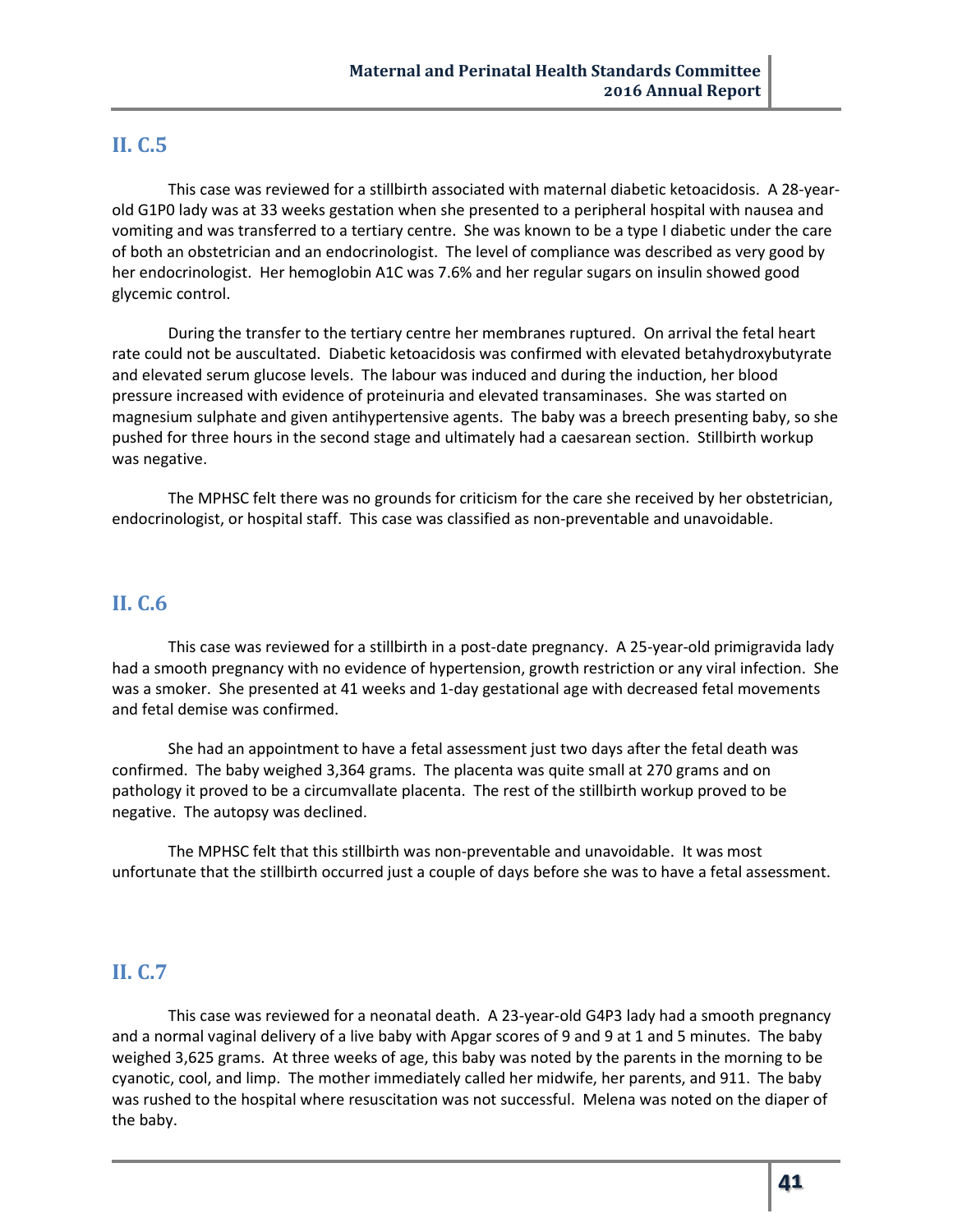Upon further interview of the parents, this baby was woken up at 5:00 a.m. for feeding but then he was taken into the parental bed and slept between his parents. The father went to work at 8:30 a.m. and the mother continued sleeping. It was after that time that she woke up and she noted the baby to have no signs of life. The baby had a cough three days earlier. The autopsy of the baby showed no congenital anomalies, there was no evidence of injuries nor skeletal trauma, but the small and large bowels were infarcted with blood in the intestines. Toxicology screen was negative.

The MPHSC classified this neonatal death as non-preventable and unavoidable. The Child Health Standards Committee of the College also reviewed this case and was concerned regarding co-sleeping.

## **II. C.8**

This case was reviewed for a stillbirth secondary to abruption. A 31-year-old G7P3 was at 33 weeks gestation when she presented with severe abdominal pain and absence of fetal movements. An ultrasound revealed a fetal demise with a large retroplacental clot. Her labour was induced with misoprostol. Her hemoglobin dropped to 67 g/L and she had to be transfused for two units of packed cells. Her Kleihauer-Betke testing was negative.

A full review of her prenatal sheet and course failed to reveal any predisposing factors for abruption. There was no history of trauma, no substance abuse, no hypertension and fetal growth was adequate. She was hypothyroid but was on replacement therapy under the care of an endocrinologist. She did show evidence of Raynaud's phenomenon in her extremities. The baby weighed 2,386 grams, which is appropriate for 33 weeks. The placental weight was 272 grams.

The MPSHC classified this stillbirth as non-preventable and unavoidable.

## **II. C.9**

This case was reviewed for a stillbirth. The conception was possible through an assisted reproductive technology in out-of-country to a 37-year-old G3P0 lady. She had early prenatal care outside the country and came to Canada at around 25 weeks gestation, following which she had four recorded prenatal visits. At 40 weeks gestation she presented to triage with decreased fetal movement. She was having contractions that morning; however, a fetal heart rate could not be detected. She was induced with misoprostol and delivered a stillborn fetus at 2,785 grams. The placenta weighed 262 grams (i.e. at less than the 3<sup>rd</sup> percentile for gestational age).

At birth, a true knot of the cord was noted. The autopsy showed evidence of intrauterine fetal death having occurred 5 days prior to delivery. There was evidence of meconium aspiration, marked internal organ autolysis, and hypoxic ischemic brain damage. The placenta revealed focal placental infarctions and mild chorioamnionitis.

Clinically there were no indications of fetal compromise or growth restriction prior to the death. Obstetrical care was felt to be appropriate. There were also no indications to have her undergo an elective delivery prior to 40 weeks gestation. This stillbirth was most unfortunate.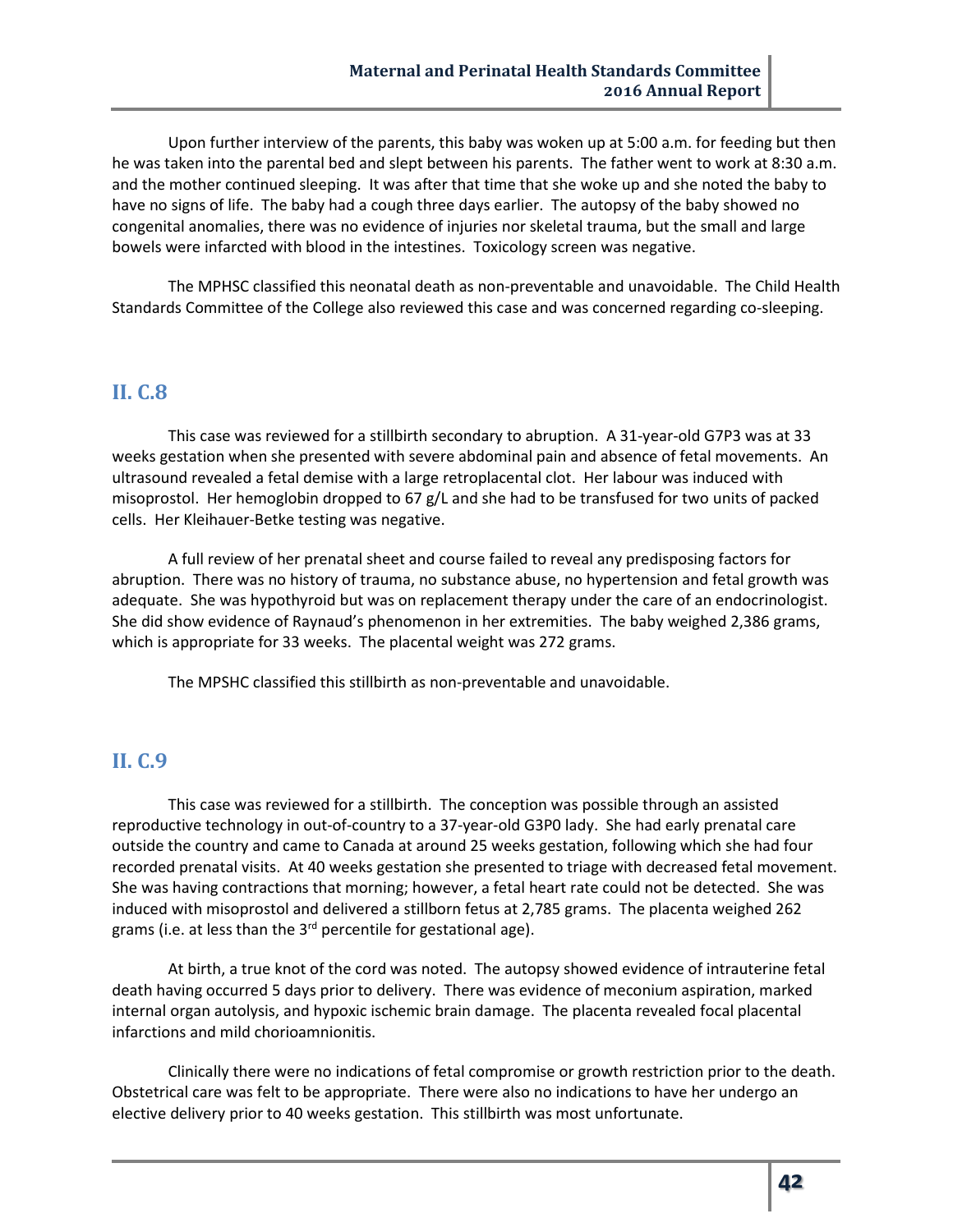The MPHSC classified this stillbirth event as non-preventable and unavoidable.

## **II. C.10**

This case was reviewed for a stillbirth associated with severe placental insufficiency. A 22-yearold G1P0 was at 32 weeks gestation when she presented with decreased fetal movements and fetal demise. On scanning, the baby appeared to be more in keeping with a 25-27 weeks size. Oligohydramnios was confirmed. Pleural and pericardial effusions were noted. She was induced with misoprostol.

At birth the baby was 1,184 grams with definite evidence of growth restriction. The autopsy showed a hydropic fetus with pleural and pericardial effusions. The placental weight was 196 grams consistent with being less than the 3<sup>rd</sup> percentile for gestational age. The placenta showed evidence of extensive infarcts on microscopy.

The prenatal care of this patient was reviewed. The mother was obese with a BMI of 38 and measurements of the height of fundus appeared to be appropriate for gestational age. At 31 weeks she measured 31 centimeters; however, due to maternal habitus, the growth restriction was missed.

The MPHSC debated the classification on this case. Had this patient undergone a fetal assessment screening in the early  $3<sup>rd</sup>$  trimester, intrauterine growth restriction would have been picked up. Unfortunately, because of the body habitus, that diagnosis was clinically missed.

Health care workers are reminded that clinical assessments of fetal growth tend to be unreliable in morbid obesity. Health care workers should consider obtaining a  $3<sup>rd</sup>$  trimester ultrasound to confirm adequate growth in patients with a high BMI. A newsletter item was published on this issue in the August 2019 College newsletter. Given that this was a 2016 case (i.e. before the College recommendations), this stillbirth was classified as non-preventable and unavoidable.

## **II. C.11**

This case was reviewed for a stillbirth. A 35-year-old G2P1 lady was at 40 weeks and 6 days gestation when she presented twice in early labour. On the two occasions the labour was not active and so she was sent home. The fetal heart rate tracing was completely normal at that time. She attended a routine visit two days later and no fetal heart tones could be heard. Fetal demise was confirmed.

This lady had a previous caesarean section in India at 37 weeks gestation for unknown reasons. Following confirmation of the demise, her labour was induced with a oxytocin and the use of a cervical Foley catheter. The baby was 3,017 grams. There was a nuchal cord. The autopsy grew enterococcus faecalis in the cardiac blood. The placental pathology showed acute chorioamnionitis and funisitis. The cause of death appeared to have been fetal sepsis. She did not have any clinically recognized rupture of membranes.

The MPHSC did not find fault in her management. She was not in active labour when she was sent home and there was no need for intervention given there were no clinical signs of concern at the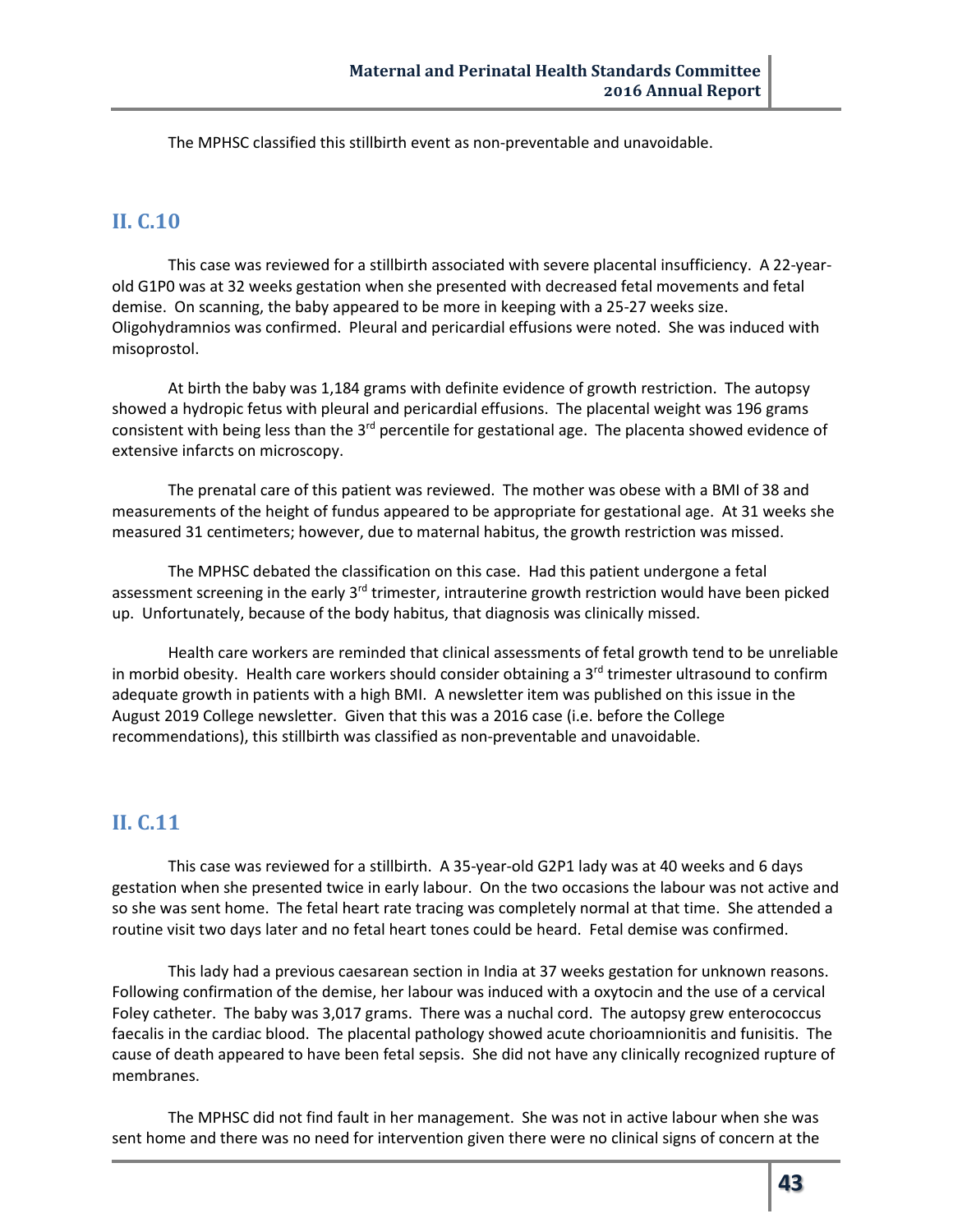time she presented. This case is certainly unfortunate. The stillbirth was felt to be non-preventable and unavoidable.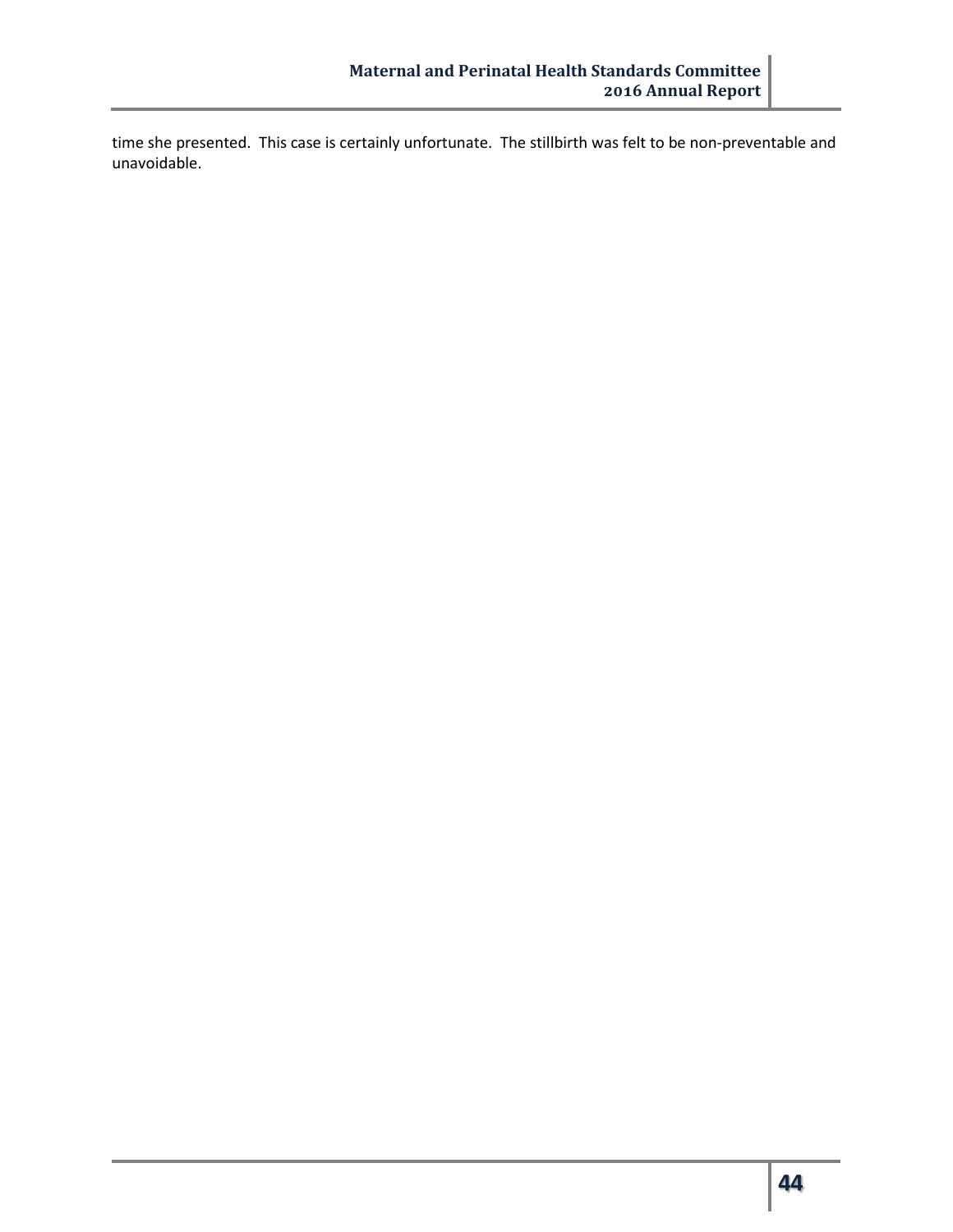## **II. Non-Preventable and Unavoidable: D. Perinatal Morbidity**

## **II. D.1**

This case was reviewed for uterine rupture resulting in low Apgar scores and admission of newborn to the NICU. A 30-year-old G2P1 lady with a previous caesarean section for a breech had a smooth pregnancy and presented at 39 weeks gestation in active labour. During her pregnancy she was counseled at length with regards to undergoing a trial of labour versus having an elective repeat caesarean section. She was deemed to be an excellent candidate for a trial of labour; however, the mother was undecisive. She was initially booked for a repeat caesarean section but changed her mind 4 days before, wishing to undergo a trial of labour; however, once again she decided to proceed with an elective caesarean section. She then presented with rupture of membranes and contractions the night prior to her elective caesarean section. It was at that time that she decided to continue with a trial of labour.

She progressed well and at 5 cm dilation her contractions were spaced out every 5-7 minutes. A gentle augmentation with oxytocin was carried out to a level of no more than 4 milliunits per minute. She progressed very appropriately to full dilatation over a span of 2-3 hours. The baby was noted to be occiput posterior at station +1 at which time she began pushing. Twenty minutes into the pushing phase an acute fetal bradycardia occurred. This was recognized immediately and she was rushed to the case room where, under general anesthetic, the baby was born 15 minutes after the onset of the bradycardia. At surgery, uterine rupture was noted, and the baby was extruded up to the level of the shoulders associated with a small placental abruption.

The baby was flat at birth with Apgar scores of 1, 3 and 6 at 1, 5 and 10 minutes and was attended to by the neonatal team. The uterine arterial cord pH was 6.8 and the base excess was -24. The baby responded quickly to resuscitation and was placed on the cooling protocol. The baby was discharged home on day 6. The MRI of the head was normal and the baby did not demonstrate any seizures.

MPHSC members were satisfied with the care of this case and were impressed with the rapid response to the bradycardia. The oxytocin never exceeded 4 mu/min and no hyperstimulation was demonstrated. Uterine rupture is a calculated known risk associated with Trial of Labour.

This case was classified as non-preventable and unavoidable.

## **II. D.2**

This case was reviewed for neonatal seizures. A 17-year-old G1P0 lady was at 36 weeks gestation when it was decided to have her induced. She had gestational diabetes treated with insulin; however, compliance with blood sugar control was poor. The baby was over the 90<sup>th</sup> percentile for gestational age and there was polyhydramnios as of 31 weeks gestation.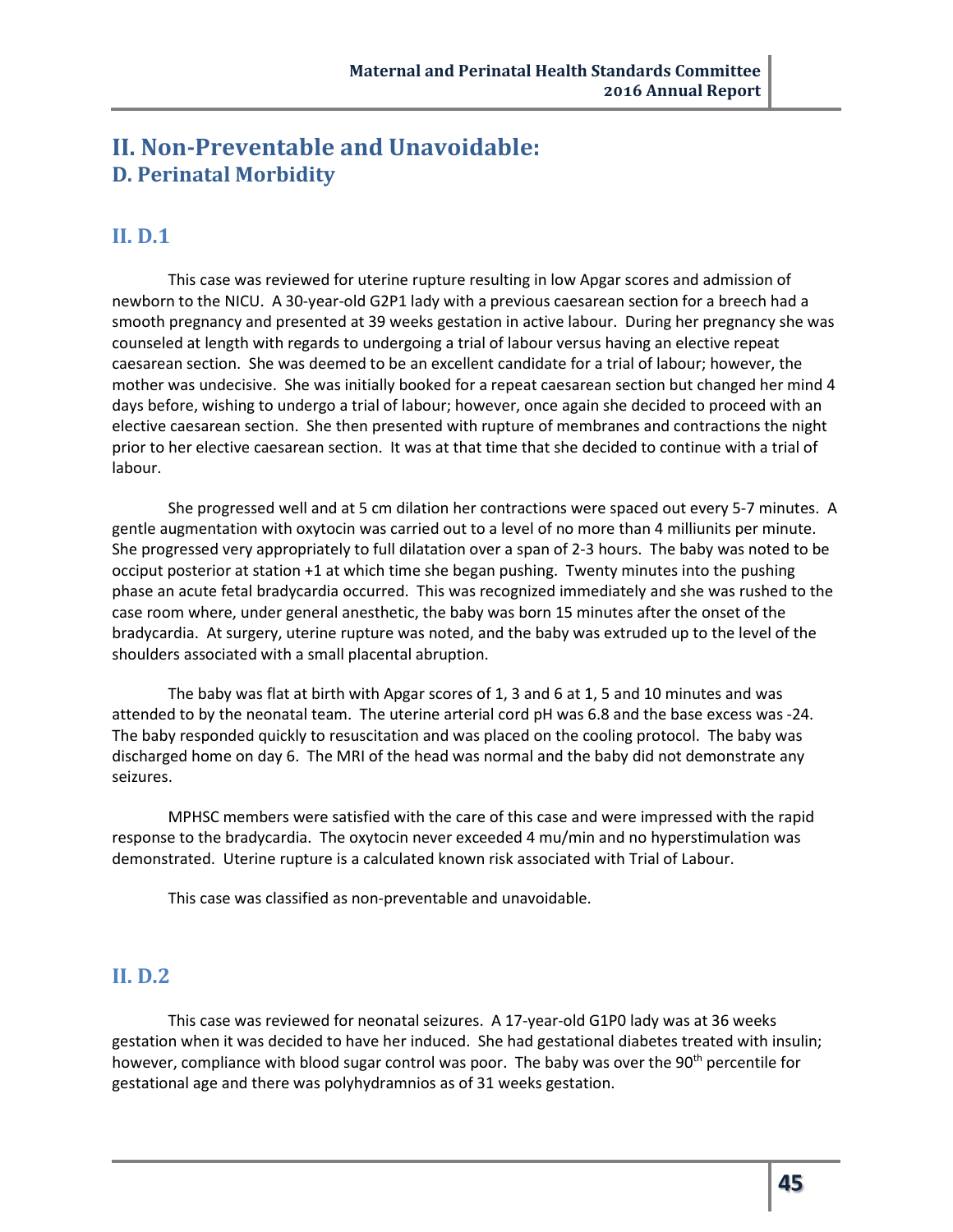On admission for induction, it was noted that the fetal heart rate was atypical. No accelerations were seen. She was started on oxytocin which did not put the patient in labour. Prostin was then used which got her to 3 cm of dilation. She was then restarted on oxytocin, but the fetal heart rate tracing became progressively flat again with no accelerations. It was decided to proceed with a caesarean section. At the caesarean the extraction of the baby was difficult, and it took 7 minutes to deliver the baby. Forceps had to be used and there was shoulder dystocia at the lower segment incision.

The Apgar scores of the baby were 2 and 7 at 1 and 5 minutes and the birth weight was 4,290 grams. The umbilical arterial pH was 7.19 and the base excess was -8. The baby required positive pressure ventilation for 4 minutes and was then admitted to the NICU for blood sugar control. The baby suffered jaundice and had to be placed on phototherapy. On Day 5, the baby had a seizure and a brain MRI showed frontal lobe infarcts consistent with hypoxic ischemic injury. The pediatric neurologist felt that the infarcts likely predated labour and induction.

The MPHSC felt that the care in this case was appropriate. It is unfortunate that patient's noncompliance with diabetic control may have contributed to the CNS injury prior to labour. This case was classified as non-preventable and unavoidable.

#### **II. D.3**

This case was reviewed for both neonatal seizures and maternal seizures. A 29-year-old primigravida lady had a smooth pregnancy and presented in spontaneous labour at 40 weeks gestation. She was augmented with oxytocin and she became fully dilated after 24 hours of labour. In labour she was noted to have mild hypertension which was treated with oral labetalol. She had a prolonged second stage of labour because of an occiput posterior presenting fetus. She eventually had an assisted vaginal delivery with a vacuum. The obstetrician applied four pulls with two popoffs. The baby was delivered as occiput posterior with Apgar scores of 5, 7 and 8 at 1, 5 and 10 minutes. The arterial cord pH was 7.19; however, the baby was also noted to have right occipital hemorrhage. The mother sustained a  $4<sup>th</sup>$  degree tear. While this was being repaired in the case room she had a seizure. This was thought to be an eclamptic seizure. Workup showed elevated liver enzymes, but there was no proteinuria. She was given magnesium sulfate, recovered and went home on labetalol on Day 5 postpartum.

The baby did well and went for observation; however, at 8 hours of age, the baby sustained a seizure and was readmitted to the neonatal intensive care unit. A second seizure occurred in the NICU. Neurology was consulted. The baby was treated with phenobarbital. A brain MRI showed right occipital hemorrhage and right cerebral hemorrhage and the phenobarbital was stopped. The baby recovered well and went to the ward on Day 4. Follow up arrangements were made for the baby at 6, 13, and 18 months. The follow up documented that the baby was normal with no neurologic deficits.

The MPHSC felt that this was a difficult delivery given a prolonged second stage of labour and given the nature of the vertex position. Given that the fetal heart rate tracing during the second stage was normal, the outcome would probably have been the same even with a shorter second stage. MPHSC members felt that it would have been more appropriate to use forceps rather than a vacuum, which may have averted the problem of a right occipital hemorrhage, but many physicians in this specialty are more comfortable using a vacuum than forceps. This case was classified as nonpreventable and unavoidable.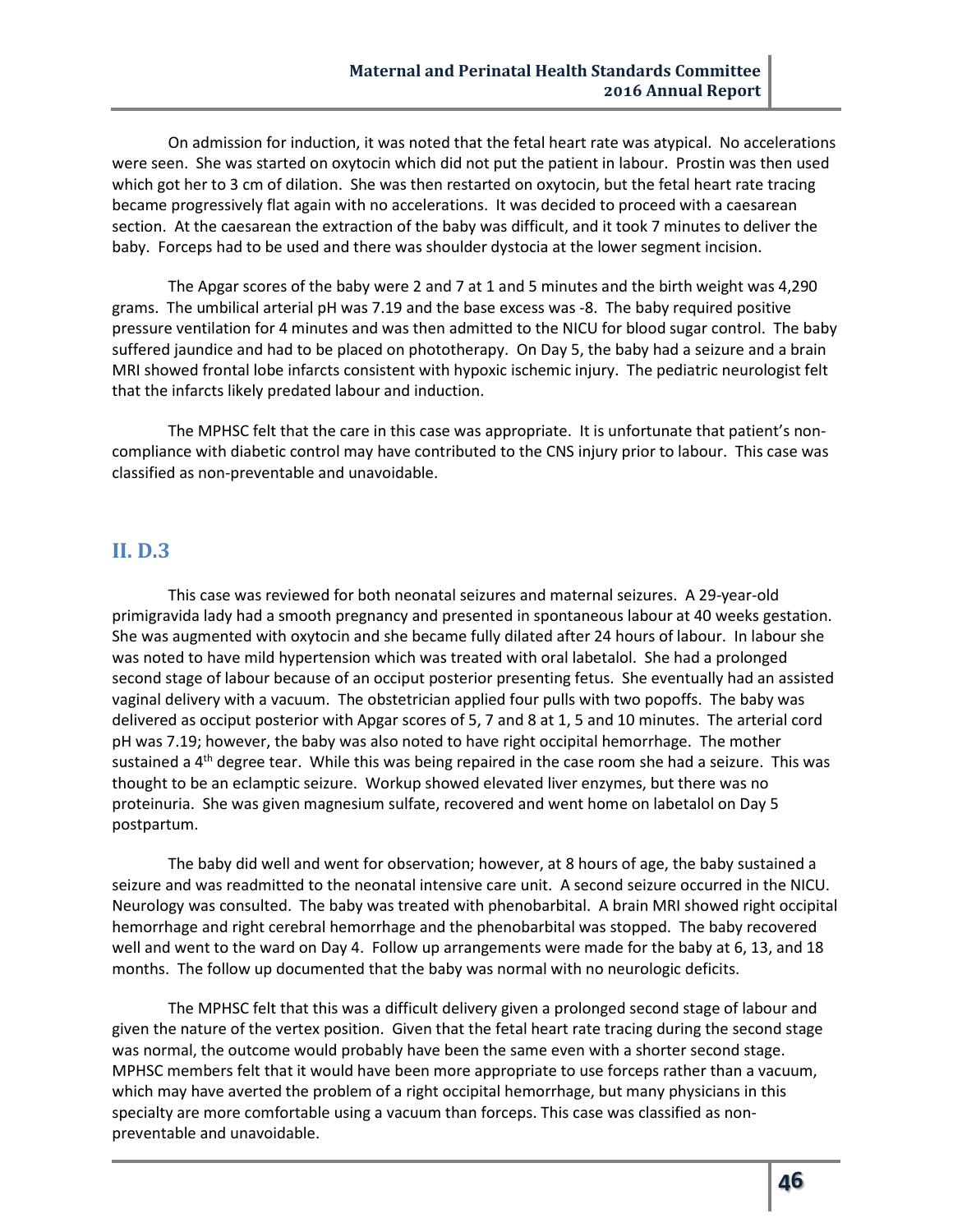## **II. D.4**

This case was reviewed for a fractured clavicle and left-sided Erb's palsy. A 24-year-old G2P1 lady had gestational hypertension that was treated with labetalol. She was admitted at term for induction of labour. The baby was felt to be macrosomic. She had a negative 50-gram glucose challenge test, but her previous baby was born at 8 lbs. 8 oz. Her induction took place over three days, and then finally got to full dilation. The baby's head delivered easily, but shoulder dystocia occurred. The usual standard procedures to deliver the baby were done, including the McRobert's maneuver and supra pubic pressure.

At the birth of this baby, there was a possible fracture of the left clavicle and the left upper limb was limp. The baby weighed 4,695 grams and had Apgar scores of 6 and 8 at 1 and 5 minutes and the arterial cord pH was 7.26.

It was realized by the committee that the obstetrician who delivered this lady was not the primary obstetrician for this patient and did not have a copy of the ultrasound scans which were done in another province which suggested a large for gestational age baby. MPHSC members suggested that even if the ultrasound showed and confirmed macrosomia, there are no Canadian recommendations to perform an elective caesarean section for macrosomia, particularly in a multigravida in the absence of diabetes. Shoulder dystocia remains an unpredictable event. The MPHSC reviewed the proceedings of the delivery and felt that the appropriate steps were taken to deliver this baby in a systematic manner.

This neonatal morbidity was classified as non-preventable and unavoidable.

## **II. D.5**

This case was reviewed for a brachial plexus injury. A primigravida was at 42 weeks gestation when she was induced. A vacuum delivery was used for second stage dystocia. The obstetrician faced a moderate degree of shoulder dystocia and finally the baby was delivered with Apgar scores of 8 and 9; however, there was evidence of right brachial plexus injury with decreased right arm movement. There was some improvement of the function of the right arm at 6 months of life.

The MPHSC reviewed the records and noted that there was no description of the maneuvers used, and the documentation was poor, particularly with regards to the maneuvers used. The MPHSC classified this neonatal injury as non-preventable and unavoidable but with error in documentation not affecting outcome.

## **II. D.6**

This case was reviewed for low Apgar scores. A 33-year-old lady, G4P3 with two previous caesarean sections presented with preterm labour at 34 weeks gestation in a remote area of a neighboring province. The mother was then transferred to a tertiary centre in Winnipeg and preterm labour was confirmed so a repeat caesarean section was carried out. The caesarean section was very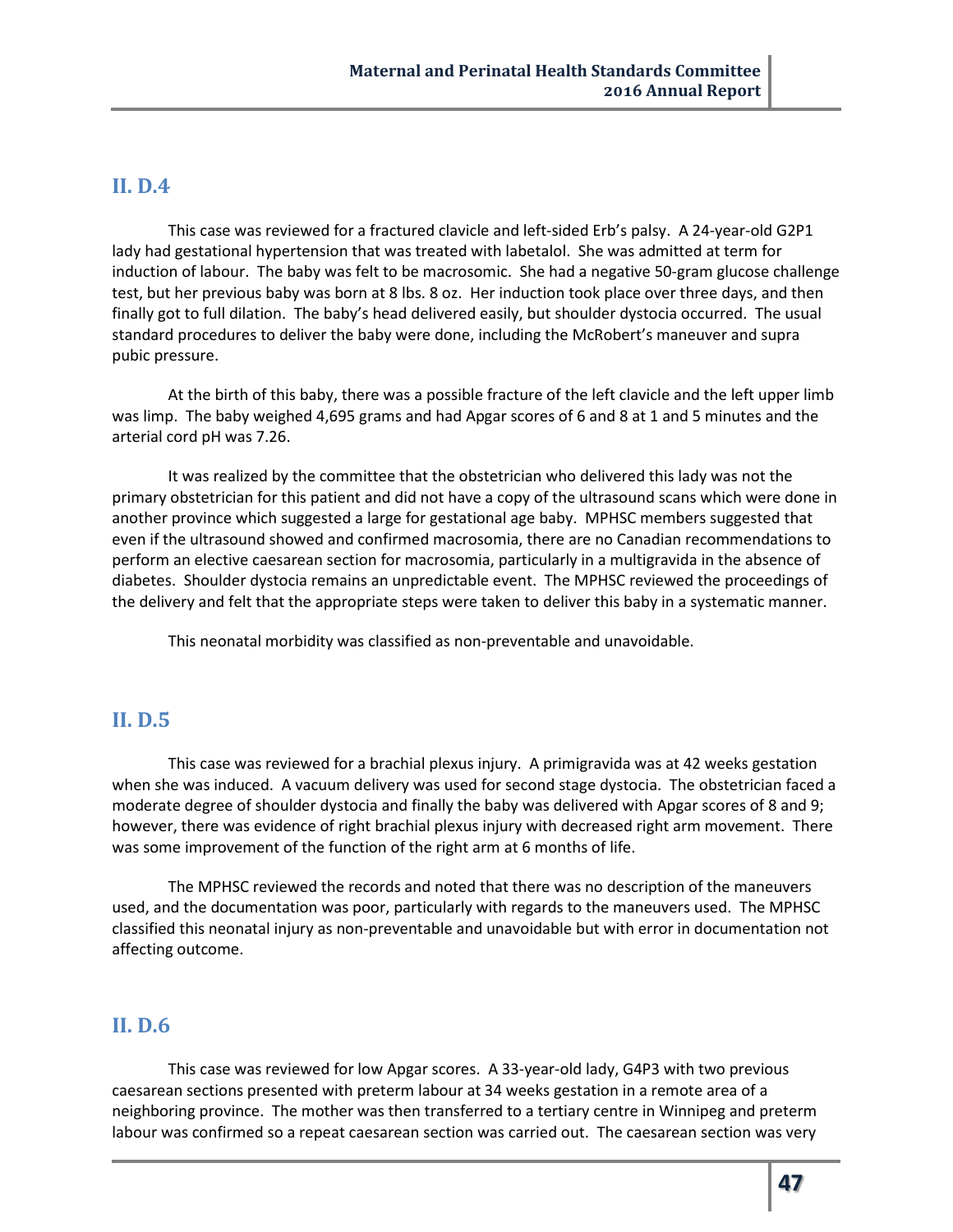difficult as the uterus was plastered against the anterior abdominal wall. A classical caesarean section had to be done. On entry of the uterine cavity, the placenta was anterior and had to be removed before the baby was delivered.

After delivering the placenta it took around 5 minutes to deliver the head of the baby. At delivery, the baby appeared to be pale, flat and had Apgar scores of 1, 1 and 3 at 1, 5 and 10 minutes. The cord arterial pH was 7.1 and the baby weighed 2,640 grams. The neonatal team in attendance were informed that the baby was delivered after the placenta was removed from the uterine wall. The neonatal team provided this baby with positive pressure ventilation and was intubated. It took approximately 28 minutes before the baby received a blood transfusion and/or any volume replacement. Ultimately the baby did well.

There were some concerns that it took nearly half-an-hour before any volume replacement was given to this baby, particularly that there must have been some significant fetal blood loss given the delivery of the placenta prior to the delivery of the baby; however, MPHSC members felt that there was no need for a rushed transfusion given that the baby's heart rate was pulsing at a normal rate for the first half-hour of life. Review of the records also indicated that the baby indeed did receive a volume expansion with normal saline to sustain normal vital signs. The MPHSC concluded that the resuscitation of this newborn was appropriate. This neonatal depression was classified as non-preventable and unavoidable.

### **II. D.7**

This case was reviewed for neonatal seizures and meconium aspiration. A 31-year-old G5P4 was admitted at 40 weeks gestation following 18 hours of premature rupture of membranes. At 24 hours of ruptured membranes, the patient sustained a fever and antibiotics were initiated. Oxytocin was initiated at 33 hours post rupture of membranes. Vaginal delivery occurred 3 hours later and the baby weighed 4,430 grams with Apgar scores of 4 and 6 at 1 and 5 minutes with an arterial venous pH of 7.39 and a lactate of 2.7. The baby had respiratory stridor with evidence of pulmonary hypertension and was placed on a jet ventilator for 48 hours. At 7 ½ hours of age, the baby was thought to have tonic clonic seizures and the SP02 showed desaturation. An MRI done on Day 3 showed tiny cerebral infarcts but the baby's neurological condition was normal.

Upon review of the proceedings in the intrapartum and neonatal management, the MPHSC felt that neonatal seizures and meconium aspiration were not preventable nor avoidable.

## **II. D.8**

This case was reviewed for neonatal pneumothorax and admission to the NICU. A 31-year-old primigravida presented at 39 weeks gestation with spontaneous rupture of membranes. There was a delay in her induction due to staffing resources. She declined to be transferred to a tertiary centre so she was induced in the rural setting with prostaglandin which effectively put her in labour. She got to full dilation in 7 hours and she had a prolonged second stage of labour of 4 hours. At birth, a cord around the neck twice was noted. It appeared that the baby stayed at the perineum for some time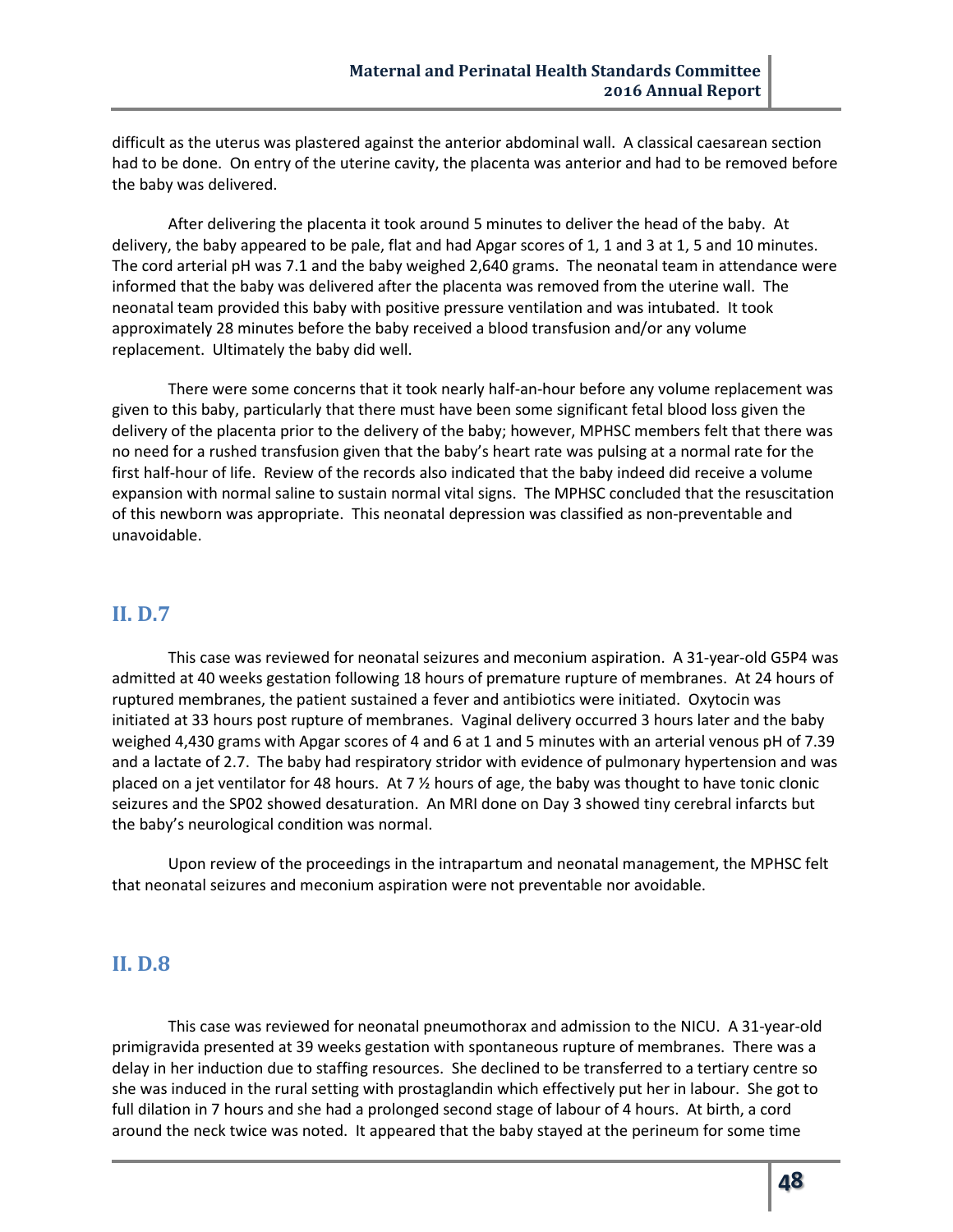before delivery, but there was poor documentation as to the duration of the fetal head being at the perineum and poor documentation of the status of the fetal heart rate during the late second stage of labour.

The baby's Apgar scores were 2, 7 and 9 at 1, 5 and 10 minutes. The umbilical arterial cord pH was 7.21 with a lactate at 3.4. The baby was resuscitated with positive ventilation pressures and the oxygen saturation picked up to more than 90%. The baby was subsequently noted to be tachypneic and chest x-ray showed bilateral pneumothoraces.

The MPHSC felt that this outcome was probably non-preventable and unavoidable. Proceeding with induction after 24 hours of SPROM was acceptable given that group B streptococcus colonization status was negative. Fetal heart monitoring tracing appeared normal throughout labour except in the late  $2<sup>nd</sup>$  stage of labour. The committee members felt that the pneumothorax may have occurred spontaneously and may not have been necessarily the result of positive pressure ventilation efforts; however, MPHSC members did find that documentation was somewhat lacking. A letter was sent to the hospital standards committee to address the issues of documentation with the physician involved. This outcome was classified as non-preventable and unavoidable.

### **II. D.9**

This case was reviewed for low Apgar scores and hypoxic ischemic encephalopathy. A 31-yearold G3P2 lady was at 38 weeks gestation when she presented in spontaneous labour after a smooth pregnancy. At the time of her presentation the cervix was 3 centimeters dilated and the fetal heart tracing was abnormal from the start. The baseline fetal heart rate was 170 bpm associated with late decelerations. The patient was advised that she would need a caesarean section but it was declined and she wished to proceed with having a vaginal birth. With her refusal of a caesarean section, further urgent discussion took place between the attending physician and the patient. A plan was put in place to allow her to labour for a short time, given that she had delivered twice vaginally before, but if delivery did not occur, she will proceed with a caesarean section. Unfortunately, she did not progress quickly, and hence she underwent a caesarean section.

At the time of delivery, the umbilical arterial pH was 7.34 and the Apgar scores were 1, 4 and 7 at 1, 5 and 10 minutes. The baby was soon realized to have profoundly neurologic impairments and neonatal seizures occurred. Cortical blindness was confirmed, and an MRI done on the day of birth showed evidence of CNS injury.

Given that the baby was born with a good acid base status, and given that the MRI showed neurology physical damage on Day 1 of life, it was felt by both the neurologist as well as the obstetrician that this hypoxic ischemic encephalopathy must have occurred prior to the onset labour.

This case was classified as non-preventable and unavoidable.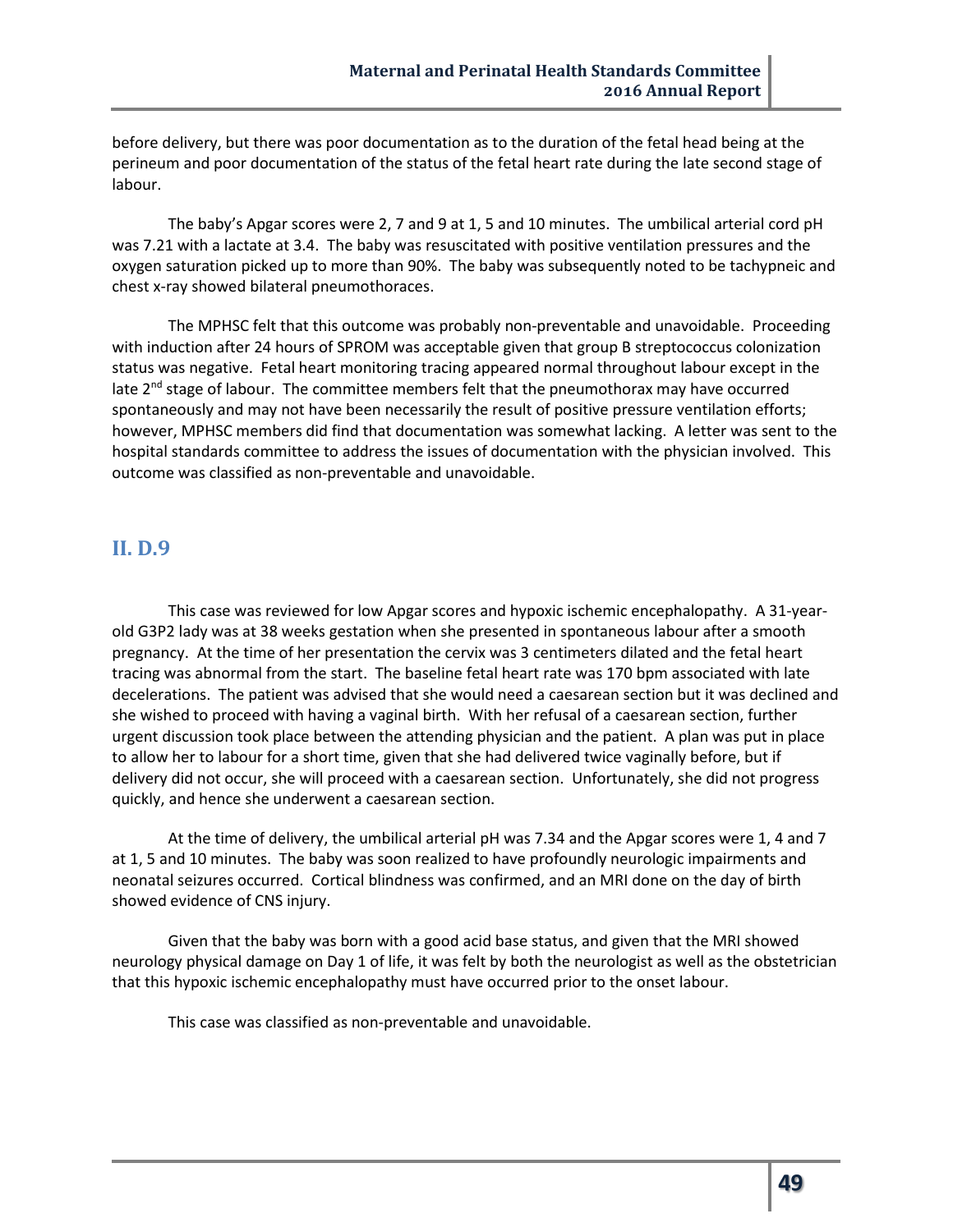### **II. D.10**

This case was reviewed for birth trauma and a humeral fracture. A 38-year-old G2P0 was at 40 weeks gestation when she presented in spontaneous labour. She was augmented in labour by oxytocin and by artificial rupture of membranes. The second stage was quite prolonged at 3  $\frac{1}{2}$  hours after which assisted vaginal delivery was carried out with forceps. The baby was delivered through two pulls from the lower pelvis; however, this was followed by a 1-minute shoulder dystocia event which was managed with McRoberts's and suprapubic pressure, but these maneuvers failed to deliver the baby. It was very difficult to proceed with a Wood's maneuver so the posterior arm on delivery was resorted to and this led to a fracture of the left humerus.

The Apgar scores were 3 and 8 at 1 and 5 minutes. The baby weighed 3,864 grams and the arterial cord pH was 7.17. The baby was briefly admitted to the observation unit but was back with the mother at 3 hours of age.

The MPHSC felt that the usual maneuvers were employed when the shoulder dystocia occurred. Having to resort to delivery of the posterior arm as a last resort was appropriate. The fracture of the humerus obviously occurred as a result of the attempt of delivery of the posterior arm management was not faulted. This case was classified as non-preventable and unavoidable.

## **II. D.11**

This case was reviewed because of low Apgar scores. A 31-year-old G1P0 lady presented at 38 weeks gestation for an induction of labour for gestational diabetes for treated with insulin and for gestational hypertension treated with labetalol. Induction was started with prostaglandin and then augmented with oxytocin. She progressed quite quickly. In the second stage of labour she was noted to have very deep variable decelerations, but the second stage lasted only 15 minutes. The baby's Apgar scores were 4, 5 and 8 at 1, 5 and 10 minutes with an arterial cord pH of 7.0 and a base excess of -15 and a C02 of 84 mmHg.

A review of the fetal heart rate tracing in the first stage of labour showed it to be normal. On the second stage of labour, severe variable decelerations occurred. Given that this lady delivered within 15 minutes, this delivery had occurred much faster than if a caesarean section would have been performed.

The MPHSC classified this morbidity as non-preventable and unavoidable.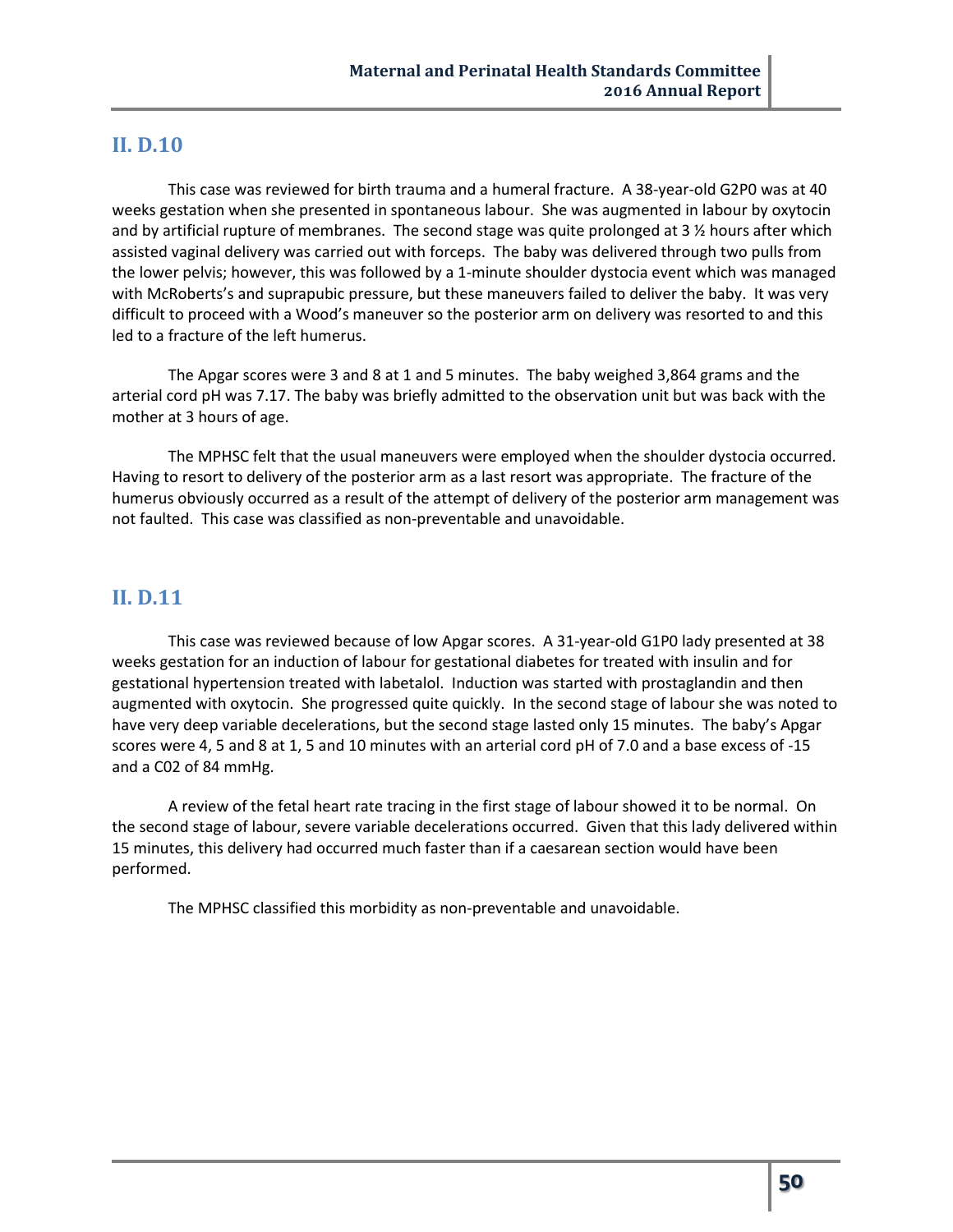## **III. Unknown/Unclassifiable:**

## **III. E.1**

This case was reviewed for maternal admission to the intensive care unit. A 19-year-old G1P0 presented at 23 weeks gestation with no prenatal care to that point. She was brought to the emergency room with decreased level of consciousness that was acute in onset. The patient had a history of seizures with the last documented seizure a year prior to this presentation; however she was not compliant with her antiepileptic medications with the last dosage being taken more than three years prior to the current event. The patient was a victim of assault several days prior to admission.

Upon arrival to the emergency room, she was intubated, neurology was consulted and an EEG was performed that showed normal results. The cause of decreased level of consciousness was unspecified. This lady was noted to have vesicles on her back and a lumbar puncture was performed. Results were negative for herpes and acute varicella-zoster virus. It was decided to continue to treat this lady with acyclovir as this was already initiated despite the negative cerebrospinal fluid results. The patient was discharged from the Intensive Care Unit within 24 hours and was subsequently discharged on an anti-epileptic medication.

The preventability of the maternal morbidity necessitating admission to the intensive care unit remains unknown. Hence this case was labelled unclassifiable; however, the patient's failure to engage with the medical system for prenatal care may have had some impact on preventability, but the degree of preventability remains uncertain.

## **III. E.2**

This case was reviewed for meconium aspiration and acidosis. A 39-year-old lady G4P1 with a previous 20-week fetal demise presented at 39 gestation with spontaneous labour. Fetal monitoring was carried out by intermittent auscultation. At 7-8 centimeters dilation an artificial rupture of membranes performed and thick meconium was encountered. Continuous EFM was then started at that time. This lady had a vaginal delivery but there was severe shoulder dystocia that was resolved after 2 ½ minutes.

The baby's Apgar scores were 1, 6 and 6 at 1, 5 and 10 minutes. The umbilical arterial pH was 7.0 with a base excess of -19. The birth weight was heavy at 4,810 grams. The baby was intubated for meconium below the cords and was admitted to the intensive care unit then received CPAP support for 14 days. The baby was eventually sent home on Day 18.

The MPHSC was unable to review the fetal heart rate tracings of this fetus as they could not be found by the care centre, thus we could not identify whether there were intrapartum causes for this severe acidosis. The level of metabolic acidosis cannot be explained by the 2 ½ minute shoulder dystocia. Without the fetal heart rate tracings to review, it was difficult to identify whether there was error in management or the outcome was non-preventable.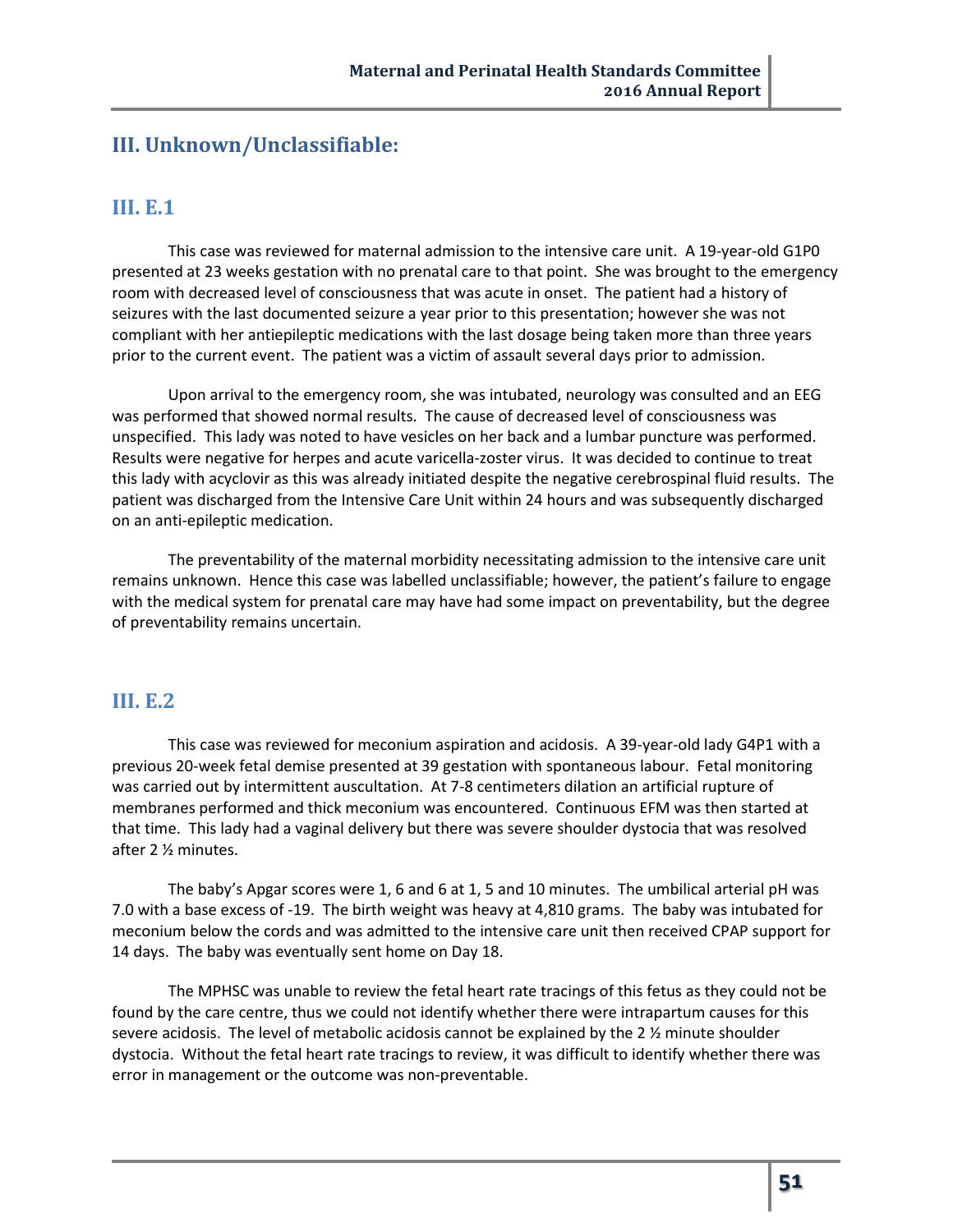### **III. E.3**

This case was reviewed for a neonatal fracture of the humerus. A 32-year-old G2P1 lady was at 40 weeks gestation when she presented in spontaneous labour. She had a smooth pregnancy.

At birth, shoulder dystocia was evident and was resolved within less than 3 seconds. The baby was delivered by a posterior auxiliary traction. The birth weight of the baby was 4,228 grams with Apgar scores of 9 and 9 at 1 and 5 minutes. The arterial cord pH was 7.18. X-rays of the humerus showed a mid-shaft fracture of the humerus. The clavicle was intact. This baby also suffered a brachial plexus injury on the same side as the fracture of the humerus. This brachial plexus palsy resolved at the time of discharge.

The MPHSC discussed the management of this case and it was felt by some members that the posterior auxiliary traction was utilized rather early in the cascade of events for the management of shoulder dystocia, bypassing the usual McRoberts procedure, suprapubic pressure or the Wood's maneuver. Obviously, while delivering the posterior shoulder pressure must have been applied to the mid-shaft of the humerus rather than the axila and/or elbow of the fetus.

Other members of the committee felt that even with a fracture of the humerus brachial plexus palsy typically results from pivoting of the neck rather from the fracture itself.

The MPHSC were unable to agree on whether this humeral fracture and the associated brachial plexus at the site of the fracture would have been preventable or unavoidable. The management of this case was felt to be unclassifiable.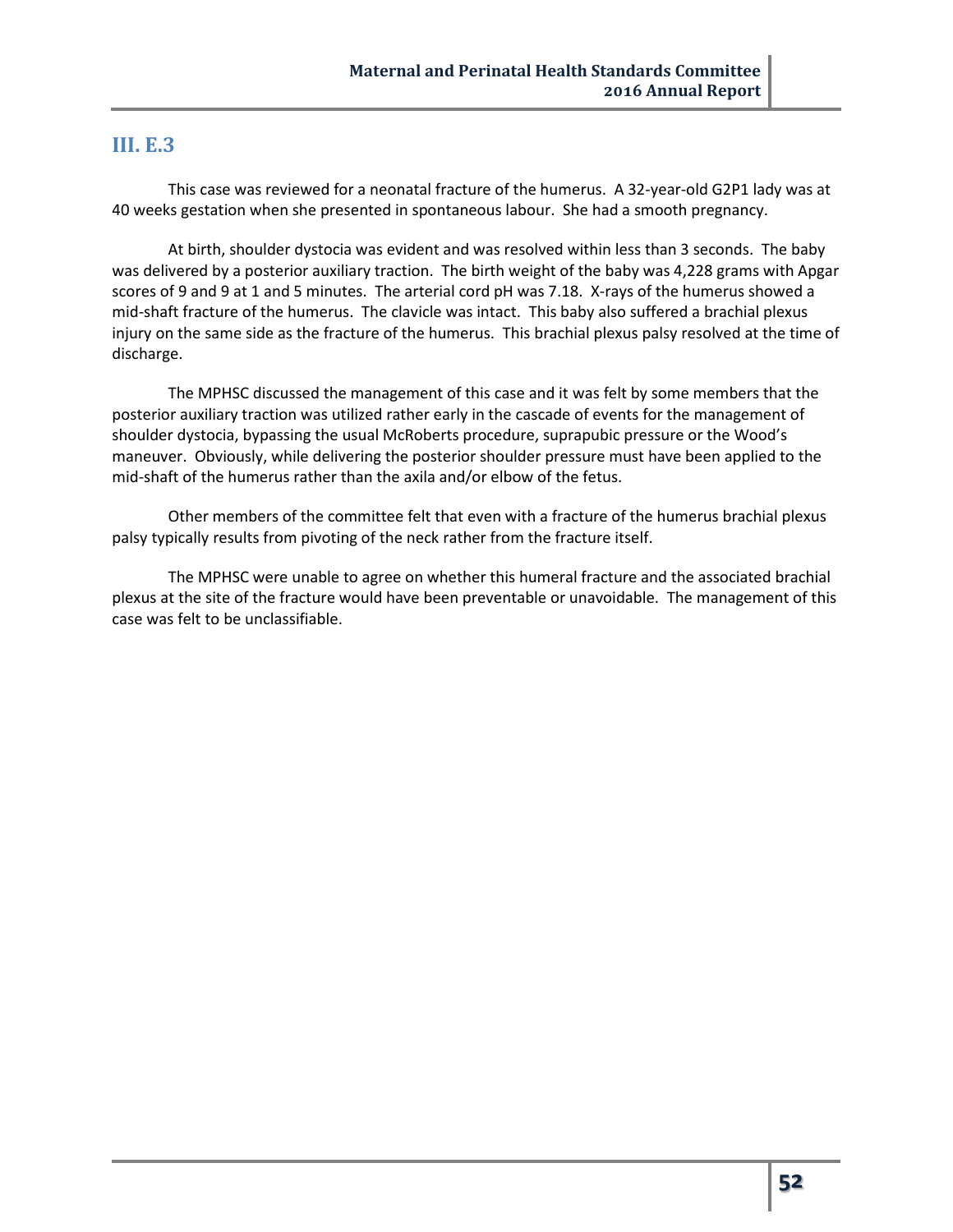## Statistical Summary

A total of 17,408 births occurred in Manitoba in 2016 with the MPHSC reviewing 387 cases. The following tables represent the cases reviewed by the MPHSC that occurred in 2016.

Many causes of stillbirths are interrelated or cross associated. For example, one of the abruptio stillbirths occurred in context of uterine rupture. Some placenta abruptio cases involved placental insufficiency. Nearly one third of stillbirths occur without identified causes.

## **Causes of Stillbirth of Cases Reviewed**

| <b>Cause</b>                                                   | <b>Total</b>   |
|----------------------------------------------------------------|----------------|
| Anomalies (Genetic, Congenital)                                | 12             |
| Antepartum Placental Insufficiency / Hypoxia-Acidosis +/- IUGR | 9              |
| Intrapartum Acidosis with Asphyxia                             | 1              |
| Cord Accident (prolapse knot stricture)                        | 9              |
| Abruptio                                                       | 8              |
| Premature Rupture of Membranes / Chorioamnionitis              | 8              |
| Bacterial Infection (e.g. bacteroides)                         | $\mathbf{1}$   |
| Diabetes Mellitus / DkA                                        | $\overline{2}$ |
| Fetal Hemorrhage (e.g. vasa previa)                            | $\overline{2}$ |
| <b>Prematurity Complications</b>                               | 1              |
| Trauma                                                         | 1              |
| Unknown                                                        | 25             |
| Other (Thyrotoxicosis)                                         | 1              |
| Twin-to-Twin Transfusion                                       | 0              |
| Cholestasis                                                    | $\Omega$       |
| Viral Infection (e.g. parvo virus)                             | 0              |
| Severe Hypertension Disorder (eclampsia)                       | $\Omega$       |

Source: MPHSC Database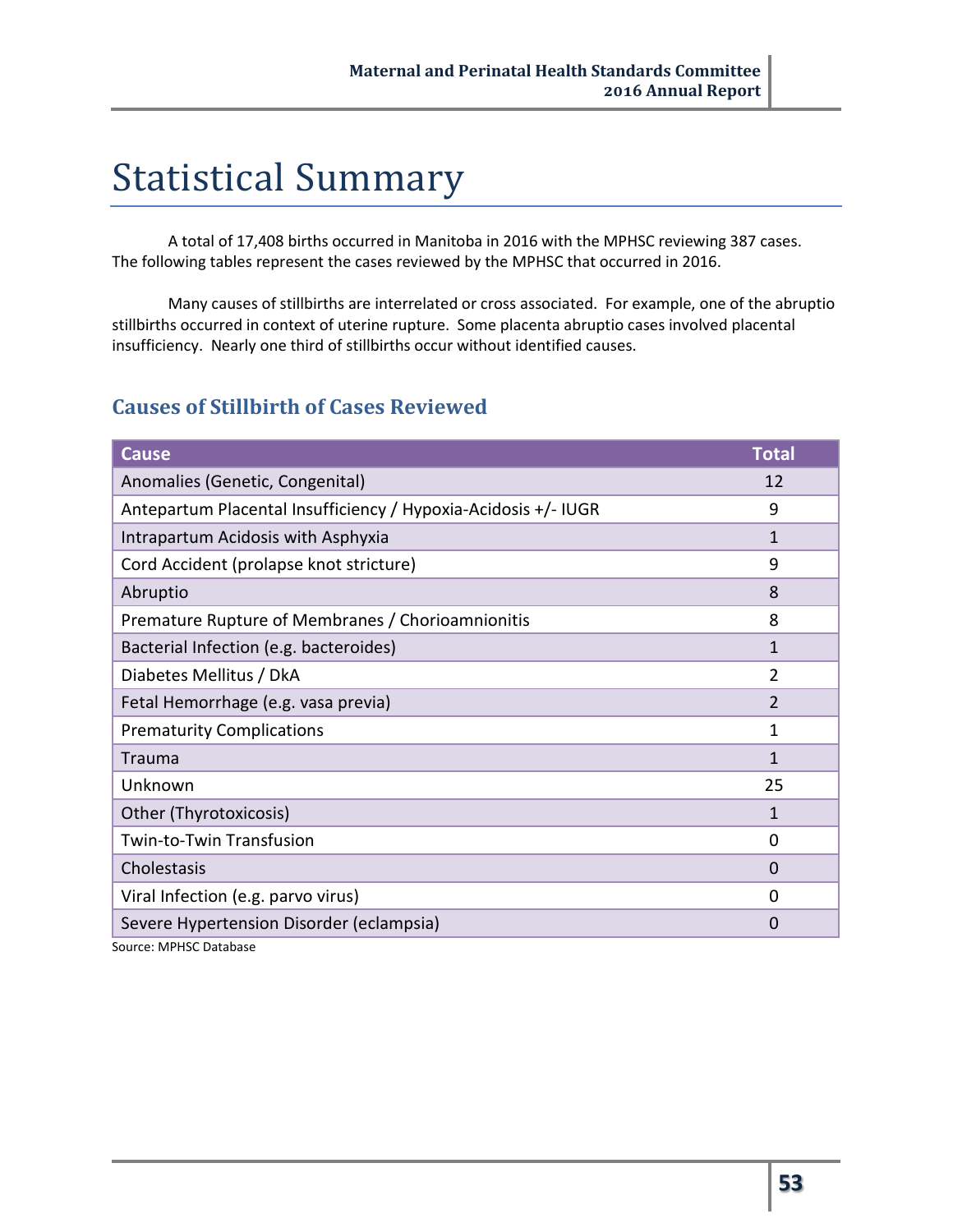## **Causes of Neonatal Mortality of Cases Reviewed**

Many of the causes of neonatal mortalities are interrelated or cross associated. For example, some of neonatal mortalities are due to extreme prematurity were associated with intraventricular hemorrhage (IVH). Any case with multiple associated complications is listed only once in the table below.

| <b>Cause</b>                                                       | <b>Total</b>   |
|--------------------------------------------------------------------|----------------|
| <b>Extreme Prematurity Complications</b>                           | 21             |
| Congenital Anomalies (without documented genetic anomaly)          | 16             |
| Genetic Anomalies (with or without congenital anomalies)           | 3              |
| Perinatal Hypoxia / Acidosis / Asphyxia / Abruptio / Cord Prolapse | 3              |
| Necrotizing Enterocolitis*                                         | $\overline{2}$ |
| Intraventricular Hemorrhage**                                      | $\mathbf{1}$   |
| Prematurity with RDS, HMD, Respiratory Collapse / Pneumothorax     | 7              |
| Pulmonary Hypoplasia / Oligohydramnios                             | 4              |
| Sudden Infant Death Syndrome                                       | $\mathbf{1}$   |
| Prematurity with Sepsis / Septic Shock                             | 5              |
| Trauma                                                             | $\Omega$       |
| Smothering of Newborn                                              | $\Omega$       |
| Cardiomyopathy                                                     | $\Omega$       |
| <b>Pulmonary Hypertension</b>                                      | 3              |
| Meconium Ileus with Perforation                                    | $\Omega$       |
| Hydrops (associated with prematurity)                              | 1              |
| Viral Infection (CMV)                                              | 1              |
| Unexplained                                                        | $\Omega$       |

Source: MPHSC Database

\*One case was associated with pulmonary hypertension.

\*\*Associated with RDS.

More than 90% of Neonatal Mortalities were associated with prematurity and its complications (Secondary to sepsis, respiratory distress syndrome, necrotizing enterocolitis, intraventricular hemorrhage, pneumothorax, pulmonary hypoplasia, pulmonary hypertension).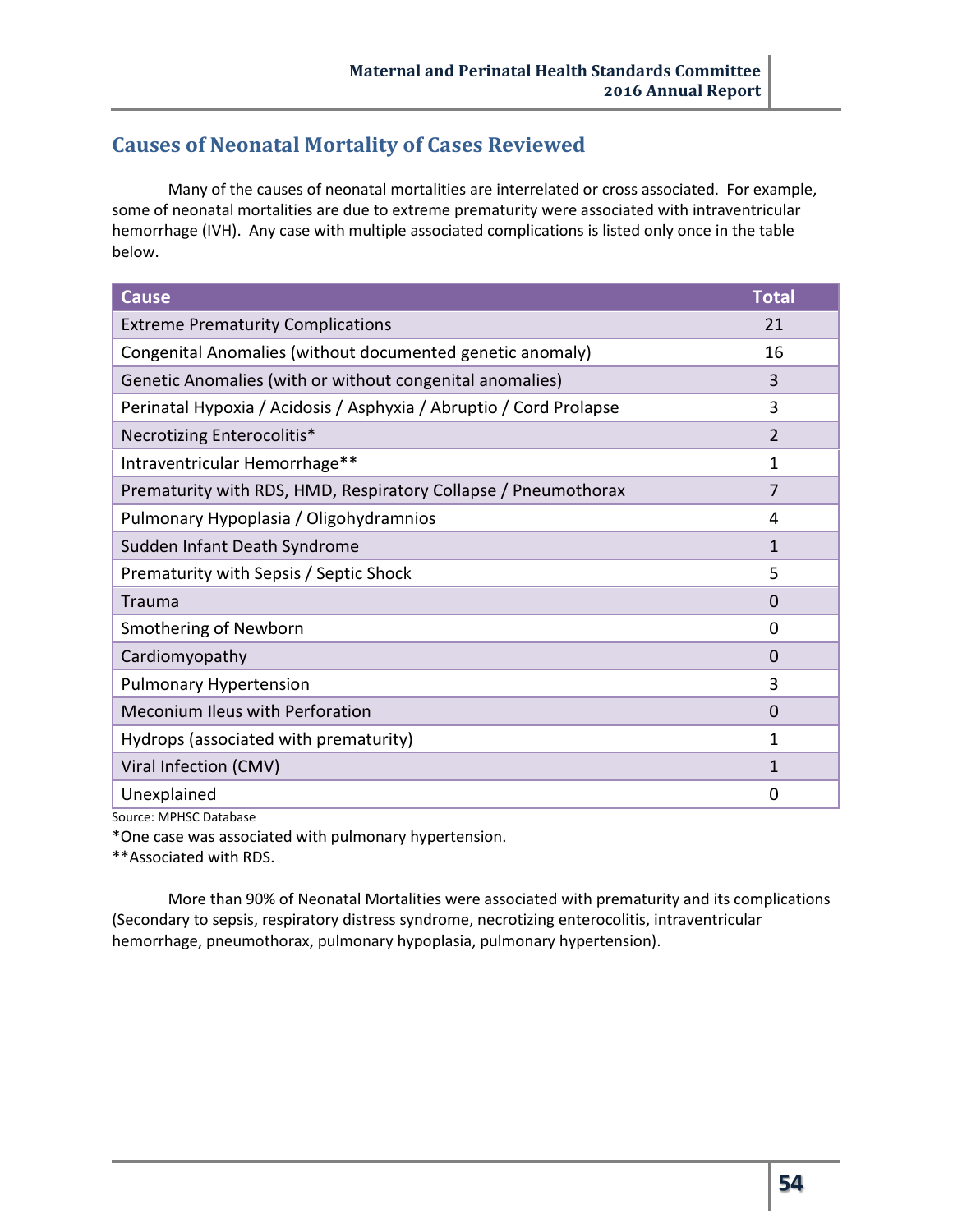## **Cases of Neonatal Morbidity Reviewed**

The following table represents neonatal morbidity cases that were reviewed by the MPHSC that occurred in 2016.

| <b>Neonatal Morbidity</b>                                                                        | <b>Total</b>   |
|--------------------------------------------------------------------------------------------------|----------------|
| Acidosis / Low 5 Minute Apgar Score                                                              | 73             |
| Encephalopathy / Seizures / IVH                                                                  | 18             |
| Meconium Aspiration / Persistent Pulmonary Hypertension of Neonate /<br>Pneumonia / Pneumothorax | 17             |
| <b>Respiratory Distress Syndrome</b>                                                             | 18             |
| Transient Tachypnea of the Newborn                                                               | 12             |
| Trauma:                                                                                          |                |
| <b>Humeral Fracture</b>                                                                          | 9              |
| Clavicle Fracture                                                                                | 8              |
| <b>Femoral Fracture</b>                                                                          | $\overline{0}$ |
| Cephalohematoma / Facial Injury / Lacerations                                                    | 8              |
| Erb's Palsy / Brachial Plexus Injury                                                             | 4              |
| Abnormalities / Genetic Disorders*                                                               | 30             |
| Hypoglycemia / Hyperglycemia / Hyperbilirubinemia / Hypercalcemia                                | 5              |
| ABO Incompatibility / Rh Disease / Hydrops / Fetal Maternal Hemorrhage                           | $\Omega$       |
| Sepsis (GBS, Syphilis)                                                                           | $\overline{2}$ |
| Dehydration                                                                                      | 0              |
| Bradycardia / Cardiac Arrhythmia                                                                 | $\mathbf{1}$   |
| Substance Withdrawal                                                                             | 0              |
| <b>Bowl Perforation / Megacolon</b>                                                              | $\overline{2}$ |
| Other (includes IUGR, Prolonged NICU Stay)                                                       | $\overline{2}$ |

Source: MPHSC Database

\*Abnormalities included: Cardiac anomalies such as Tetralogy of Fallot, transposition of the great vessels, WPW cardiac rhythm abnormality, polycystic kidneys, gastroschisis, diaphragmatic hernia, bowel malrotation, bowel perforation due to megacolon, laryngomalacia, meningomyelocele, DiGeorge syndrome, Trisomy 21.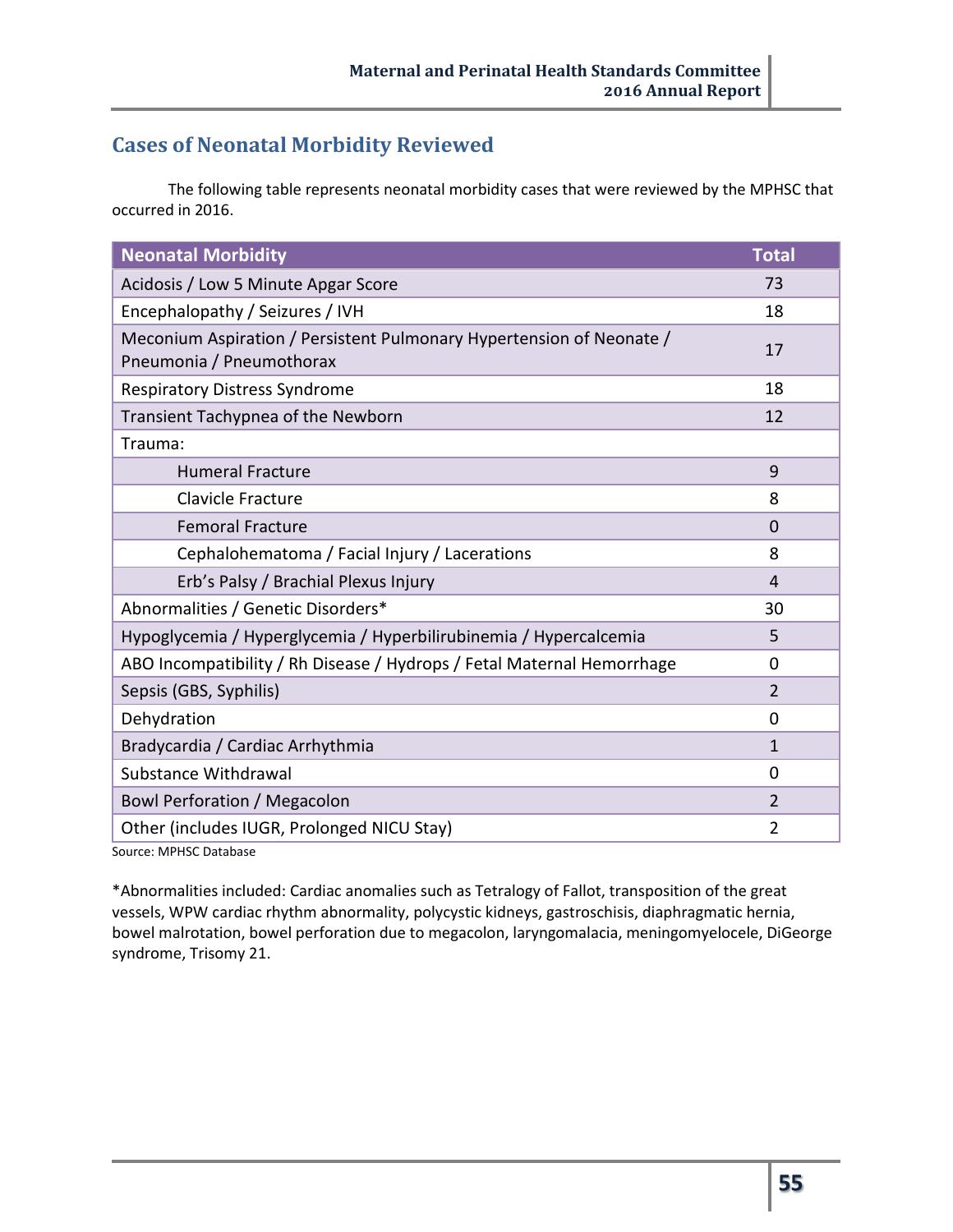## **Cases of Maternal Morbidity Reviewed**

The following table represents categories of the maternal morbidity cases that were reviewed by the MPHSC that occurred in 2016.

| <b>Maternal Morbidity</b>                                      | <b>Total</b>   |
|----------------------------------------------------------------|----------------|
| Hemorrhage - Hemorrhagic Shock with ICU Admission              | 10             |
| Peripartum Hysterectomy / Uterine Rupture                      | 4              |
| <b>Hypertension Related Morbidity</b>                          |                |
| Eclampsia                                                      | $\overline{2}$ |
| Severe Gestational Hypertension / HELLP / Severe Pre-eclampsia | 4              |
| CVA / Stroke                                                   | 1              |
| Epilepsy                                                       | $\mathbf{1}$   |
| <b>Thrombotic Morbidity</b>                                    | 0              |
| Organ Injury at Caesarean Section, Fistulae                    | 1              |
| Embolism                                                       | 0              |
| <b>Cardiac Arrest</b>                                          | 0              |
| Pulmonary Edema / Dyspnea / Intubation                         | 0              |
| Infectious Morbidity / Sepsis / Septic Shock*                  | 4              |
| <b>Necrotizing Fasciitis</b>                                   | 0              |
|                                                                |                |

Source: MPHSC Database

\*One case of retained sponge after a caesarean section.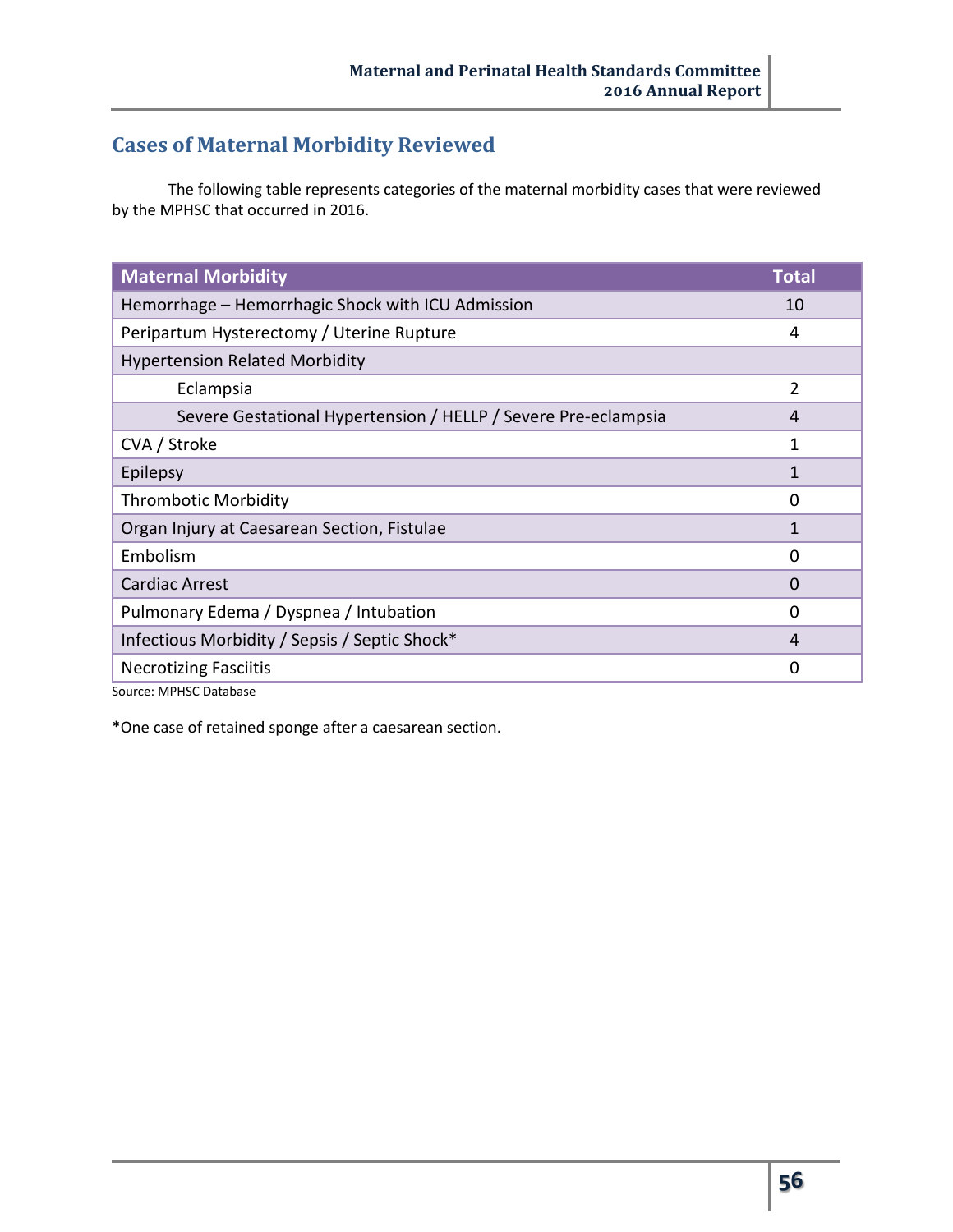## **Total Deliveries and Caesarean Sections in Manitoba**

The following tables represent the number of total deliveries and caesarean sections in Manitoba by RHA of hospital for 2013 to 2016.

|                                                               |                         | 2013          |               |              |
|---------------------------------------------------------------|-------------------------|---------------|---------------|--------------|
| <b>RHA</b>                                                    | <b>Total Deliveries</b> | Total C/S     | Primary C/S   | Repeat C/S   |
| Prairie Mountain<br>Assiniboine<br><b>Brandon</b><br>Parkland | 2,049                   | 579           | 326           | 253          |
| Interlake-                                                    |                         |               |               |              |
| Eastern<br>Interlake<br>North Eastman                         | 258                     | 40            | 31            | 9            |
| Northern<br>Burntwood<br><b>NOR-MAN</b>                       | 1,305                   | 234           | 134           | 100          |
| Southern<br>Central<br>South Eastman                          | 1,727                   | 299           | 156           | 143          |
| Winnipeg                                                      | 11,167                  | 2,416         | 1,390         | 1,026        |
| <b>Manitoba</b>                                               | 16,506                  | 3,568 (21.6%) | 2,037 (12.3%) | 1,531 (9.3%) |

Source: Discharge Abstract Database

|                                                               |                         | 2014          |               |              |
|---------------------------------------------------------------|-------------------------|---------------|---------------|--------------|
| <b>RHA</b>                                                    | <b>Total Deliveries</b> | Total C/S     | Primary C/S   | Repeat C/S   |
| Prairie Mountain<br>Assiniboine<br><b>Brandon</b><br>Parkland | 2,095                   | 645           | 337           | 308          |
| Interlake-                                                    |                         |               |               |              |
| Eastern<br>Interlake<br>North Eastman                         | 316                     | 80            | 58            | 22           |
| Northern<br>Burntwood<br><b>NOR-MAN</b>                       | 1,328                   | 224           | 135           | 89           |
| Southern<br>Central<br>South Eastman                          | 1,819                   | 334           | 118           | 146          |
| Winnipeg                                                      | 10,941                  | 2,372         | 1,376         | 996          |
| <b>Manitoba</b><br>Course, Bischopes Abetroat Botchese        | 16,499                  | 3,655 (22.1%) | 2,094 (12.7%) | 1,561 (9.4%) |

Source: Discharge Abstract Database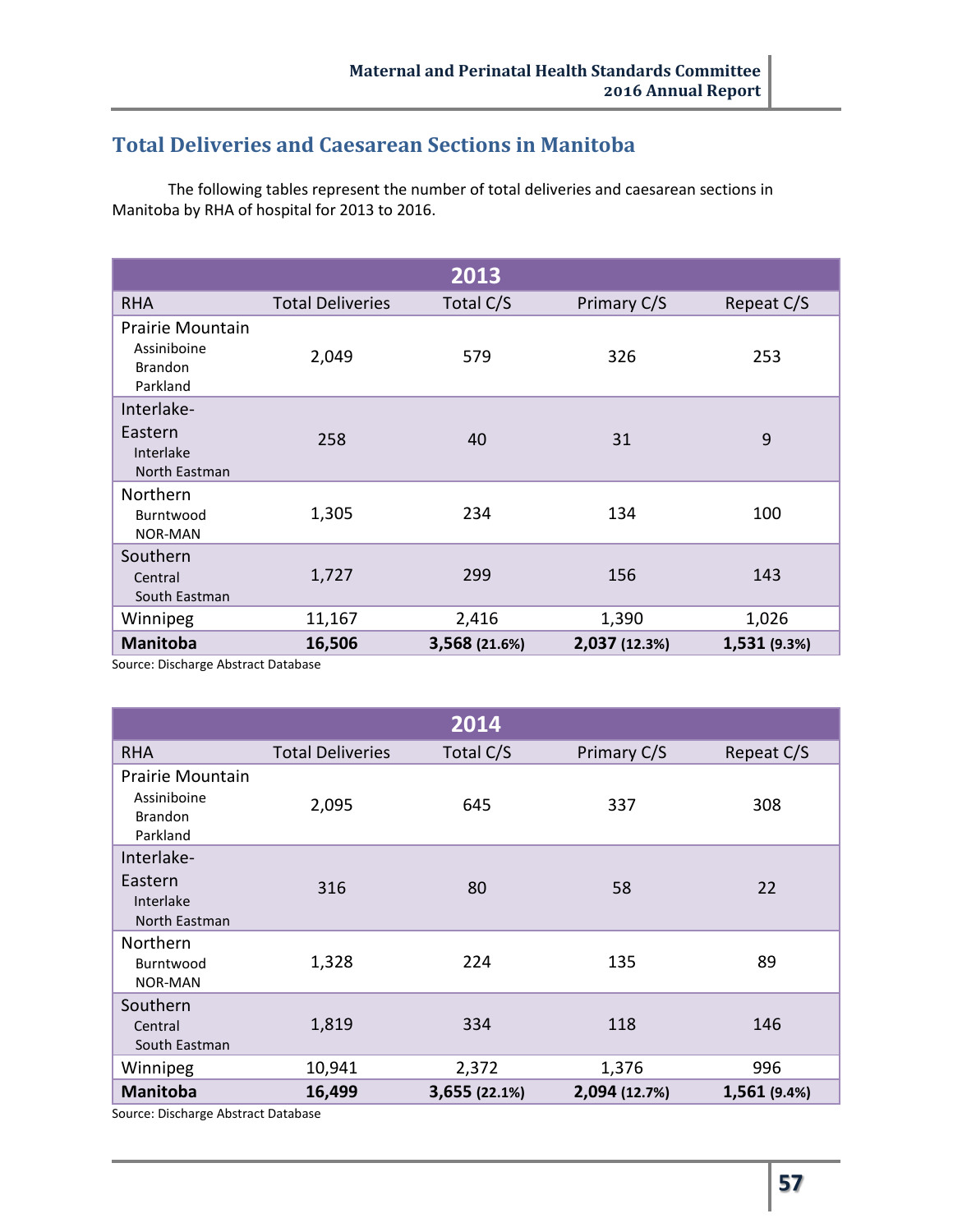|                                                               |                         | 2015          |               |               |
|---------------------------------------------------------------|-------------------------|---------------|---------------|---------------|
| <b>RHA</b>                                                    | <b>Total Deliveries</b> | Total C/S     | Primary C/S   | Repeat C/S    |
| Prairie Mountain<br>Assiniboine<br><b>Brandon</b><br>Parkland | 2,032                   | 579           | 267           | 312           |
| Interlake-                                                    |                         |               |               |               |
| Eastern<br>Interlake<br>North Eastman                         | 301                     | 75            | 50            | 25            |
| <b>Northern</b><br>Burntwood<br><b>NOR-MAN</b>                | 1,340                   | 221           | 128           | 93            |
| Southern<br>Central<br>South Eastman                          | 1,831                   | 365           | 202           | 163           |
| Winnipeg                                                      | 11,153                  | 2,564         | 1,494         | 1,070         |
| <b>Manitoba</b>                                               | 16,657                  | 3,804 (22.8%) | 2,141 (12.9%) | 1,663 (10.0%) |

Source: Discharge Abstract Database

|                                                               |                         | 2016          |               |              |
|---------------------------------------------------------------|-------------------------|---------------|---------------|--------------|
| <b>RHA</b>                                                    | <b>Total Deliveries</b> | Total C/S     | Primary C/S   | Repeat C/S   |
| Prairie Mountain<br>Assiniboine<br><b>Brandon</b><br>Parkland | 2,125                   | 623           | 335           | 288          |
| Interlake-                                                    |                         |               |               |              |
| Eastern<br>Interlake<br>North Eastman                         | 199                     | 31            | 15            | 16           |
| Northern<br>Burntwood<br><b>NOR-MAN</b>                       | 1,350                   | 206           | 117           | 89           |
| Southern<br>Central<br>South Eastman                          | 1,796                   | 363           | 193           | 170          |
| Winnipeg                                                      | 11,334                  | 2,651         | 1,546         | 1,105        |
| <b>Manitoba</b>                                               | 16,804                  | 3,874 (23.1%) | 2,206 (13.1%) | 1,668 (7.0%) |

Source: Discharge Abstract Database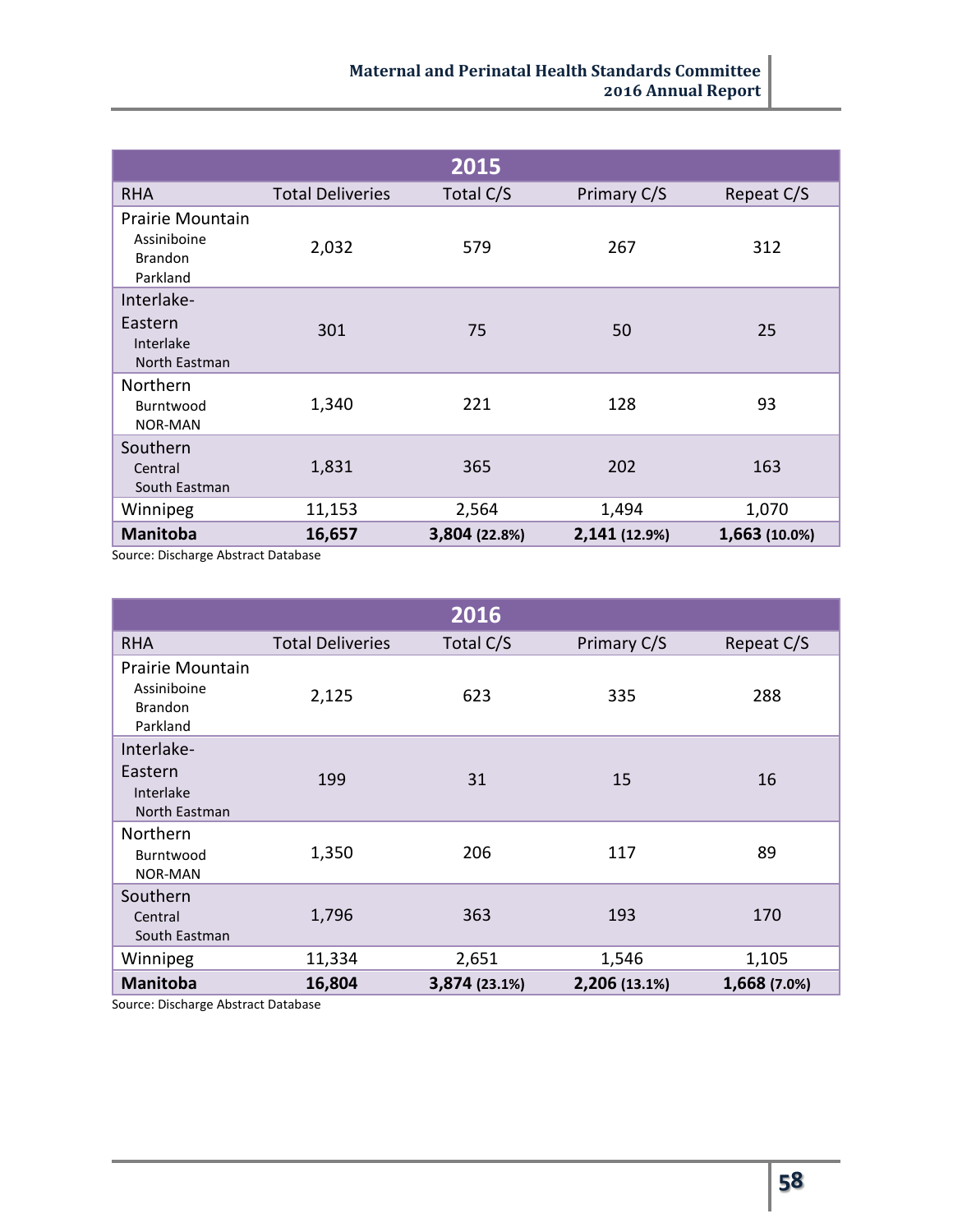# Appendix

## \_\_\_\_\_\_\_\_\_\_\_\_HOSPITAL PERINATAL REVIEW DATA SHEET

| Perinatal Mortality ( $\geq 500$ grams):                                       | <b>Maternal Mortality:</b><br>Direct Obstetric<br>Indirect Obstetric |
|--------------------------------------------------------------------------------|----------------------------------------------------------------------|
| stillbirth and check one box below:                                            | Non-obstetric                                                        |
| ⊔<br>antenatal                                                                 |                                                                      |
| intrapartum                                                                    |                                                                      |
| unknown<br>П                                                                   | <b>Maternal Morbidity:</b>                                           |
| neonatal death under 29 days of age                                            | Uterine rupture                                                      |
| Age at death (in days; "0" if less than 24 hours)                              | Caesarean or peripartum hysterectomy                                 |
|                                                                                | Fistula involving the female genital tract                           |
| <b>Perinatal Morbidity (<math>\geq 1000</math>grams)</b> check all that apply: | Admit to Intensive Care Unit (specify)                               |
| Five minutes Apgar score $\leq 5$                                              | Thrombo-embolic                                                      |
| Seizures                                                                       | Eclampsia                                                            |
| $\frac{1}{2}$ Meconium aspiration with low Apgars ( $\leq 7$ )                 |                                                                      |
| Significant birth trauma (specify) ________                                    |                                                                      |
| Baby transfer to ICU (reason if not listed                                     |                                                                      |
| above)                                                                         |                                                                      |
| except for the following:                                                      |                                                                      |
| - For observation when no observation unit is available                        |                                                                      |
| - TTN                                                                          |                                                                      |
| - Congenital Anomalies (if certain only reason for                             |                                                                      |
| admission)                                                                     |                                                                      |
| - Hypoglycemia                                                                 |                                                                      |
| - Psychosocial                                                                 |                                                                      |
| Other (specify)                                                                |                                                                      |

| Gravida:<br>Para: $\qquad \qquad$                                                                                                        | Antenatal Care: Number of visits (Circle appropriate<br>number)<br>$\Omega$ .<br>None<br>1.<br>< 4<br>2.<br>> 4<br>3.<br>Unknown<br>Gestational Age at Initiation of Prenatal Visits: ______                                                                                                                                                                                                                                |
|------------------------------------------------------------------------------------------------------------------------------------------|-----------------------------------------------------------------------------------------------------------------------------------------------------------------------------------------------------------------------------------------------------------------------------------------------------------------------------------------------------------------------------------------------------------------------------|
| BMI:<br>Mother's Residence: Mother's Residence:<br>Sex of Baby: ________ Male ______________ Female<br>Placenta Weight (grams): No. 2014 | Mode of delivery (Circle appropriate)<br>Spontaneous<br>1.<br>2.<br>Operative vaginal<br>3.<br>Caesarean Section $-1^\circ$<br>4.<br>Caesarean Section - Repeat<br>5.<br>VBAC after a Trial of Labour<br>6.<br>Caesarean section after a Trial of Labour<br>7.<br>Breech delivery<br>8.<br>Twin delivery<br>9.<br>Apgar score at One minute _________ Five minutes_______<br>Cord pH - Arterial ______ Umbilical Vein _____ |

ī.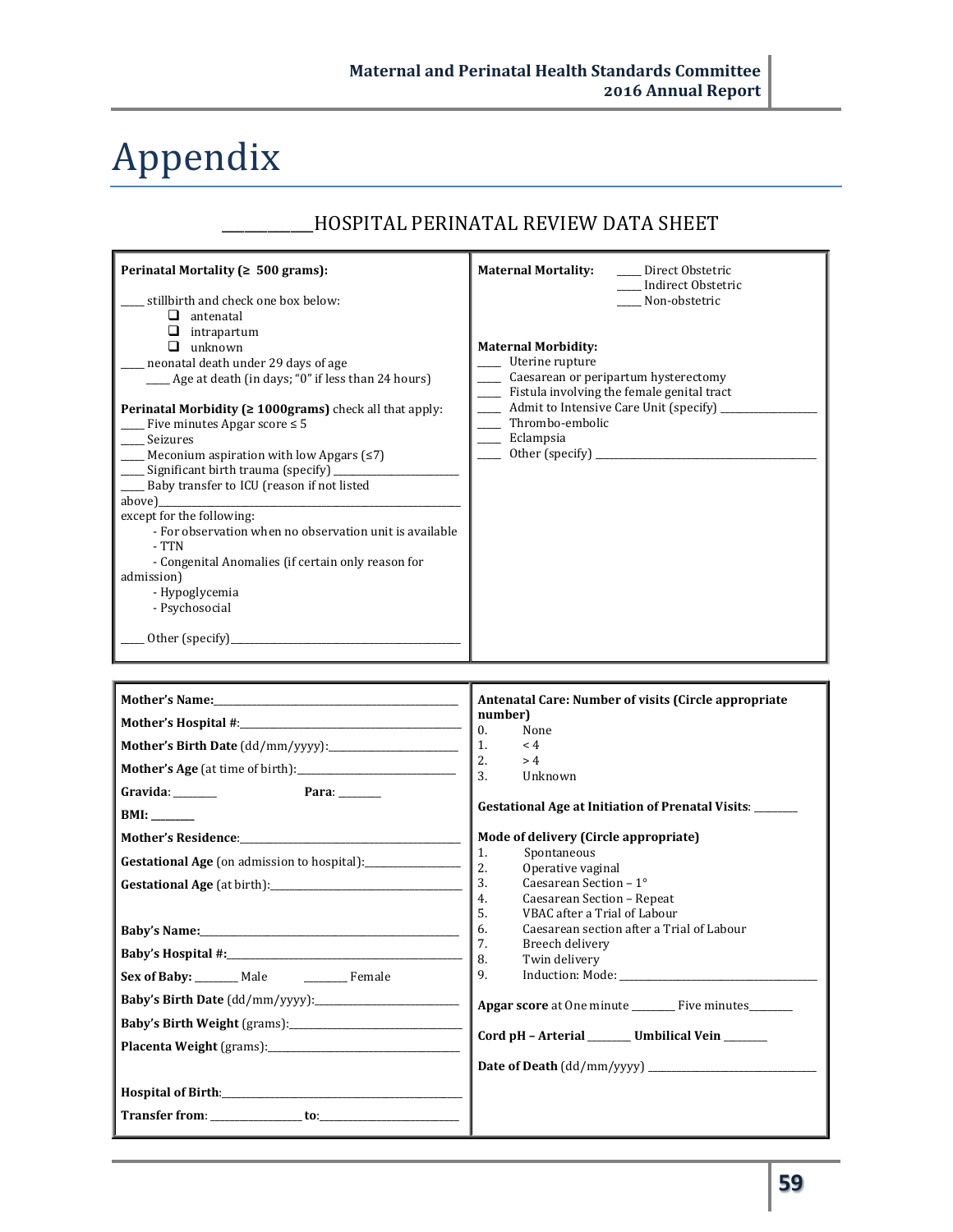| <b>Stillbirth Information</b>                                                                                                                                                                                                                                                                                                                                    |                                                                                                                                                                                                                                                                                                                                                                                                                                                                                                              |  |  |
|------------------------------------------------------------------------------------------------------------------------------------------------------------------------------------------------------------------------------------------------------------------------------------------------------------------------------------------------------------------|--------------------------------------------------------------------------------------------------------------------------------------------------------------------------------------------------------------------------------------------------------------------------------------------------------------------------------------------------------------------------------------------------------------------------------------------------------------------------------------------------------------|--|--|
| Timing of Stillbirth: _______ Antepartum<br>________ Intrapartum                                                                                                                                                                                                                                                                                                 | Maternal Factors (check all that apply):<br>$\Box$ Diabetes<br>$\Box$ Hypertension<br>$\Box$ Nutrition<br>$\Box$ Medication Exposure<br>$\Box$ Trauma<br>$\Box$ SLE/APLA                                                                                                                                                                                                                                                                                                                                     |  |  |
| Autopsy: _______ done _______ not done _______ refusal<br>Significant Findings:<br>Placental Pathology: _______ done ________ not done                                                                                                                                                                                                                           | $\Box$ Uterine Rupture<br>$\Box$ Cholestasis of pregnancy<br>$\Box$ Smoking<br>$\Box$ Abruption<br>$\Box$ Multiple Pregnancy:<br>$\Box$ Feto-Fetal TX<br>$\Box$ Severe IUGR<br>$\Box$ Preterm SROM<br>$\Box$ Antenatal death of one of the twins                                                                                                                                                                                                                                                             |  |  |
| Antenatal Testing (check all that apply)<br>Negative   Unknown<br>Done<br>Positive<br>Syphilis<br>Toxoplasmosis<br>Cytomegalovirus<br>Herpes<br>Hepatitis<br>Parvovirus B19<br><b>B-Streptococus</b><br>Listeria                                                                                                                                                 | Fetal Anemia, Heart Failure, Hydrops: ________________<br>$\Box$ Maternal Antibodies<br>Kleihauer-Betke Test Result: _________________<br>$\Box$ Asphyxia Related Death<br>$\Box$ Cord Event: $\Box$ prolapse $\Box$ compression $\Box$ knot<br>$\sqrt{\text{or unknown}}$                                                                                                                                                                                                                                   |  |  |
| Preventability (Circle appropriate number):<br>$\mathbf{0}$ .<br>non-preventable<br>1.<br>preventable<br>2.<br>theoretically preventable<br>unknown & therefore unclassifiable<br>3.<br>If 1 or 2 (above), Preventable at Level of:<br>1.<br>obstetric care<br>2.<br>paediatric care<br>3.<br>anaesthetic care<br>4.<br>family/patient<br>5.<br>combined         | Causative Factors (Circle appropriate number):<br>$\mathbf{0}$ .<br>unavoidable<br>1.<br>physician error in judgment<br>2.<br>physician error in technique<br>3.<br>physician error in judgment & technique<br>4.<br>in hospital error in management<br>5.<br>family or patient error in judgment<br>intercurrent disease<br>6.<br>9.<br>error in management, not affecting outcome<br>10.<br>combined, more than 1 of above<br>11.<br>13.<br>error in documentation/communication<br>14.<br>resource Issues |  |  |
| Action: __ Referral to College of Physicians and Surgeons<br><b>Central Standards Committee</b><br>Referral to College of Registered Nurses of<br>Manitoba<br>_ Referral to College of Midwives of Manitoba<br>_ Referral to Chief Medical Examiner's Office<br>Referral to other<br>_ Letter of Advice<br>_ Discussion with Involved Parties<br>$\sqrt{N}$ None | <b>Response to Action:</b>                                                                                                                                                                                                                                                                                                                                                                                                                                                                                   |  |  |